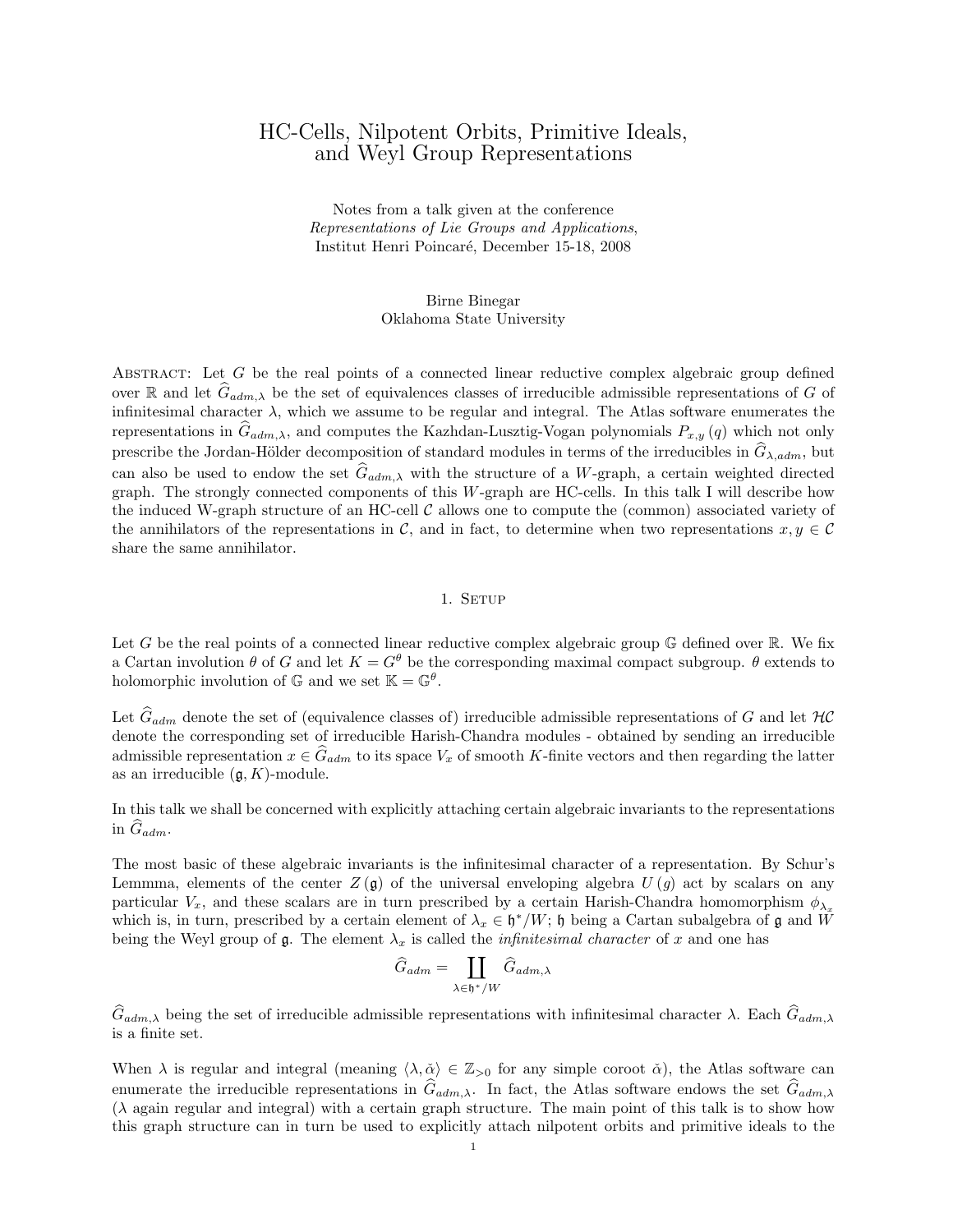admissible representations in  $\hat{G}_{adm,\lambda}$ . I should perhaps point out that it what follows it is most helpful to think of the representations in  $\hat{G}_{adm,\lambda}$  (as well as the corresponding Harish-Chandra modules  $H\mathcal{C}$ ) as having been explicitly enumerated  $0, 1, 2, \ldots, n$  (which is in fact exactly how the Atlas software enumurates  $G_{adm,\lambda}$ .

### 2. Blocks and Cells

Henceforth, we fix  $\lambda$  to be a regular infinitesimal character. As we have remarked above, the Atlas software can enumerate the irreducible admissible representations with infinitesimal character  $\lambda$ . In fact, the software does a lot more than simply count representations, it also endows the set  $\hat{G}_{adm,\lambda}$  with a certain directed, weighted, graph structure.

The way in which Atlas actually enumerates the representations in  $\hat{G}_{adm,\lambda}$  is described in detail in [Adamsdu Cloux]. For our purposes here, we do not need to understand the connection between Atlas's enumeration and more conventional Langland's parameters; however, it is somewhat helpful to have a grasp of the basic combinatorial data that goes into the Atlas enumeration. As described in Adams-du Cloux, a (translation family of) irreducible admissible representation is corresponds to a certain pair  $(x, y)$  where x is a K-orbit in  $\mathbb{G}/\mathbb{B}$  and y is a  $\mathbb{K}^{\vee}$ -orbit in  $\mathbb{G}^{\vee}/\mathbb{B}^{\vee}$ ; here  $\mathbb{B}$  is a Borel subgroup of  $\mathbb{G}$ ,  $\mathbb{G}^{\vee}$  is the dual group of  $\mathbb{G}$ ,  $\mathbb{B}^{\vee}$  a Borel subgroup of  $\mathbb{G}^{\vee}$ , and  $\mathbb{K}^{\vee}$  is the complexification of a real form of a maximal compact subgroup  $K^{\vee}$ of a real form  $G^{\vee}$  of  $\mathbb{G}^{\vee}$ .

The Atlas software enumerates the admissible representations in  $G_{adm,\lambda}$  by first enumerating the K-orbits in  $\mathbb{G}/\mathbb{B}$  and then for each real form  $G^{\vee}$  of the dual group  $\mathbb{G}^{\vee}$  enumerating the  $\mathbb{K}^{\vee}$ -orbits in  $\mathbb{G}^{\vee}/\mathbb{B}^{\vee}$  and checking a certain compatibility conditions. The collection of irreducible admissible representations arise in this fashion from a particular real form on the dual side constitute what is called a block of representations, and one has

$$
\widehat{G}_{adm,\lambda} \approx \coprod_{\text{dual real forms } G^\vee} \{ (x,y) \mid x \in \mathbb{K} \backslash \mathbb{G}/\mathbb{B} \quad , \quad y \in \mathbb{K}^\vee \backslash \mathbb{G}^\vee / \mathbb{B}^\vee \quad , \quad x,y \text{ compatible} \}
$$

We remark that in a similar fashion, the irreducible admissible representations of a real form  $G^{\vee}$  of  $\mathbb{G}^{\vee}$ . can be broken up into blocks corresponding to various real forms of G. In fact, Vogan duality tells us that if  $(x, y)$ ,  $x \in \mathbb{K}\backslash\mathbb{G}/\mathbb{B}$ ,  $y \in \mathbb{K}^{\vee}\backslash\mathbb{G}^{\vee}/\mathbb{B}^{\vee}$  corresponds to an admissible representation of G, then  $(y, x)$ corresponds to an admissible representation of the real form  $G^{\vee}$  of  $\mathbb{G}^{\vee}$  corresponding to  $\mathbb{K}^{\vee}$ . At any rate, in the Atlas world, irreducible admissible representations come in blocks corresponding to pairs  $(G, G^{\vee})$ .

**Example 2.1.** Let  $\mathbb{G}$  be the simply connected complex linear group with Lie algebra  $E_8$ . We note that  $\mathbb{G}$  is self-dual and has three real forms: the compact real form  $e_8$ , the quaterionic real form  $E_8$  ( $e_7 + \text{su}(2)$ ) and the split real form  $E_8(\mathbb{R})$ . Below is a table showing the number of irreducible admissible representations (at regular infinitesimal character  $\lambda$ ) in each block of G

|                               | $\mathfrak{e}_8$ | $E_8(e_7 + \mathfrak{su}(2))$ | $E_8(\mathbb{R})$ |
|-------------------------------|------------------|-------------------------------|-------------------|
| $\mathfrak{e}_8$              |                  |                               |                   |
| $E_8(e_7 + \mathfrak{su}(2))$ |                  | 3150                          | 73410             |
| $E_8(\mathbb{R})$             |                  | 73410                         | 453060            |

The total number of irreducible admissible representations of  $E_8(\mathbb{R})$  with infinitesimal character  $\lambda$  is thus

 $1 + 73410 + 453060 = 526471$ 

Similarly, at any fixed regular integral infinitesimal character  $\lambda$ , there are  $3250 + 73410 = 76660$  irreducible admissible representations of the quaterionic real form.

Each block of representation can in turn be partitioned into smaller subsets called cells. We describe in a minute how Atlas does this; but we'll start with a purely formal definition.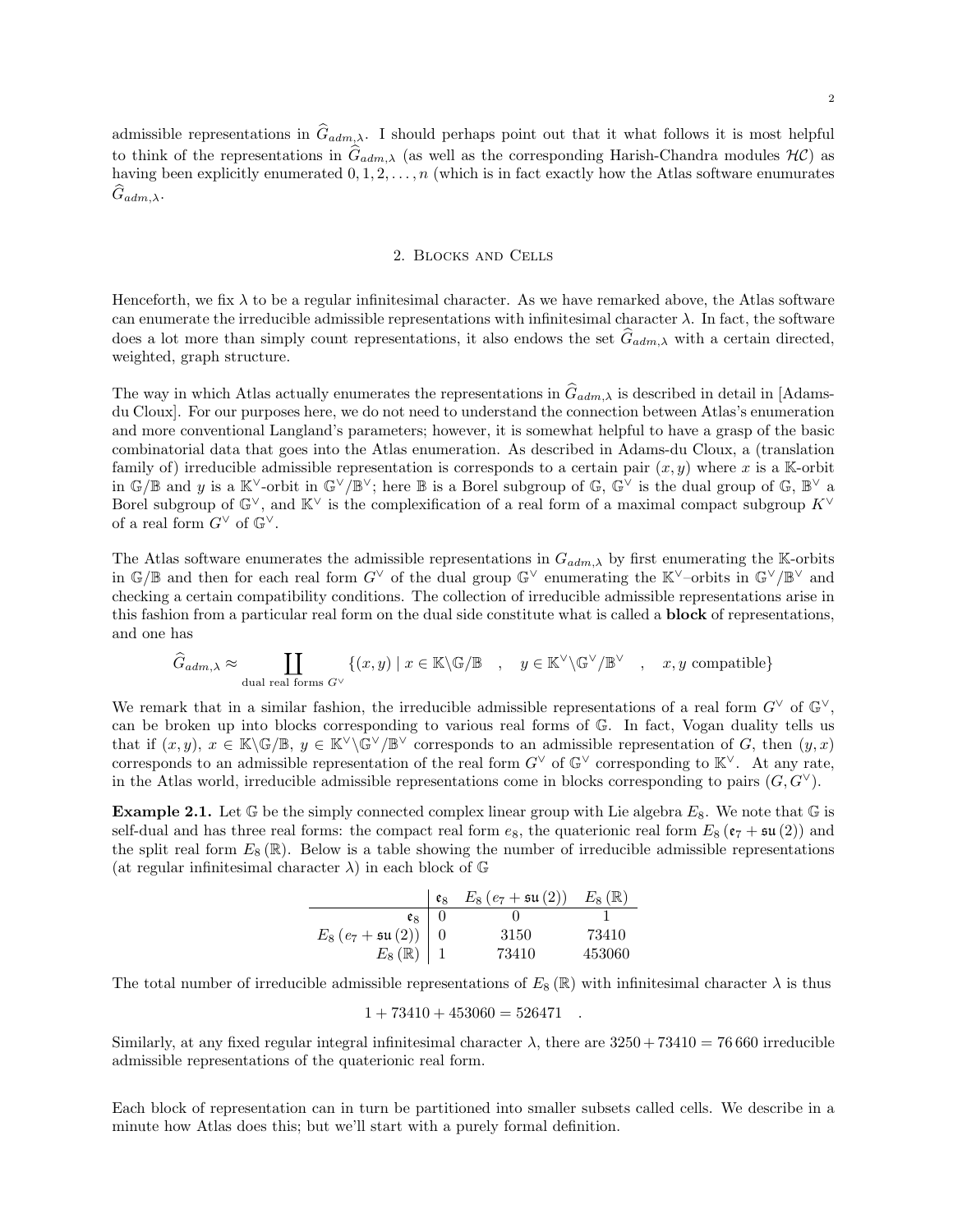**Definition 2.2.** Given two irreducible Harish-Chandra modules x, y in  $H\mathcal{C}_\lambda$ , we shall say that  $x \rightsquigarrow y$  if there exists an irreducible finite-dimensional representation  $F$  of  $G$  such that  $F$  occurs in the tensor algebra of  $\mathfrak g$  and x occurs as a subquotient of  $y \otimes F$ . We say that

 $x \sim y$ 

*if*  $x \rightsquigarrow y$  and  $y \rightsquigarrow x$ . The equivalence classes for the relation  $\sim$  are called **cells** of Harish-Chandra modules, or HC-cells.

Alternatively, one can define HC-cells by putting a certain graph structure on the set  $H\mathcal{C}_{\lambda}$ .

**Definition 2.3.** Given  $x, y \in \mathcal{HC}_\lambda$ , we say that there is a (directed) edge  $x \longrightarrow y$  from x to y whenever x occurs as a subquotient of  $y \otimes \mathfrak{g}$ .

It is easy to see that the transitive closure of "→" replicates the relation "<sub>"</sub>" of Definition (??) and that the strongly connected components (that is the bidirectionally connected) of the graph with vertices  $x \in \mathcal{HC}_\lambda$ and edges  $x \rightarrow y$  as defined above coincide with the HC-cells of  $H\mathcal{C}_\lambda$ . It also turns out that each connected component of this graph coincides with a particular block of representations. The Atlas software computes this graphical structure, block by block (connected component by connected component) essentially as a by-product its computation of the Kazhdan-Lusztig-Vogan (KLV-) polynomials for the various real forms of G.

In fact, the Atlas software endows the set  $H\mathcal{C}_\lambda$  with an even more elaborate graphical structure.

**Definition 2.4.** Let B be a block of irr HC modules of inf char  $\lambda$ .

The  $W$ -graph of  $B$  is the weighted digraph where:

- the vertices are the elements  $x \in B$
- there is an edge  $x \rightarrow y$  of multiplicity m between two vertices if

coefficient of  $q^{(|x|-|y|-1)/2}$  in  $P_{x,y}(q) = m \neq 0$ 

• there is assigned to each vertex x a subset  $\tau(x)$  of the set of simple roots of g, the **descent set** of x.

Remark 2.5. This W-graph structure, although computed via KLV polynomials, is in fact a significant enhancement of the graph structure we defined before in purely representation theoreticl terms. In particular,

- The multiplicity of an edge  $x \to y$  coincides with the multiplicity with which the representation x occurs in  $y \otimes \mathfrak{g}$ .
- The descent set of a vertex x coincides with the tau invariant of the annihilator of x in  $U(\mathfrak{g})$ .

**Example 2.6.** Let  $G_2(\mathbb{R})$  be the split real form of the simply connected complex group with Lie algebra  $G_2$ .  $G_2$  is self-dual, and the output of Atlas's wgraph command for the big block  $G_2(\mathbb{R}) \times G_2(\mathbb{R})$  is block descent edge vertices, element set multiplicities  $0 \quad 1 \quad 2 \quad (3,1) \quad 2 \quad 1 \quad (4,1) \quad 3 \quad 1 \quad (0,1), (1,1), (6,1) \quad 4 \quad 2 \quad (0,1), (2,1), (5,1) \quad 5 \quad 1$  $(4,1),(8,1)$  6 2  $(3,1),(7,1)$  7 1  $(6,1),(11,1)$  8 2  $(5,1),(10,1)$  9 1,2  $(7,1),(8,1)$  10 1  $(8,1)$  11 2  $(7,1)$ 

This data leads to the following W-graph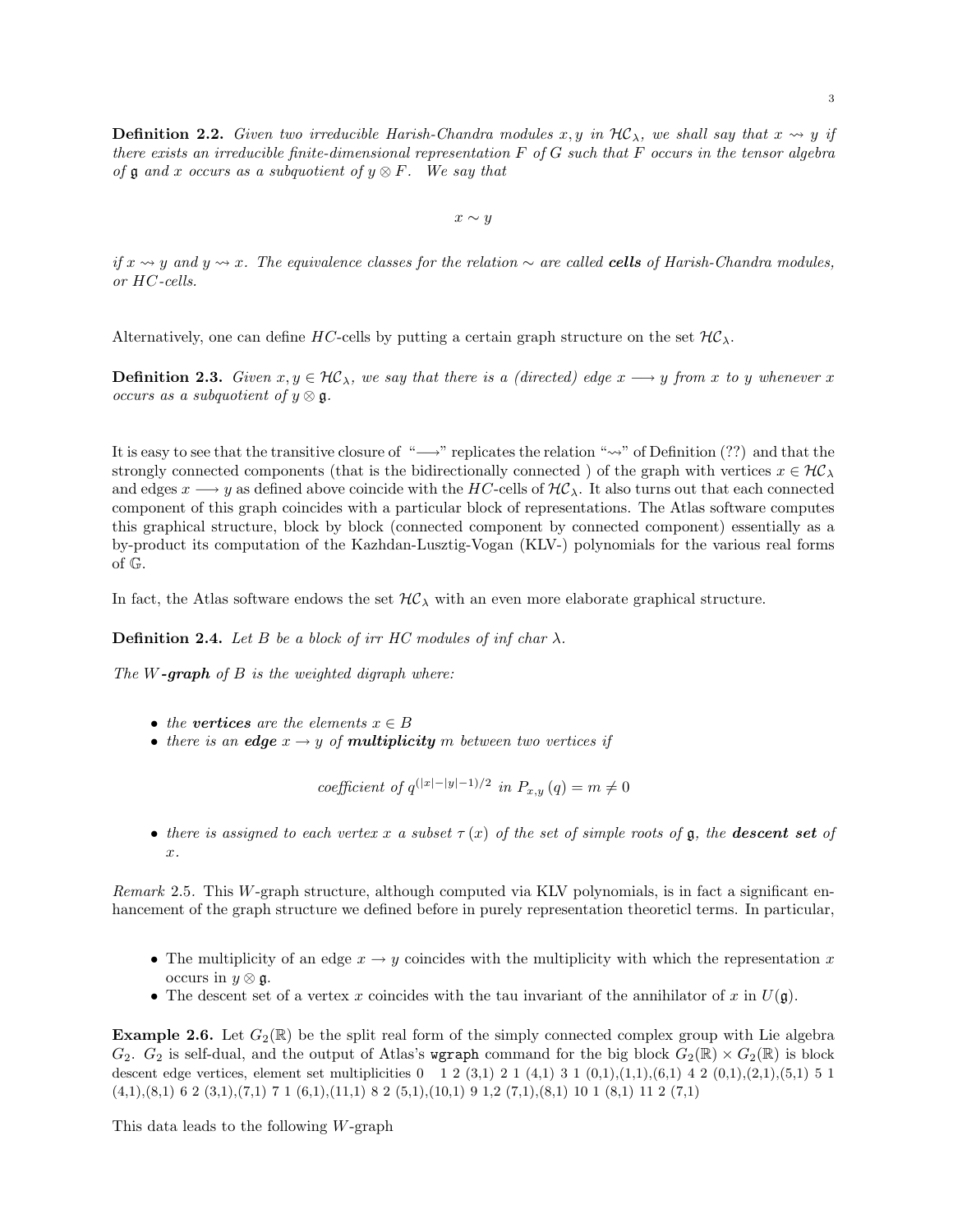

Note that there are four strongly connected components to this graph

$$
\{\#0\} \quad , \quad \{\#1, \#3, \#6, \#7, \#11\} \quad , \quad \{\#2, \#4, \#5, \#8, \#10\} \quad , \quad \{\#9\}
$$

and thus four HC-cells in this block. I might also point out, to help you get your bearings, that, at infinitesimal character  $\rho$ , vertex  $\#0$  corresponds to the large discrete series representation while vertex  $\#0$ corresponds to the trivial representation.

#### 3. From W-graphs to invariants

I'll now describe how one can utilize the W-graph structure on  $\hat{G}_{adm,\lambda}$  to determine certain algebraic invariants for the representations in  $\hat{G}_{adm,\lambda}$ . Before beginning though I would like to point out what to me seems most remarkable: the algebraic invariants attached to a vertex are not determined by properties of the vertex per se but rather by how the vertex is situated in  $W$ -graph of the block that contains it.

3.1. Primitive Ideals. The invariants to be considered here will actually be invariants attached most directly to the primitive ideal in  $U(\mathfrak{g})$ . I point out, however, that there are other invariants (e.g. the associated variety of an irreducible Harish-Chandra module [16]) that are attached directly to Harish-Chandra modules themselves and which are in fact an invariant of an entire cell of Harish-Chandra modules and so are at least partially determined by the W-graph structure of the block in which a representation sits.

**Definition 3.1.** Let V be an irreducible  $U(\mathfrak{g})$ -module.

 $Ann(V) := \{ X \in U(\mathfrak{g}) \mid Xv = 0 \quad , \quad \forall v \in V \}$ 

is a two-sided ideal in  $U(\mathfrak{g})$ . It is called the **primitive ideal** in  $U(\mathfrak{g})$  attached to V.

It is easy to see that  $Ann(V) = Ann(V') \Longrightarrow inf \ ch \ V = inf \ ch \ V'$  and so it makes sense to talk about the primitive ideals at infinitesimal character  $\lambda$ . We set

 $Prim(\mathfrak{g})_{\lambda} :=$  set of primitive ideals in  $U(\mathfrak{g})$  with infinitesimal character  $\lambda$ 

For any  $x \in \hat{G}_{adm,\lambda}$ , let  $V_x$  be the corresponding Harish-Chandra module and let  $I_x := Ann(V_x)$ . The correspondence

$$
\phi: \widehat{G}_{adm,\lambda} \to Prim\left(\mathfrak{g}\right)_{\lambda}: x \longmapsto I_x
$$

is often one-to-one, but generally speaking, several-to-one. We obtain by this correspondence a fairly fine partitioning of  $G_{adm,\lambda}$ . Towards the end of this talk, we shall show how the W-graph structure of a block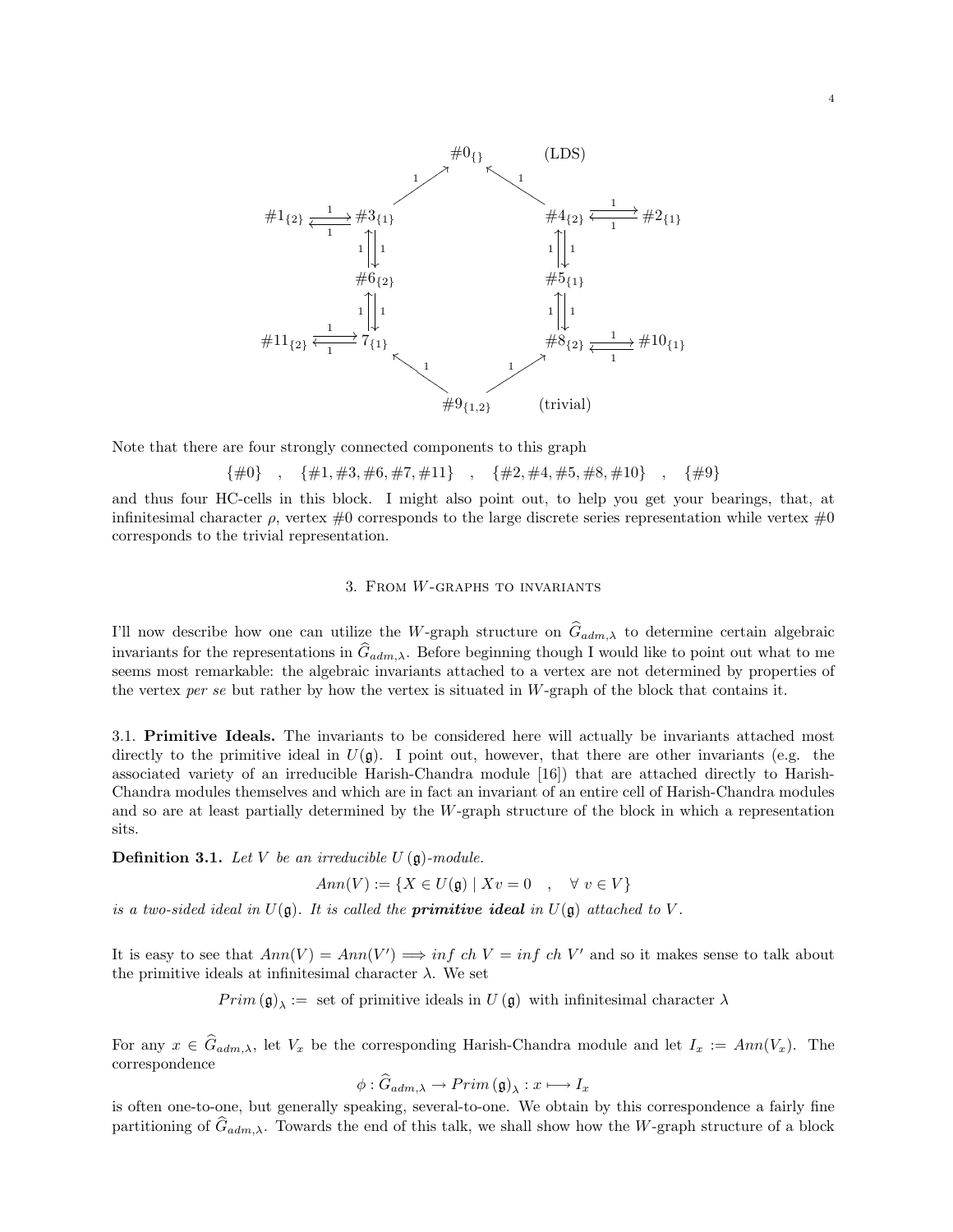allows one to determine exactly when two representations living in the same cell share a common primitive ideal.

### 3.2. Nilpotent Orbits.  $U(\mathfrak{g})$  is naturally filtered according to

 $U^{n}(\mathfrak{g}) = \{X \in U(\mathfrak{g}) \mid X = \text{product of } \leq n \text{ elements of } \mathfrak{g}\}\$ 

and the corresponding graded algebra

$$
gr(U(\mathfrak{g}))=\bigoplus_{n=0}^{\infty}U^n\left(\mathfrak{g}\right)/U^{n-1}(\mathfrak{g})
$$

is well defined, and, in fact

 $gr(U(\mathfrak{g})) \approx S(\mathfrak{g}) :=$  the symmetric algebra of  $\mathfrak{g}$  $\approx \mathbb{C}[\mathfrak{g}^*] :=$  the ring of polynomials on  $\mathfrak{g}^*$ 

Definition 3.2. Let J be a primitive ideal and set

$$
\mathcal{V}(J) = \{ \lambda \in \mathfrak{g}^* \mid \phi(\lambda) = 0 \quad \forall \phi \in gr(J) \}
$$

The affine variety  $V(J)$  is called the associated variety of J.

**Theorem 3.3** (Borho, Brylinski, Joseph).  $V(J)$  is a closed, G-invariant subset of  $\mathfrak{g}^*$ . In fact,  $V(J)$  is the Zariski closure of a single nilpotent orbit in g ∗

**Definition 3.4.** Let  $x \in HC_\lambda$  . The **nilpotent orbit attached to** x is the unique dense orbit  $\mathcal{O}_x$  in  $\mathcal{V}(Ann(x)).$ 

**Lemma 3.5.** If  $x, y \in \widehat{G}_{adm,\lambda}$  belong to the same HC-cell, then  $\mathcal{O}_x = \mathcal{O}_y$ .

This is so because, roughly speaking, tensoring with g only affects the contribution of lower order terms that are anyway annihilated by the gradation process. We remark though that different cells can share the same nilpotent orbit. We will describe below how one can utilize the W-graph structure of the cell to explicitly identify which nilpotent orbit is attached to the representations of cell.

#### 4. Weyl group representations

One of the most remarkable developments in 1980's was the discovery of how the irreducible representations of Weyl group mediate the myriad of connections between representation theory, the classification theory of primitive ideals, nilpotent orbits. It should be no surprise then that the W-graph structure of a block should have something to do with Weyl group representations.

In fact, the Weyl group  $W$ , or rather the Iwasora-Hecke deformation of  $W$ , is the fundamental apparatus at play in the construction of the KLV-polynomials, which in turn allow one to explicity compute the W-graph structure of  $G_{adm,\lambda}$ . Indeed, it turns out that the Weyl group action on the free Z-module  $\mathbb{Z}G_{adm,\lambda}$  obtained by specializing the action of the Hecke algebra to  $q = 1$  identifies with coherent continuation representation [15] of W on the Grothendieck group of  $G_{adm,\lambda}$ . This action induces a particular (in general reducible) W-representation on each cell which in turn has a unique special constituent  $\sigma_C$  occuring with multiplicity one. Moreover, it turns out that each of the following means of attaching a W-representation to a cell C leads to the same result:

- (i)  $C \longrightarrow$  cell representation <u>unique special constituent</u>  $\sigma_C \in W$  $\overrightarrow{u}$  +  $\overrightarrow{u}$  +  $\overrightarrow{v}$
- (ii)  $C \longrightarrow$  nilpotent orbit  $\mathcal{O}_C \longrightarrow$  a nilpotent orbit  $\mathcal{O}_C$  and a trivial local system on  $\mathcal{O}_C$  $\begin{array}{lcl} Springer\,\,correspondence & \sigma_{C} \in W \end{array}$
- (iii)  $C \longrightarrow \{\text{primitive ideal } I_x \mid x \in C\} \longrightarrow W \cdot span_{\mathbb{C}} \{\text{Goldie rank polynomial } p_{I_x} \mid x \in C\} \longrightarrow \sigma_C \in W$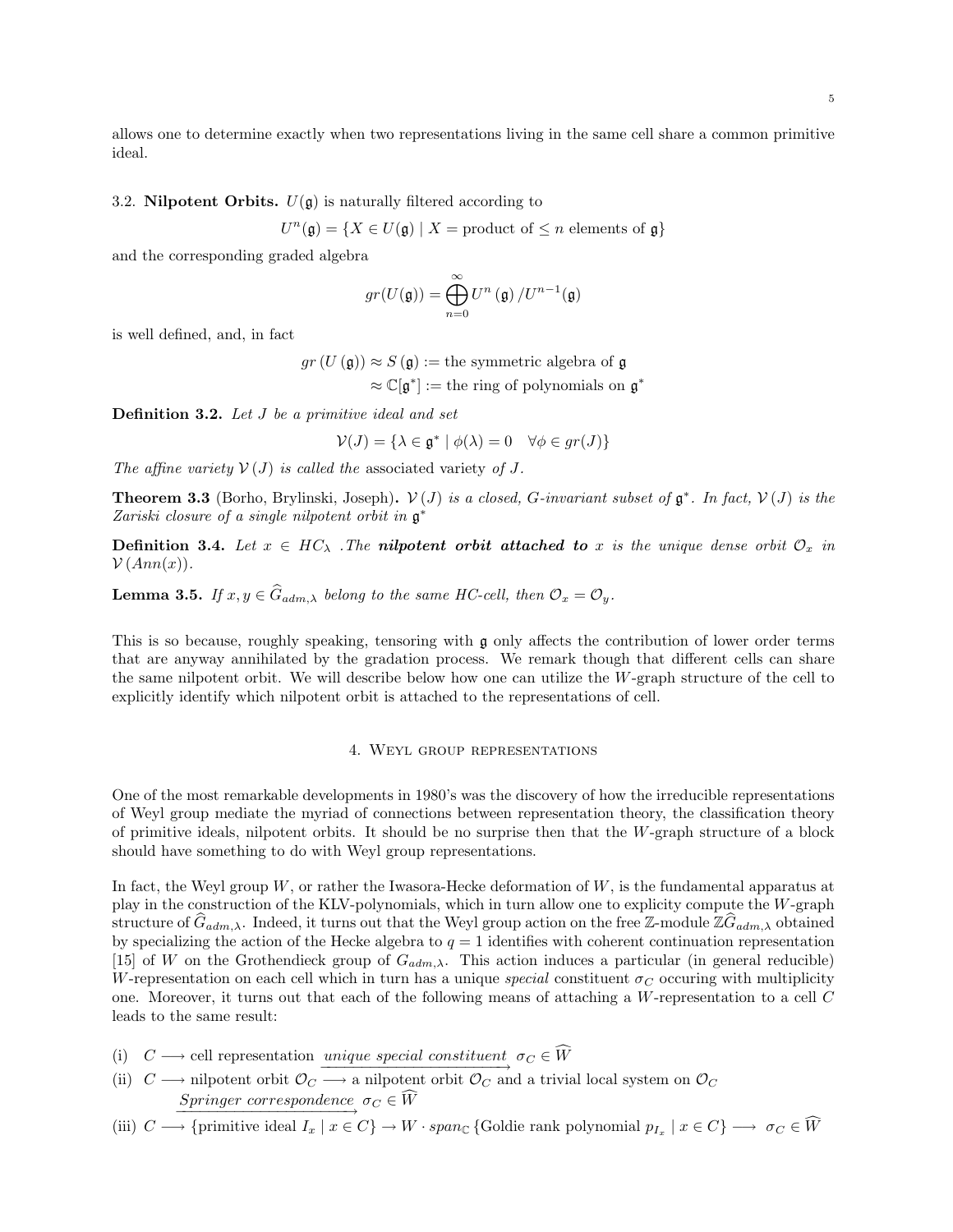$$
T_{\alpha}x = \begin{cases} -x & \alpha \in \tau(x) \\ x + \sum_{y:\alpha \in \tau(y)} m_{y \to x}y & \alpha \notin \tau(x) \end{cases}
$$

Here  $m_{y\to x}y$  is the multiplicity of the edge  $y \to x$  and  $\tau(x)$  is the descent set of x. It turns out that these operators satisfy  $T_{\alpha} \circ T_{alpha} = 1$  as well as the braid relations for the simple generators of W and so yield a representation of the Weyl group on  $\mathbb{Z}C$ . As remarked above this representation coincides with the W-representation on the cell induced by the coherent continuation representation on the Grothendieck group of  $G_{adm,\lambda}$ . It is possible, using the above formula, to explicitly compute the trace of the action of a representative of each conjugacy class in  $W$ , thereby determine the character of the cell representation, and then to identify explicitly the representation of  $W$  carried by the cell by expressing this character as a sum of irreducibles. In fact, this simple method of computation is tractable even for the large cells of  $E_8$  (which contain roughly 50,000 vertices). In an appendix to this lecture we provide a set of tables showing the cell representations so obtained for all the exceptional groups.

### 5. Attaching Nilpotent Orbits to Cells

Computing the cell representation, identifying the special constituent  $\sigma_C$  of the cell representation and then applying the inverse Springer correspondence is one way of attaching a nilpotent orbit to a cell. In this section we provide an alternative method that utilizes only the properties of special nilpotent orbits and the combinatorial properties of the W-graph of a cell.

We first note that having restricted attention to representations with regular integral infinitesimal character, only a special class of nilpotent orbits will arise as the associated varieties of annihilators of these representations. This class of nilpotent orbits (which are in fact called special nilpotent orbits can be characterized in several different ways (see Definition/Theorem ?? below).

Let N be the nilpotent cone of nilpotent elements in  $\mathfrak g$  and let  $G_{ad}$  denote the (complex) adjoint group of g. We shall denote by  $G_{ad}/\mathcal{N}$  the set of  $G_{ad}$ -orbits in  $\mathcal{N}$  and we identify this set with the set of nilpotent orbits in  $\mathfrak{g}^*$  via some fixed invariant non-degenerate bilinear on  $\mathfrak{g}$ ). We note that the set  $G_{ad}/\mathcal{N}$  carries a natural partial ordering

 $\mathcal{O}' \leq \mathcal{O} \iff \mathcal{O}' \subset \overline{\mathcal{O}} := \text{the Zariski closure of } \mathcal{O}$ 

In [13], and a bit more generally, in [5] a *duality map*  $d : G_{ad}/\mathcal{N} \to G_{ad}/\mathcal{N}$  is defined. This map has the following properties:

- d is order-reversing:  $\mathcal{O}' \leq \mathcal{O} \iff d(\mathcal{O}) \leq (\mathcal{O}')$ .
- d restricted to its image is an involution:  $d \circ d \circ d = d$ .

We note that for classical  $\mathfrak{g}$ , where the nilpotent orbits are parameterized by certain partitions of  $n =$ dimension of the standard representation of g, the duality map restricted to its image corresponds to the operation that sends an orbit corresponding to partition p to the orbit corresponding to the transpose partition  $p^t$ .

**Definition/Theorem 5.1.** A nilpotent orbit  $\mathcal{O}$  is **special** if any of the following (equivalent) properties holds:

• O is the dense orbit in the associated variety of a primitive ideal with regular integral infinitesimal character.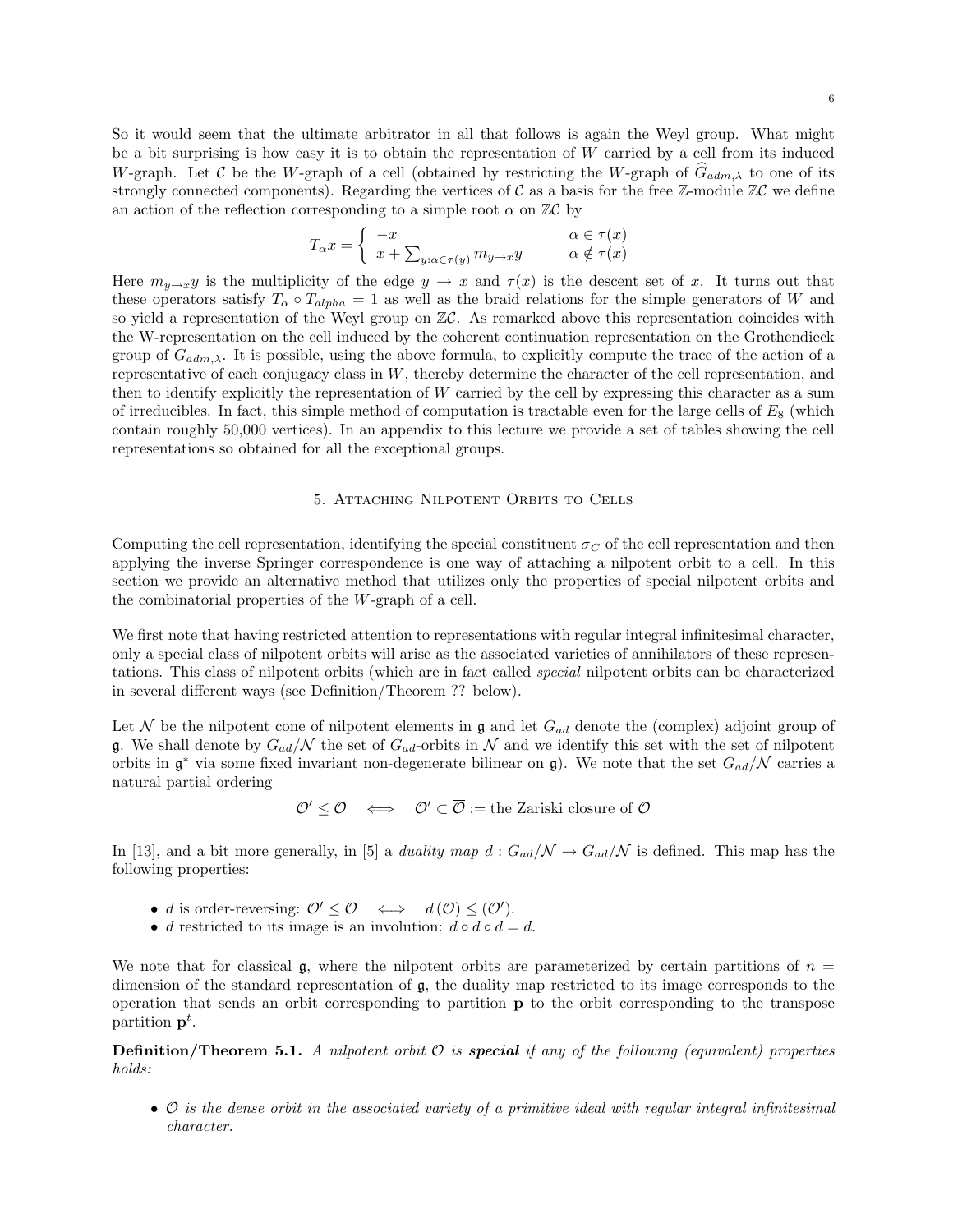- O lies in the image of the Spaltenstein-Barbasch-Vogan duality map d.
- The irreducible representation of W corresponding to  $\mathcal O$  and the trivial local system on  $\mathcal O$  via the Springer correspondence is a special representation of the Weyl group in the sense of [Lustig].

As noted above, because we have restricted attention to representations with regular integral infinitesimal character, the nilpotent orbit  $\mathcal{O}_C$  attached to a cell C will be always be special nilpotent orbit. In order to explicitly identify the special nilpotent orbit attached to a particular cell we shall need to make use of the partial ordering of the special orbits, the duality map, and a particular subset of the special orbits; the Richardson orbits.

5.1. Standard Levis and Richardson orbits. Let  $\Gamma$  be a subset of the simple roots  $\Pi$  of  $\mathfrak{d}(\mathfrak{g};\mathfrak{h})$ . The corresponding standard Levi subalgebra l<sub>Γ</sub> is the Lie subalgebra of g generated by the root subspaces  $\mathfrak{g}_{\alpha}$ ,  $\alpha \in \Gamma$ , and the Cartan subalgebra h. Equivalently,

$$
\mathfrak{l}_\Gamma=\mathfrak{h}+\sum_{\alpha\in\mathbb{Z}\Gamma}\mathfrak{g}_\alpha
$$

**Definition/Theorem 5.2.** Let  $\mathfrak{p} = \mathfrak{l} + \mathfrak{n}$  be a parabolic subalgebra of  $\mathfrak{g}$  with Levi subalgebra  $\mathfrak{l}$  and nilradical n, and let  $\mathcal{O}_I$  be a nilpotent orbit in l. The nilpotent orbit **induced from**  $\mathcal{O}_I$  is

 $ind_{\mathfrak{l}}^{\mathfrak{g}}(\mathcal{O}_{\mathfrak{l}}) :=$  unique dense orbit in  $G_{ad} \cdot (\mathcal{O}_{\mathfrak{l}} + \mathfrak{n})$ 

(The theorem part of this statement is that the orbit ind $_{l}^{\mathfrak{g}}(\mathcal{O}_{l})$  specified as above is well-defined.) When  $\mathcal{O}_\mathfrak{l} = \mathbf{0}_\mathfrak{l}$  (the trivial orbit in  $\mathfrak{l}$ ) then such an induced orbit is called a **Richardson orbit**. When  $\mathfrak{l} = \mathfrak{l}_\Gamma$  is a  $standard \: Levi \: subalgebra \: and \: \mathcal{O}_\mathfrak{l} = \mathbf{0}_\mathfrak{l_\Gamma}, \: then \: ind_{\mathfrak{l_\Gamma}}^\mathfrak{g}(\mathbf{0}_\mathfrak{l_\Gamma}) \: will \: be \: called \: the \: Richardson \: orbit \: corresponding \: \mathfrak{S}(\mathfrak{g})$ to  $\Gamma$  and denoted by  $\mathcal{R}_{\Gamma}$ .

The trivial orbit is always special (in fact, the trivial orbit is always the dual of the principal nilpotent orbit and vice-versa). Moreover, by a theorem of Lusztig, induction preserves the property of "special-ness". And so Richardson orbits are always special nilpotent orbits. However, not all special orbits are Richardson. (We note, nevertheless, that for  $\mathfrak{sl}(n,\mathbb{C})$  every nilpotent orbit is both special and Richardson, and that in general the existence of non-Richardson special orbits is related to the lack of injectivity of the duality map  $d: G_{ad}\backslash \mathcal{N} \to G_{ad}\backslash \mathcal{N}$ .

5.2. The Spaltenstein-Vogan criterion. We next note that from the explicit formula for the cell representation (cf. §5) that for any  $x \in C$  the cell representation will always contain the sign representation of  $W_{\tau(x)}$ . Using this fact and the following result of Spaltenstein

**Proposition 5.3** (Corollary 1 of [12]). A special orbit  $\mathcal{O}$  is contained in the closure of a Richardson orbit  $\mathcal{R}_{\Gamma}$  if and only if the (special) W-representation attached to  $(\mathcal{O}, \mathbf{1})$  contains the sign representation of  $W_{\Gamma}$ . Here  $W_{\Gamma}$  is the reflection subgroup of W generated by the simple reflections  $s_{\alpha}, \alpha \in \Gamma$ .

David Vogan has proved the following criterion

**Theorem 5.4.** Suppose C is a cell of Harish-Chandra modules and let  $\mathcal{O}_C$  be the associated nilpotent orbit (cf. §4.2 ). Then

 $\mathcal{O}_C \subset \overline{\mathcal{R}_-}$  iff  $\exists x \in C \ s.t. \ \Gamma \subset \tau(x)$ 

Thus, the descent sets that occur amongst the representations in a cell C constain which Richardson orbits can contain  $\mathcal{O}_C$  in their closures and vice-versa. However, because not every special orbit is Richardson, knowing which Richardson orbits contain a given cell orbit  $\mathcal O$  in their closures is not sufficient to determine  $\mathcal{O}$ . However, the following is true:

*Observation* 5.5 (Vogan). Every special nilpotent orbit  $\mathcal O$  is determined by the Richardson orbits  $\mathcal R_{\Gamma}$  that contain  $\mathcal O$  in their closures together with the Richardson orbits that contain  $d(\mathcal O)$  in their closures.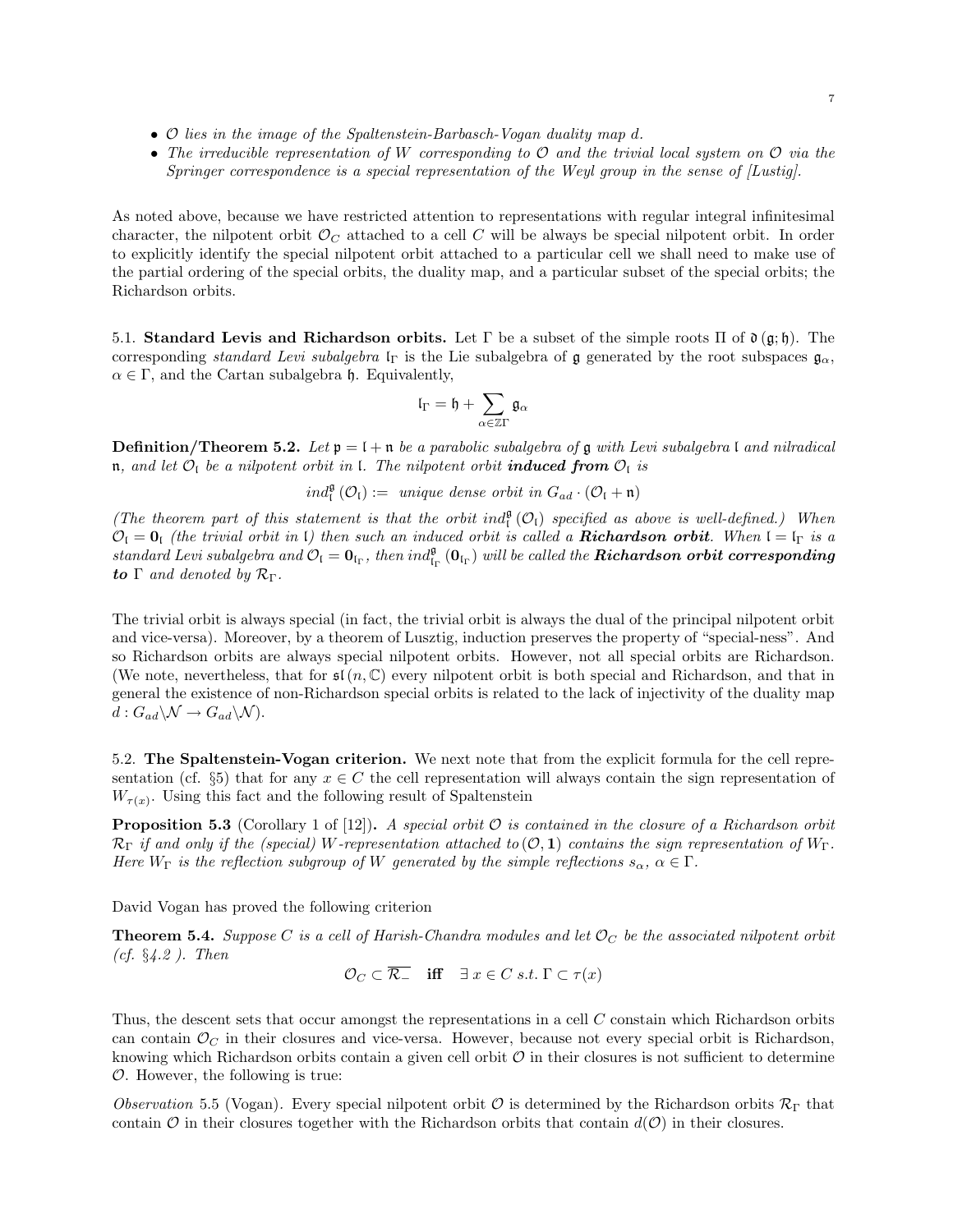5.3. Tau signatures. I will now describe how the Spaltenstein-Vogan criterion and Vogan's observation can be put to work to explicity attach nilpotent orbits to HC-cells.

First of all, the correspondence  $\Pi \to G_{ad}\setminus \mathcal{N}: \Gamma \mapsto \mathcal{R}_{\Gamma}$  is hardly one-to-one. But by a classical result of Dynkin, conjugacy classes of Levi subalgebras in a semisimple Lie algebra g (and hence Richardson orbits in g) are in a one-to-one correspondence with W-conjugacy classes in  $2^{\Pi}$ , the set of subsets of  $\Pi$ . This motivates the following definition:

**Definition 5.6.** Fix an ordering of the simple roots  $\Pi$  and let  $\Psi \subset 2^{\Pi}$  be the collection

 $\Psi = \{ \Gamma \in \Pi \mid \Gamma \text{ is the first in the lexicographical ordering of its W-conjugacy class} \}$ 

We call such  $\Psi$  a set of **standard**  $\Gamma$ 's.

By Dynkin's result any such  $\Psi$  is in a one-to-one correspondence with the set of Richardson orbits, and this in turn allows us to put the following partial order on  $\Psi$ :

$$
\Gamma \leq \Gamma' \quad \Longleftrightarrow \quad \mathcal{R}_{\Gamma} \subseteq \overline{\mathcal{R}_{\Gamma'}}
$$

**Definition 5.7.** Let  $\mathcal O$  be a special nilpotent orbit. The **tau signature** of  $\mathcal O$  is the pair of subsets of  $\Psi$ defined by

$$
\tau_{sig}(\mathcal{O}) = \left(\min\left\{\Gamma \in \Psi \mid \mathcal{O} \subset \overline{\mathcal{R}_{\Gamma}}\right\}, \min\left\{\Gamma \in \Psi \mid d\left(\mathcal{O}\right) \subset \overline{\mathcal{R}_{\Gamma}}\right\}\right)
$$

It follows from Vogan's observation that a special orbit is completely determined by its tau signature.

Next,

**Definition 5.8.** Let  $C$  be an  $HC$ -cell and set

$$
\tau(C) = \{\tau(x) \mid x \in C\}
$$

$$
\tau^{\vee}(C) = \{\Pi - \tau(x) \mid x \in C\}
$$

The **tau signature** of C is the pair of subsets of  $\Psi$  defined by

$$
\tau_{sig}(C) = \{ \min \left( \tau(C) \cap \Psi \right) , \min \left( \tau^{\vee}(C) \cap \Psi \right) \}
$$

In terms of these tau signatures, we now have the following criterion:

Criterion 5.9. Let  $C$  be an HC-cell and let  $\mathcal O$  be a special nilpotent orbit. Then

$$
\mathcal{O}_C = \mathcal{O} \iff \tau_{sig}(C) = \tau(\mathcal{O}) .
$$

(That  $\tau^{\vee}(C)$  is the correct counterpart to  $\{\Gamma \in \Psi \mid d(\mathcal{O}) \subset \overline{\mathcal{R}_{\Gamma}}\}$  comes from the fact that the  $\tau(C)$  is a collection of descent sets for an HC-cell for a block of  $\mathbb G$  then  $\tau^{\vee}(C)$  will be a collection of descent sets for a cell in a block of G<sup>∨</sup> and the fact that this correspondence is consistent with the Barbasch-Vogan duality map  $d: G_{ad}\backslash \mathcal{N}_{\mathfrak{g}} \to G_{ad}^{\vee} \backslash \mathcal{N}_{\mathfrak{g}^{\vee}}).$ 

Let me now give an example showing how easy it is to apply this criterion.

Below is the Hasse diagram for the special orbits of  $D_5 \approx \mathfrak{so}(10,\mathbb{C})$ , with the orbits labeled by the corresponding partitions of 10. The dotted lines indicate the action of the duality map  $d$ :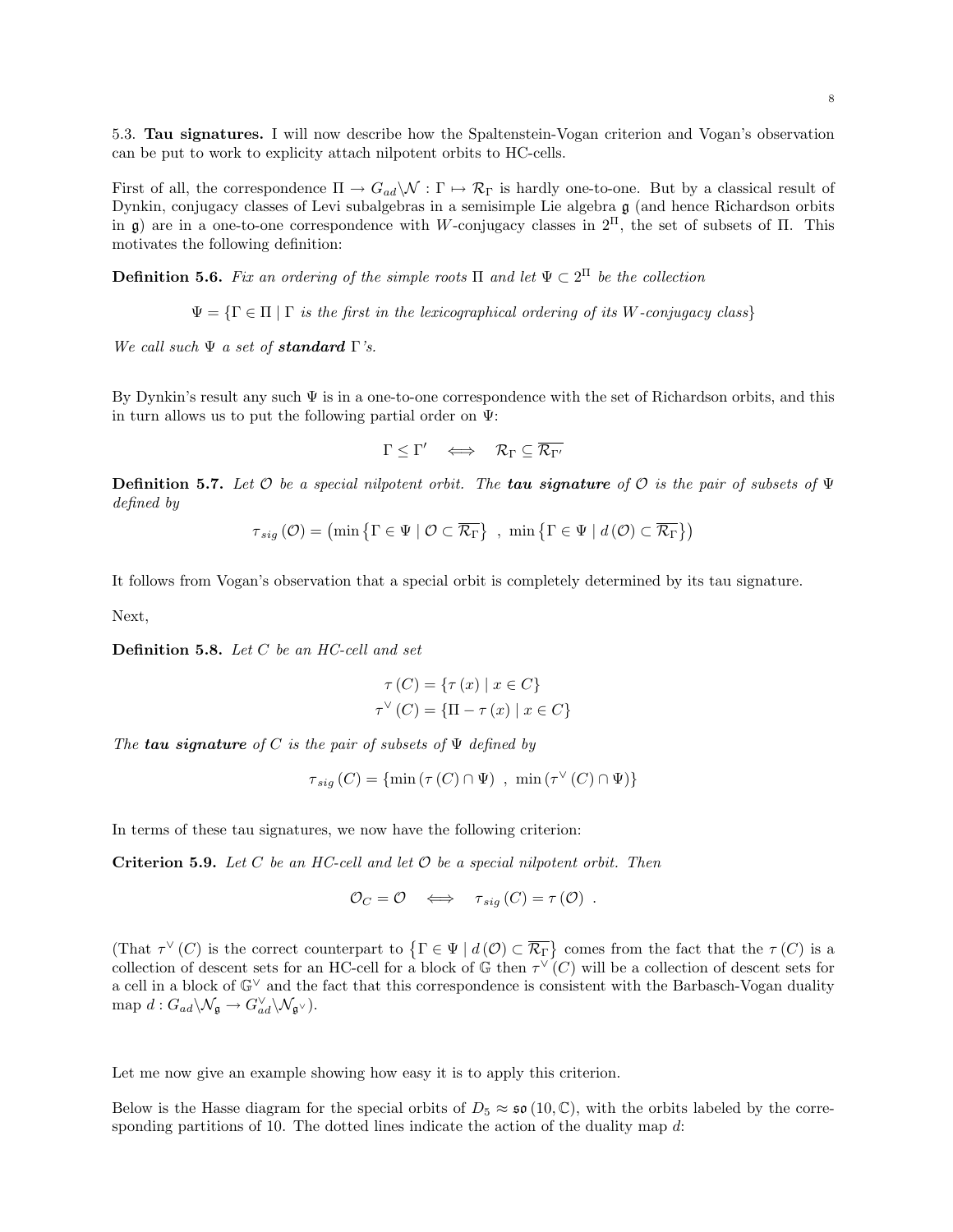# The Special Orbits of  $D_5$



Below is the same diagram, except that we explicitly identify which of these special orbits is Richardson.

# Richardson Orbits of  $D_5$



From the last diagram, we can easily read off the minimal Richardson orbits that contain a given special orbit, which Richardsonson orbits contain the dual of that orbit, and then use that information to ascribe tau signatures to the special orbits. This yields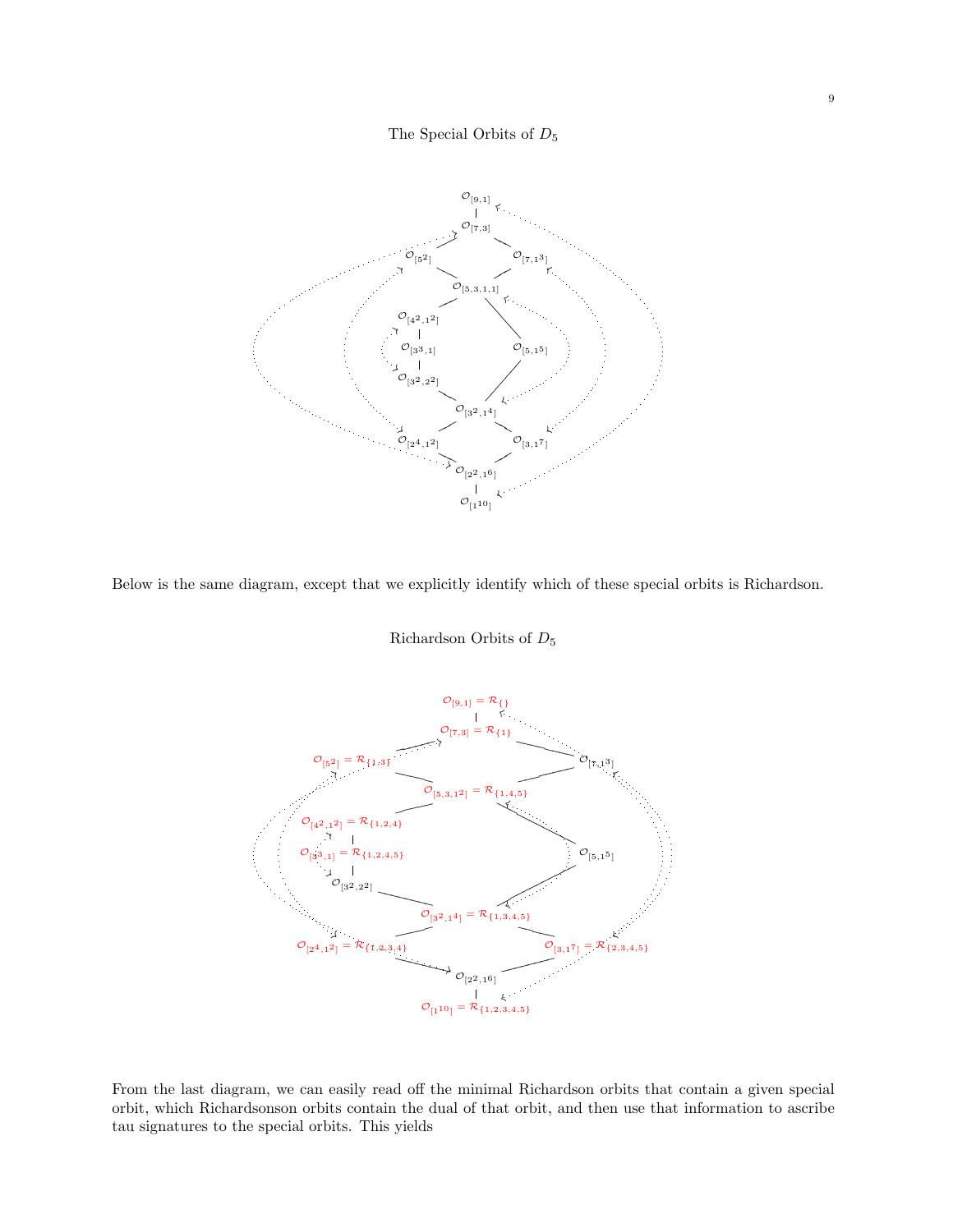

### Tau Signatures of Special Orbits of  $D_5$

Next, we use the Atlas program to compute the W-graph of the big  $(SO(5,5) \times SO(5,5))$  block of  $D_5$ . This yields a table like

// Individual cells. // cell #0: 0[0]: {} // cell #1: 0[1]: {2} --> 1,2 1[3]: {1} --> 0 2[5]: {3} --> 0,3,4 3[13]: {5} --> 2 4[14]: {4} --> 2 \* \* \* // cell #29: 0[328]: {1,2,4,5} --> 2,3 1[340]: {2,3,4,5} --> 2 2[358]: {1,3,4,5} --> 0,1 3[364]: {1,2,3} --> 0 // cell #30: 0[353]: {1,2,3,4,5} // cell #31: 0[357]: {1,2,3,4,5}

From this table, and the partial ordering of the standard Γ's (from Figure ) we can readily identify the tau signature of each cell of the block.

cell  $#$  tau signature<br>0  $\{1, 2, 3, 4\}$ 0 {1,2,3,4,5}<br>
1 {1}, {1,2,3,4}<br>
2 {1}, {2,3,4,5}<br>
3 {1,3}, {1,3,4,5}<br>
\* \* \* \*  ${\begin{aligned} &\ast\\ &\ 28&&\{2,3,4,5\}\;\;,\;\{1\}\\ &\ 29&&\{2,3,4,5\}\;\;,\;\{1\}\\ &\ 30&&\{1,2,3,4,5\}\;\;,\;\{\}\end{aligned}}$ 

Comparing the tau signatures of the special orbits with those of the cells we obtain the following cell-orbit correspondences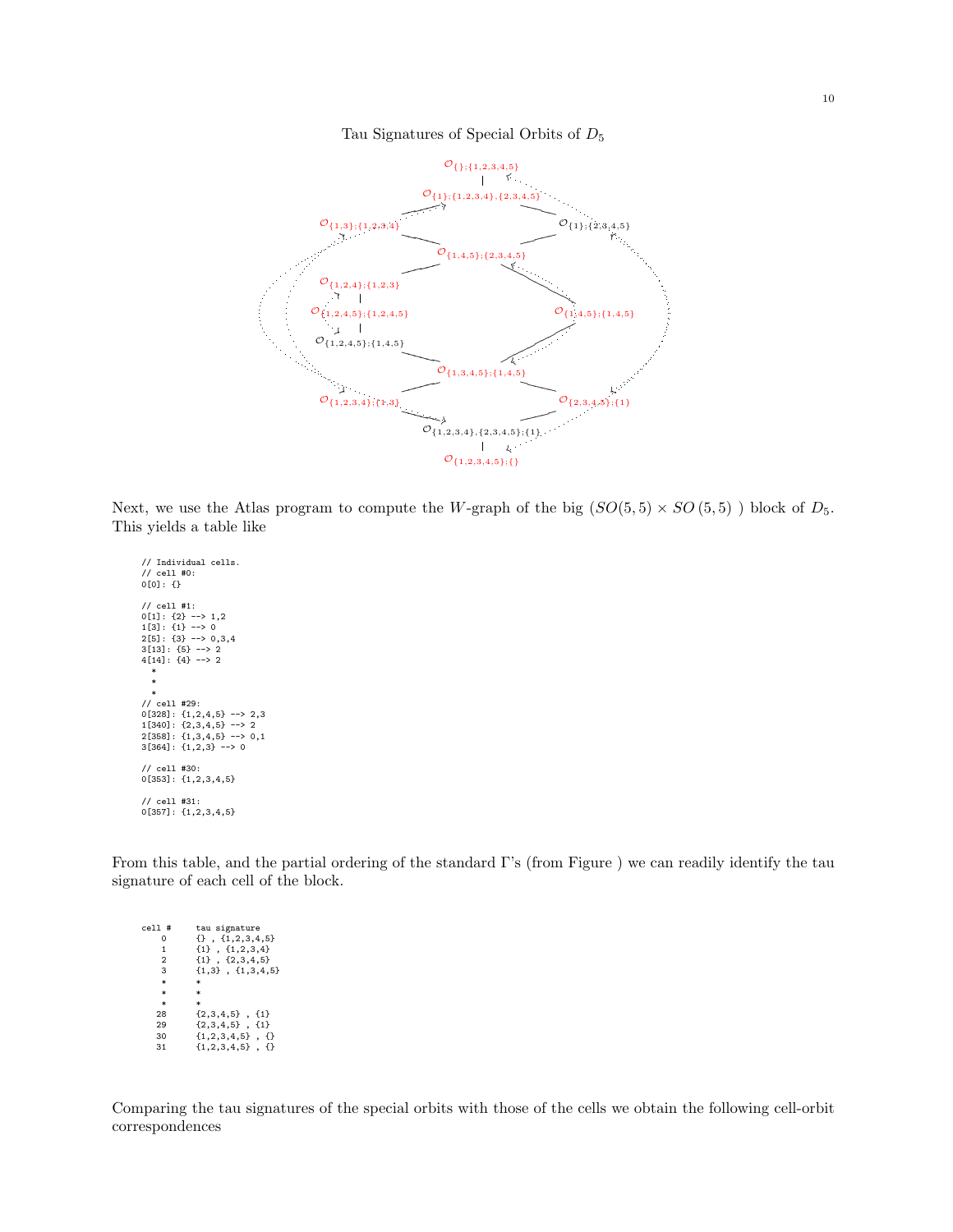



Note that several HC-cells may correspond to the same nilpotent orbit. This means, in particular, that annihilators of each of the representations in cells share the same associated variety. In this fashion, Atlas provides not only a means for enumerating the representations in  $\hat{G}_{adm,\lambda}$ , but also means to explicitly attach nilpotent orbits to these representations.

# 6. PARTITIONING  $\widehat{G}_{adm,\lambda}$  into subsets sharing the same primitive ideal

In the preceding section, we showed how the  $W$ -graph of a cell, in fact, just the set of vertex weights, allowed us to figure out which nilpotent orbit should be attached to the representations in the cell. In this section I shall so how the W-graph structure allows us to determine when two representations share the same primitive ideal.

First, however, I will quickly review some apparatus from of the theory of primitive ideals.

6.1. **Organization of**  $Prim(\mathfrak{g})_{\lambda}$ . Irreducible Harish-Chandra modules are the  $U(\mathfrak{g}\text{-modules}$  that most naturally in the study of admissible representations of a real reductive group. However, the most convenient setting for discussing primitive ideals is in the category of highest weight modules. We begin by recalling a basic construction of the simple highest weight modules.

**Definition 6.1.** Let  $\mathfrak{b} = \mathfrak{h} + \mathfrak{n}$  be a Borel subalgebra of  $\mathfrak{g}$  and let  $\rho = \frac{1}{2} \sum_{\alpha \in \Delta^+(\mathfrak{g}, \mathfrak{h})} \alpha$ . For any  $\lambda \in \mathfrak{h}^*$  let M ( $\lambda$ ) denote the Verma module of highest weight  $\lambda - \rho$ ; that is to say, M ( $\lambda$ ) is the left U (g)-module

$$
M(\lambda) := U(\mathfrak{g}) \otimes_{U(\mathfrak{b})} \mathbb{C}_{\lambda - \rho}
$$

Theorem 6.2. Let  $\lambda \in \mathfrak{h}^*$ . Then

(i) The Verma module  $M(\lambda)$  has a unique irreducible quotient module  $L(\lambda)$  which is of highest weight  $\lambda - \rho$ .

(ii) Every irreducible highest weight module is isomorphic to some  $L(\lambda)$ .

**Theorem 6.3** (Duflo). For  $w \in W(\mathfrak{g},\mathfrak{h})$  let

 $L_w = unique\ irreducible\ quotient\ of\ M(-w\rho)$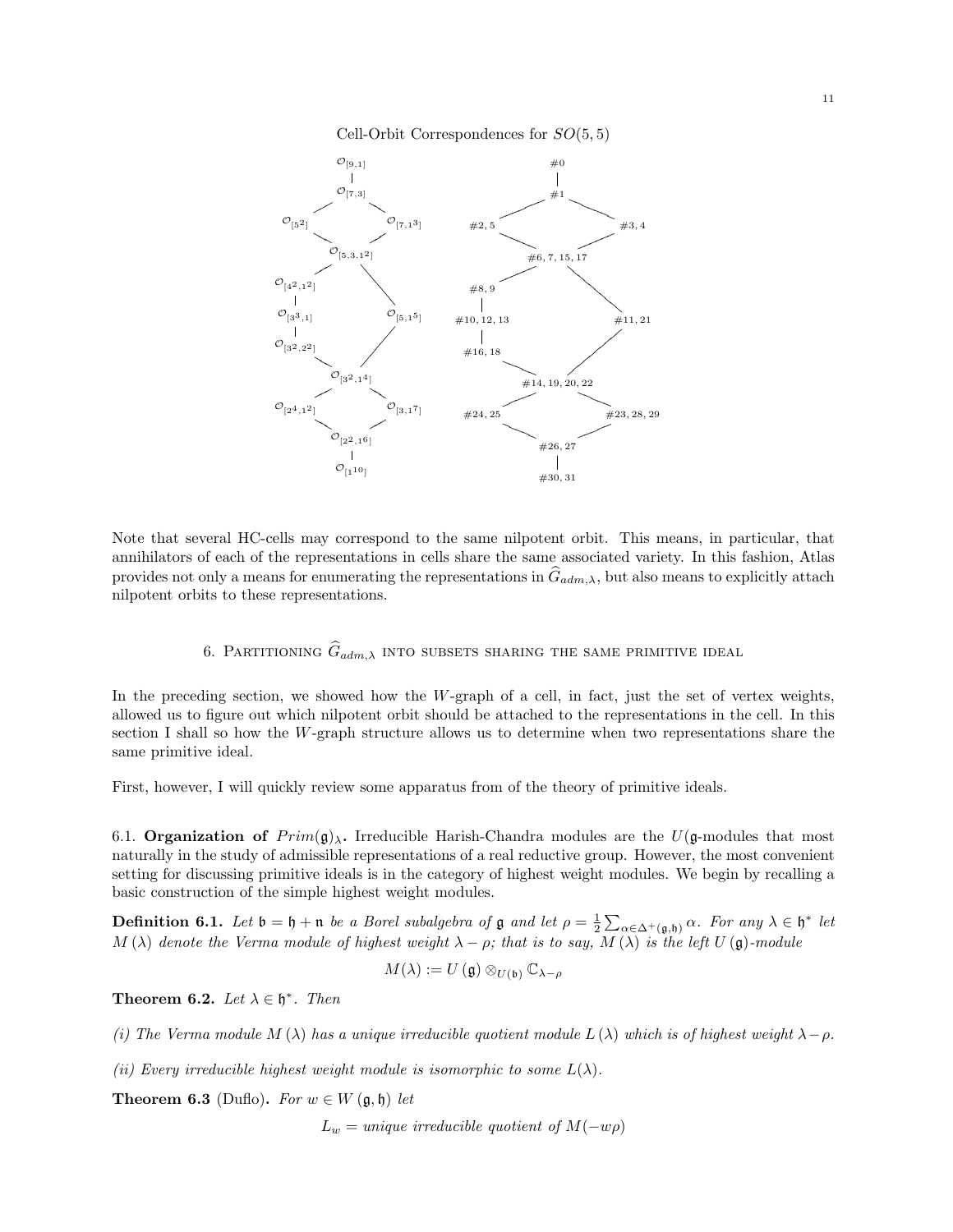Then

$$
\varphi: W \to Prim\left(\mathfrak{g}\right)_{\rho}: w \to Ann\left(L_w\right)
$$

is a surjection.

(Recall that  $Prim(\mathfrak{g})_{\rho}$  is the set of primitive ideals in  $U(\mathfrak{g})$  with infinitesimal character  $\rho$ .)

In view of Duflo's theorem, parameterizing  $Prim(\mathfrak{g})_{\rho}$  is tantamount to understanding the fiber of the map  $\varphi: W \to Prim\left(\mathfrak{g}\right)_{\rho}$ . We have a special name for these fibers:

**Definition 6.4.** Let  $\sim$  be the equivalence relation on W defined by

 $w \sim w' \iff Ann(L_w) = Ann(L_{w'})$ 

The corresponding equivalence classes of elements of W are called **left cells** in W.

We can also collect together the elements of  $W$  which lead to the same nilpotent orbit. Before doing this formally, we note that because the simple highest weight modules  $L_w$  all have infinitesimal character  $\rho$  (actually  $W \cdot \rho$ ) which is always regular and integral, the corresponding nilpotent orbits will always be special nilpotent orbits, via a theorem of Barbasch and Vogan  $(5)$ . Let S denote the set of special nilpotent orbits. It turns out that the map  $W \to S$  given by

 $w \mapsto \mathcal{O}_w \equiv$  the unique dense orbit in the associated variety of  $Ann(L_w)$ 

is also onto.

**Definition 6.5.** Let  $\approx$  be the equivalence relation on W defined by

 $w \approx w' \iff \mathcal{O}_{Ann(L_w)} = \mathcal{O}_{Ann(L_{w'})}$ 

The corresponding equivalence classes of elements of W are **double cells** in W. For any special orbit  $\mathcal{O} \in \mathcal{S}$ we denote by  $\mathcal{C}_{\mathcal{O}}$  the corresponding double cell in W.

Theorem 6.6 (Barbasch-Vogan, Joseph).

(i) The decomposition of W into left cells is refinement of its partitioning into double cells so that

$$
W = \coprod_{\mathcal{O} \in \mathcal{S}} \left( \coprod_{\substack{\text{left cells } \ell \subset \mathcal{C}_{\mathcal{O}}} } \ell \right)
$$

(ii) Let  $\mathcal O$  be a special orbit and let  $\sigma_{\mathcal O}$  be the corresponding special representation of the Weyl group provided by the Springer correspondence. Then the number of left cells in  $\mathcal{C}_O$  is exactly the same as the dimension of  $\sigma_{\Omega}$ .

In particular,

$$
\left|\operatorname{Prim}\left(\mathfrak{g}\right)_{\rho}\right|=\sum_{\mathcal{O}\in\mathcal{S}}\dim\sigma_{\mathcal{O}}
$$

We remark that via the Borho-Janzten translation principle this description of  $Prim(\mathfrak{g})_{\rho}$  in terms of special nilpotent orbits and the corresponding special representations of  $W$  carries over, in exactly the same way, for  $Prim\left(\mathfrak{g}\right)$  whenever  $\lambda$  is regular and integral.

6.2. Two pictures at inf char  $\rho$ . The above discussion can be summarized by following diagram HWmodules

| W                       | ${L_w \mid w \in W}$           | same inf char        |
|-------------------------|--------------------------------|----------------------|
|                         |                                |                      |
| $\mathcal{C}:$ dbl cell | ${L_w \mid w \in \mathcal{C}}$ | same nilpotent orbit |
|                         |                                |                      |
| $\ell: left \; cell$    | ${L_w \mid w \in \ell}$        | same primitive ideal |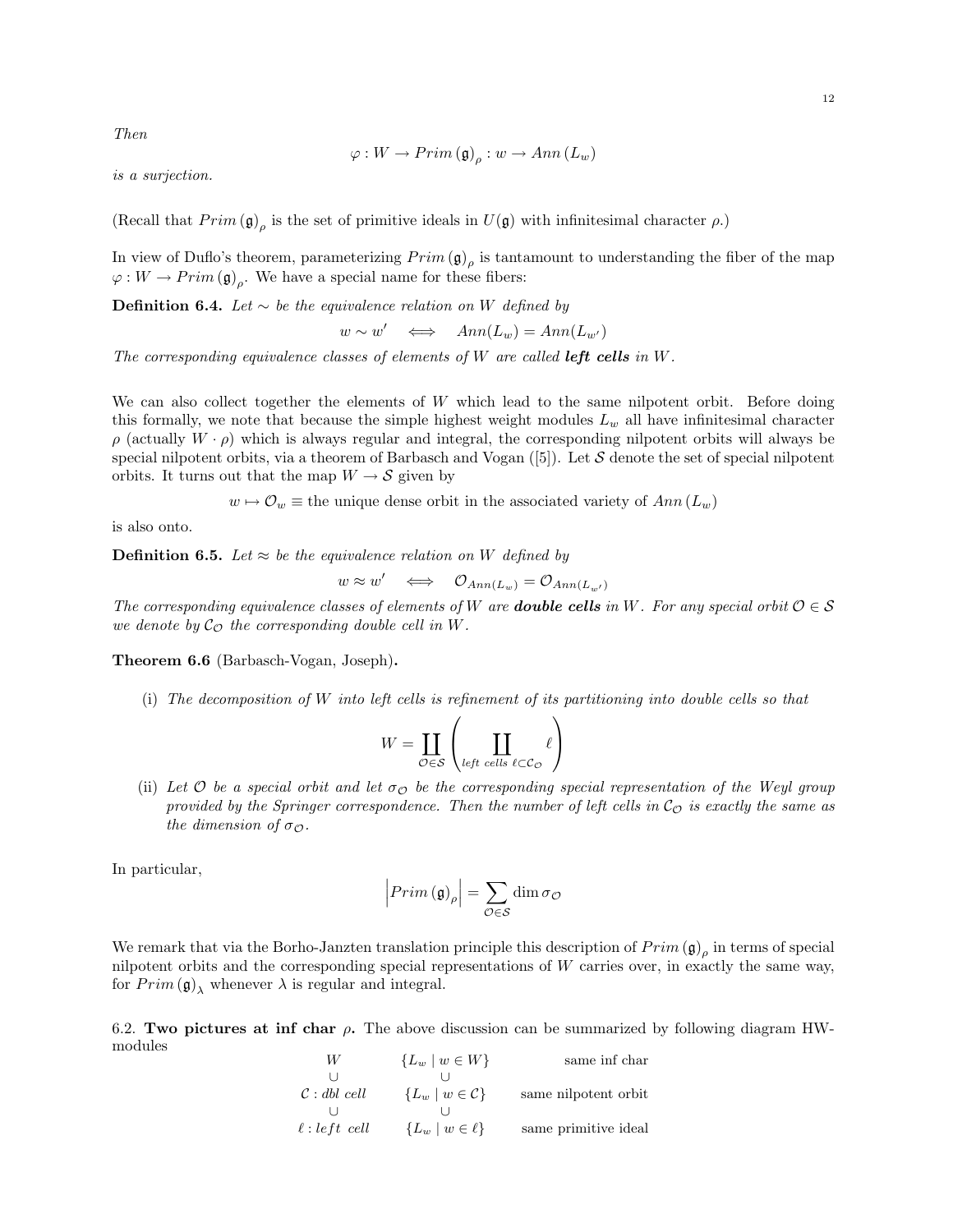Regarding W simply as a parameter set for the set of simple highest weight modules of infinitesimal character  $\rho$ , what we seek to develop next is an analogous picture for the set of irreducible admissible representations in a block of  $G_{adm,\rho}$  as indexed by Atlas's block command.

| $B$ : block of HC-modules | $\{\pi_x \mid x \in B\}$          | same inf char        |
|---------------------------|-----------------------------------|----------------------|
|                           |                                   |                      |
| $C$ : cell of HC-modules  | $\{\pi_x \mid x \in C\}$          | same nilpotent orbit |
|                           |                                   |                      |
|                           | $\{\pi_x \mid x \in \mathbb{R}\}$ | same primitive ideal |

We shall show next how the W-graph structure of a cell enables us to figure out the analog of a left cell sitting inside an HC-cell. To do that we need to explain first a particular invariant of primitive ideals and its relation to the descent sets of the representations in a cell.

6.3. Tau invariants. Let  $L_w$  again denote the simple highest weight module of highest weight  $-w\rho - \rho$ and let  $I_w := Ann(L_w)$ . We have

- $I_{w_o}$ : unique max ideal (augmentation ideal, annihilator of triv rep)
- $I_e$  = unique min PI at inf char  $\rho$  ( $\leq$  by inclusion)
- $I_{s_\alpha}$ ,  $\alpha \in \Pi$ : "pen-minimal" ideals

A little more precisely, by this last fact we mean,

**Theorem 6.7.** The primitive ideals  $I_{s_\alpha}$ ,  $\alpha \in \Pi$ , are all distinct from each other and  $I_e$ . Any primitive ideal strictly containing  $I_e$  contains at least one of the  $I_{s_\alpha}$ .

which in turn leads us to the following definition:

**Definition 6.8.** The **tau invariant** of a primitive ideal I containing  $I_e$  is

$$
\tau(I)=\{\alpha\in\Pi\mid I_{s_\alpha}\subset I\}
$$

The following theorem is the key to what follows. (It also justifies our notation for descent sets).

**Theorem 6.9** (Vogan). Let x be an element of a cell C of HC modules and let  $\tau(x)$  be its descent set (as, for example, obtained from the W-graph of  $C$ ). Then

 $\tau(x) = tau-invariant of Ann(x)$ 

6.4. A partitioning of HC cells. Recall the the W-graph of cell  $C$  attaches to each for each irreducible admissible representation  $x \in C$ 

- a vertex index  $i$
- a tau invariant  $\tau[i] = \text{tau invariant of } Ann(x)$
- a list of edges with multiplicities  $e[i] = [(j_1, m_1), (j_2, m_d), \dots, (j_k, m_k)]$

With the goal of figuring out which irreducible admissible representations share the same primitive ideal, the first thing one might do is collect together the cell elements which share the same tau invariant (descent set). We shall call such collections  $\tau_0$ -subcells and write

$$
x \sim_{\tau_0} y \iff \tau(x) = \tau(y)
$$

$$
C = \coprod_{[x]_0 \in C/\sim_{\tau_0}} [x]_0
$$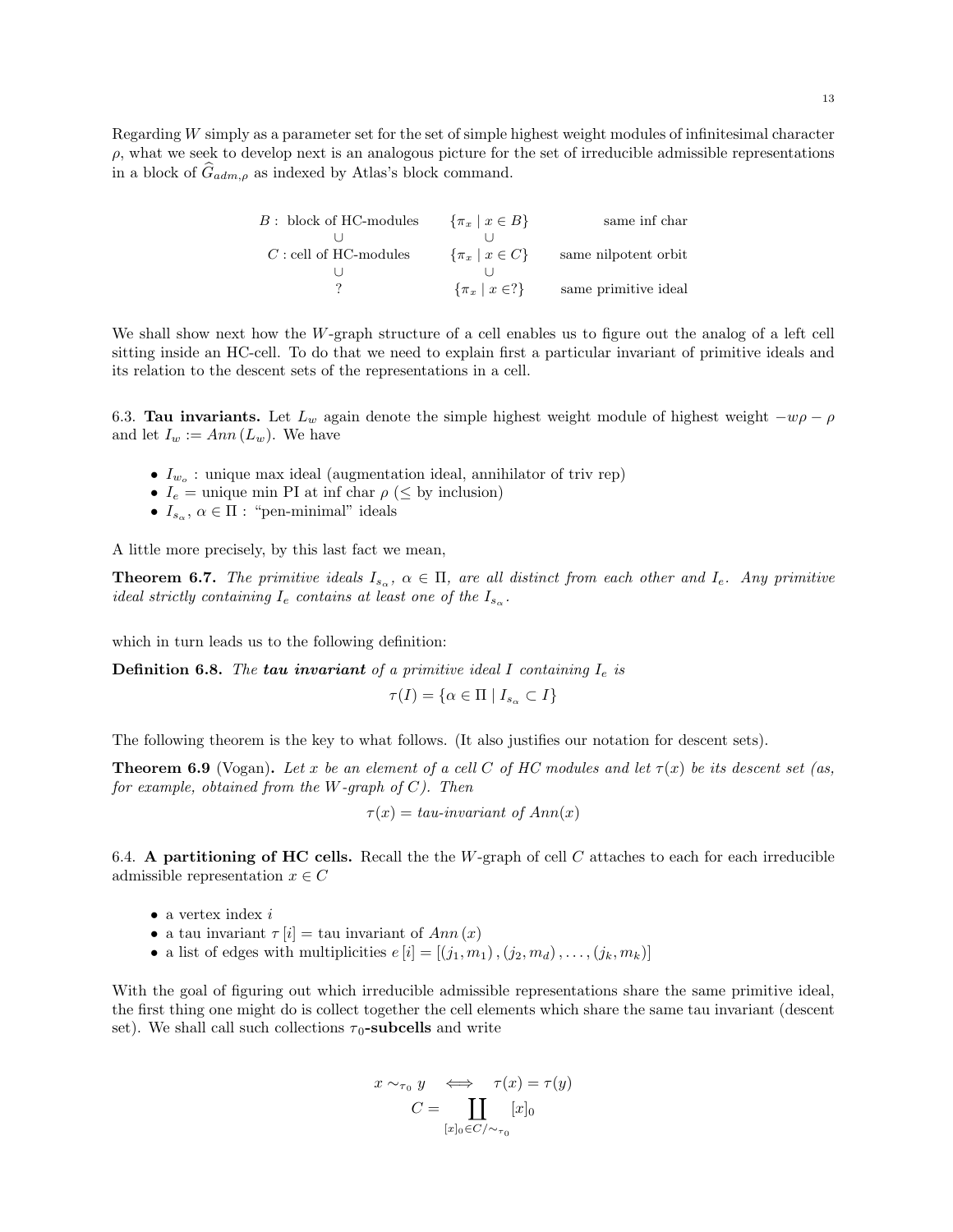We note that a  $\tau_0$ -subcell corresponds a collection of admissible representations that share the same nilpotent orbit  $\mathcal{O}_C$  and a common tau invariant.

Next we define  $\tau_1$ -subcells by setting  $\tau_1(x) = {\tau(y) | x \to y \text{ is an edge}}$  and writing

$$
x \sim_{\tau_1} y \iff \tau(x) = \tau(y)
$$
 and  $\tau_1(x) = \tau_1(y)$   

$$
C = \coprod_{[x]_1 \in C/\sim_{\tau_1}} [x]_1
$$

Similarly,  $\tau_2$  subcells are defined by setting  $\tau_2(x) = {\tau_1(y) | x \to y \text{ is an edge}}$ 

$$
x\sim_{\tau_2} y\quad\Longleftrightarrow\quad \tau_0(x)=\tau_0(y)\ ,\ \tau_1(x)=\tau_1(y)\ ,\ \text{and}\ \tau_2(x)=\tau_2(y)
$$
 
$$
C=\coprod_{[x]_2\in C/\sim_{\tau_2}}[x]_2
$$

We can clearly continue in this fashion, obtaining at each new iteration a refinement of the previous partitioning of the cell. Since the cells are finite sets, however, eventually this iterative partitioning scheme must stabilize with  $\tau_j$ -subcells coinciding with  $\tau_{j+1}$ -subcells for all sufficiently large j. We shall refer to the ultimate stable partition of the cell as its  $\tau_{\infty}$ -partitioning and write

$$
C=\coprod_{[x]_\infty\in C/\sim_{\tau_\infty}}[x]_{\tau_\infty}
$$

**Lemma 6.10.** The  $\tau_{\infty}$  partitioning of a cell of HC-modules is compatible with the partitioning of the cell into subcells consisting of representations with the same primitive ideal:

 $Ann(x) = Ann(y) \implies x$  and y live in same  $\tau_{\infty}$ -subcell.

This follows from well-definedness of Translation Functor for primitive ideals.

**Theorem 6.11.** Let C be any cell in any real form of any exceptional group G. Then the  $\tau_{\infty}$  partitioning of C coincides precisely with the partitioning of the cell into sets of irreducible admissible representations sharing the same primitive ideal:

 $x \sim_{\infty} y \iff Ann(x) = Ann(y)$ 

The proof of this theorem is by direct computation. Using the Atlas software we have explicitly computed the W-graph every such cell. It is then a simple matter to write a computer program that uses the  $W$ -graph data of a cell to partition it into a collection  $\tau_{\infty}$ -subcells. What one finds is that in every case

$$
\#P_{\infty}\text{-subcells} = \dim \text{ special } W\text{-rep attached to cell}
$$

But the dimension of the special representation attached to a cell is also the number of distinct primitive ideals with associated nilpotent orbit  $\mathcal{O}_C$ . Since the  $\tau_{\infty}$ -partitioning scheme is compatible with the partitioning by common primitive ideals, and so is at worse a coarsening of the partitioning by primitive ideals, we must conclude the  $\tau_{\infty}$ -partitioning scheme coincides with the partitioning by primitive ideals; as

$$
\#P_{\infty}\text{-subcells} = max \# \text{primitive ideals in cell}
$$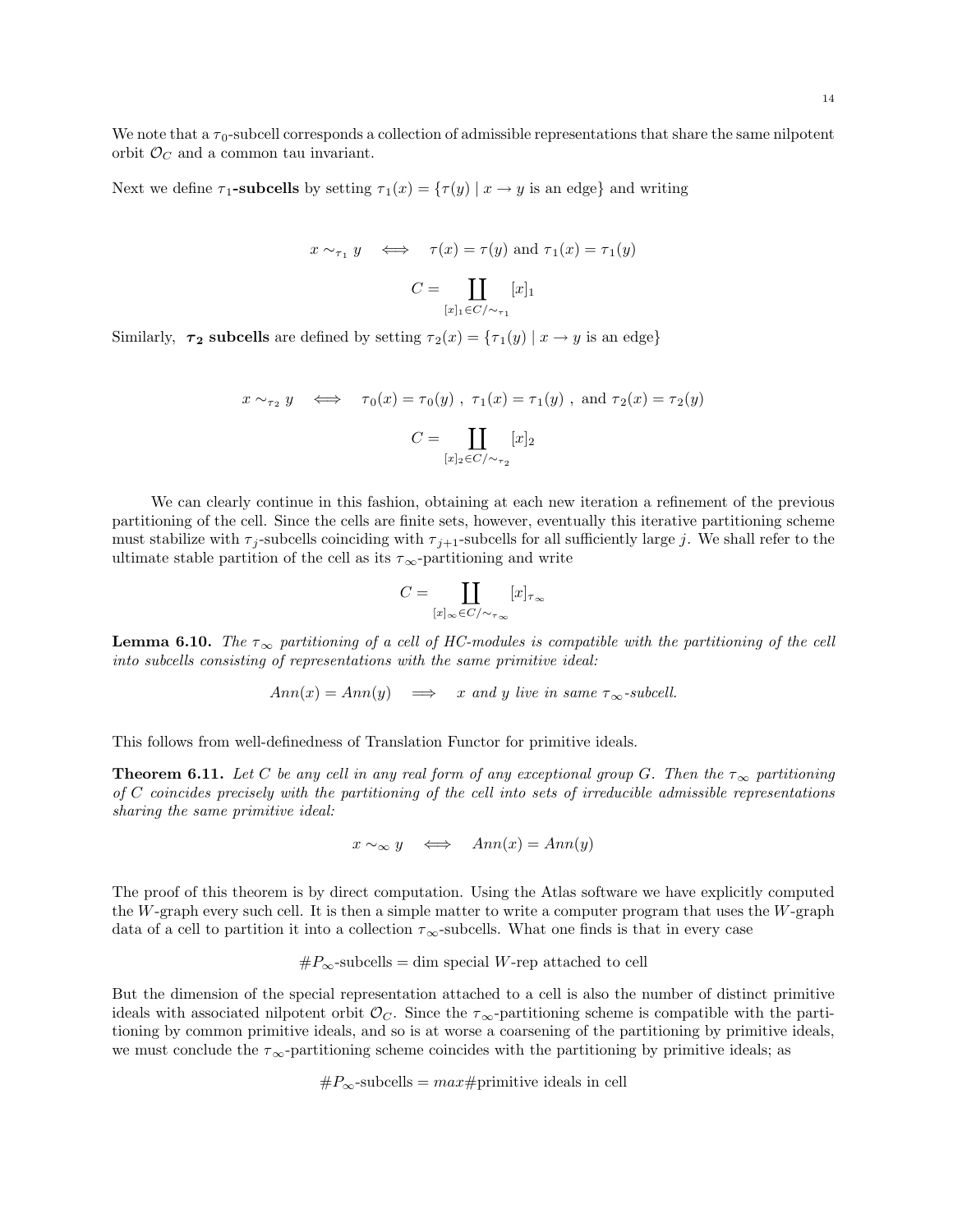#### 7. Some final remarks

What I think is most interesting about these results is the non-locality of the way in which algebraic invariants admissible representations are obtained from W-graph data. For example, our method of attaching a nilpotent orbit to an admissible representation  $x$  did not really use a property of corresponding vertex per se, but rather a property of its strongly connected component in the W-graph of  $G_{adm,\lambda}$ .

This non-locality is even more evident in the  $\tau_{\infty}$  partitioning scheme. We first note that what this scheme is actually doing is collecting together vertices which encounter the same sets of tau invariants as moves  $0, 1, 2, 3, \ldots$ , vertices away along edges. What is even more curious about this scheme is that the vertices that share same  $\tau_{\infty}$ -invariant, and so the same primitive ideal, tend to be rather distant from each other in the cell's W-graph.

#### 8. Acknowledgements

The speaker thanks foremostly David Vogan whose perspective and ideas were essential to the results presented. I also wish to acknowledge discussions and valuable input from other members of rest of the Atlas group; particularly, Monty McGovern, Dan Barbasch, Peter Trapa. Finally, the I am grateful to the National Science Foundation for support via the Atlas for Lie Groups and Representations FRG (DMS 0554278).

#### 9. Sources

Information about the Atlas project, expository notes, and the Atlas software can be found on the Atlas for Lie Groups web site: http:\\atlas.math.umd.edu

#### **REFERENCES**

- [1] J. Adams and F. du Cloux, Algorithms for Representation Theory of Real Reductive Groups (to appear in the Jussieu journal), available online at http:\\atlas.math.umd.edu\papers\algorithms.pdf.
- [2] D. Barbasch and D. Vogan, Primitive ideals and orbital integrals in complex classical groups, Math. Ann., 259 (1982), 153-199.
- [3] D. Barbasch and D. Vogan, Primitive ideals and orbital integrals in complex exceptional groups, J. Alg., 80 (1983), 350-382.
- [4] D. Barbasch and D. Vogan, Weyl group representations and nilpotent orbits, Representation theory of reductive groups (Park City, Utah, 1982), 21–33, Prog. Math., 40, Birkha¨user Boston, Boston, MA, 1983.
- [5] D. Barbasch and D. Vogan, Unipotent representations of complex semisimple groups, Ann. Math., 121 (1985), 41-110.
- [6] R. Carter, emphFinite Groups of Lie Type, John Wiley and Sons, New York, 1985.
- [7] D. Collingwood and W. McGovern, Nilpotent orbits in semisimple Lie algebras, Van Nostrand Reinhold, New York, 1993.
- [8] M. Duflo, Sur la classification des idéaux primitifs dals l'algèbre enveloppante d'une algèbre de Lie semi-simple, Ann. of Math., 105 (1977), 107-120.
- [9] J.C. Janzten, Einhüllen Algebren halbeinfacher Lie-Algebren, Ergebnisse der Mathematik 3, Springer-Verlag, New York, 1983.
- [10] G. Lusztig, A class of irreducible representations of a Weyl group, Indag. Math., 41 (1979), 323-335.
- [11] G. Lusztig, A class of irreducible representations of a Weyl group II, Indag. Math., 44 (1982), 219-226.
- [12] N. Spaltenstein, A property of special representations of Weyl groups, J. Reine Angew. Math., 343 (1983), 212–220.
- [13] N. Spaltenstein, Classes unipotents et sous-groups de Borel, Lec. Notes. in Math., 946, Springer-Verlag, Heidelberg, 1982. [14] T.A. Springer, A construction of representations of Weyl groups, Inv. Math., 44 (1978), 279-293.
- [15] D. Vogan, The Kazhdan-Lusztig conjectures for real reductive groups, in Representation Theory of Reductive Groups, Proceedings of the University of Utah Conference 1982, Birhaúser, Boston (1983).
- [16] D. Vogan, Associated Varieties and Unipotent Representations, in "Harmonic Analysis on Reductive Groups", Prog. in Math., 101, Birkhäuser Boston, Boston, MA, 1991, 315-388.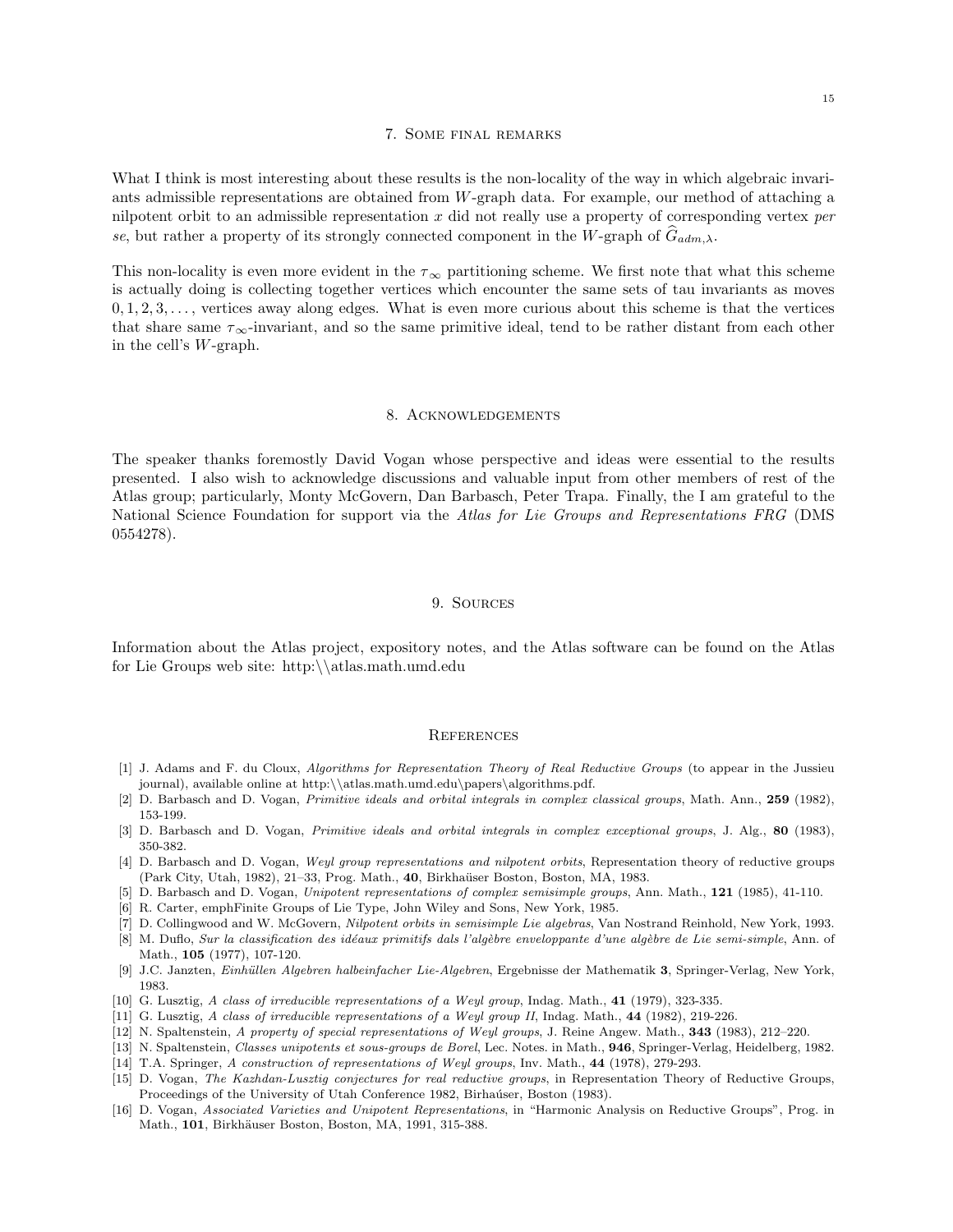# Appendix A. Cells, Orbits, Primitive Ideals and W-Representations

Let G be a real form of a linear connected complex algebraic group  $G_{\mathbb{C}}$  defined over  $\mathbb{R}$ , and let  $\widehat{G}_{adm,\lambda}$  be the set of (equivalence classes of) irreducible admissible representation of G of infinitesimal character  $\lambda$ , which we assume to be regular and integral. One can endow  $G_{adm,\lambda}$  with the structure of a W-graph  $\mathcal{G}_{\lambda}$  as follows:

- the vertices of G correspond to irreducible admissible representations in  $\hat{G}_{adm,\lambda}$
- Two vertices  $x, y \in \widehat{G}_{adm,\lambda}$  are linked by a (directed) edge  $x \to y$  if x occurs as a subquotient of  $y \otimes \mathfrak{g}$ .
- The **multiplicity** of an edge  $x \to y$  is equal to the multiplicity with which x occurs as a subquotient of  $y \otimes \mathfrak{g}$
- The  $\tau$ -invariant of a vertex x is equal to the  $\tau$ -invariant of  $Ann_{U(\mathfrak{g})}(x)$  (that is, the tau invariant of the annihilator in  $U(\mathfrak{g})$  of the irreducible  $(\mathfrak{g}, K)$ -module corresponding to  $x \in \widehat{G}_{adm,\lambda}$ , a subset of the simple roots of  $\mathfrak{g}$ ).

The connected components of the W-graph  $\mathcal{G}_{\lambda}$  corresponded to certain subsets of  $G_{adm,\lambda}$  known as **blocks** of (irreducible admissible) representations. Blocks in  $\hat{G}_{adm,\lambda}$  are effectively parameterized by the set of strong real forms of the complex algebraic group  $(G_{\mathbb{C}})^{\vee}$  dual to  $G_{\mathbb{C}}$  corresponding to  $\lambda$  (albeit, some of these blocks may be empty).

The strongly connected components of the W-graph  $\mathcal{G}_{\lambda}$ , that is, the maximal sets of vertices that can be connected bidirectionally by sequences of directed edges are known as cells.

The Atlas software computes the W-graph of  $\hat{G}_{adm,\lambda}$  block by block. The tables given below relate the output of such computations to nilpotent orbits, primitive ideals and Weyl group representations.

A.1. Computational Scope. The tables given in Appendix B are complete for the real reductive Lie groups G whose complexified Lie algebras coincide with one of the exceptional Lie algebras. In this section, I describe briefly how these tables were produced.

The first thing I did was to run the Atlas blocksizes command to identify all of the nontrivial blocks of representations for the each real forms of  $G_{\mathbb{C}}^1$ . In the results appearing below, the real forms of  $G_{\mathbb{C}}$  are listed in the left most column and corresponding dual real forms are listed in the first row. The integer entries in the interior correspond to the number of representations in the corresponding block.

•  $E_6$ : (simply connected), split inner class.

|                        | $\mathfrak{e}_6$ | $E_6(f_4)$ | $E_6(\mathbb{R})$ |
|------------------------|------------------|------------|-------------------|
| $E_6(F_4)$             |                  | 0          |                   |
| $E_6$ ( $\mathbb{R}$ ) |                  | 513        | 1881              |

•  $E_6$ : (simply connected), compact inner class

|                         | $E_6(F_4)$   | $E_6(\mathbb{R})$ |
|-------------------------|--------------|-------------------|
| er                      |              |                   |
| $E_6$ (f <sub>4</sub> ) | $\mathbf{0}$ | 513               |
| $E_6(\mathbb{R})$       | 45           | 1881              |

<sup>1</sup>Parentheses are used to indicate the insignificant choices that were made in setting up the inner classes.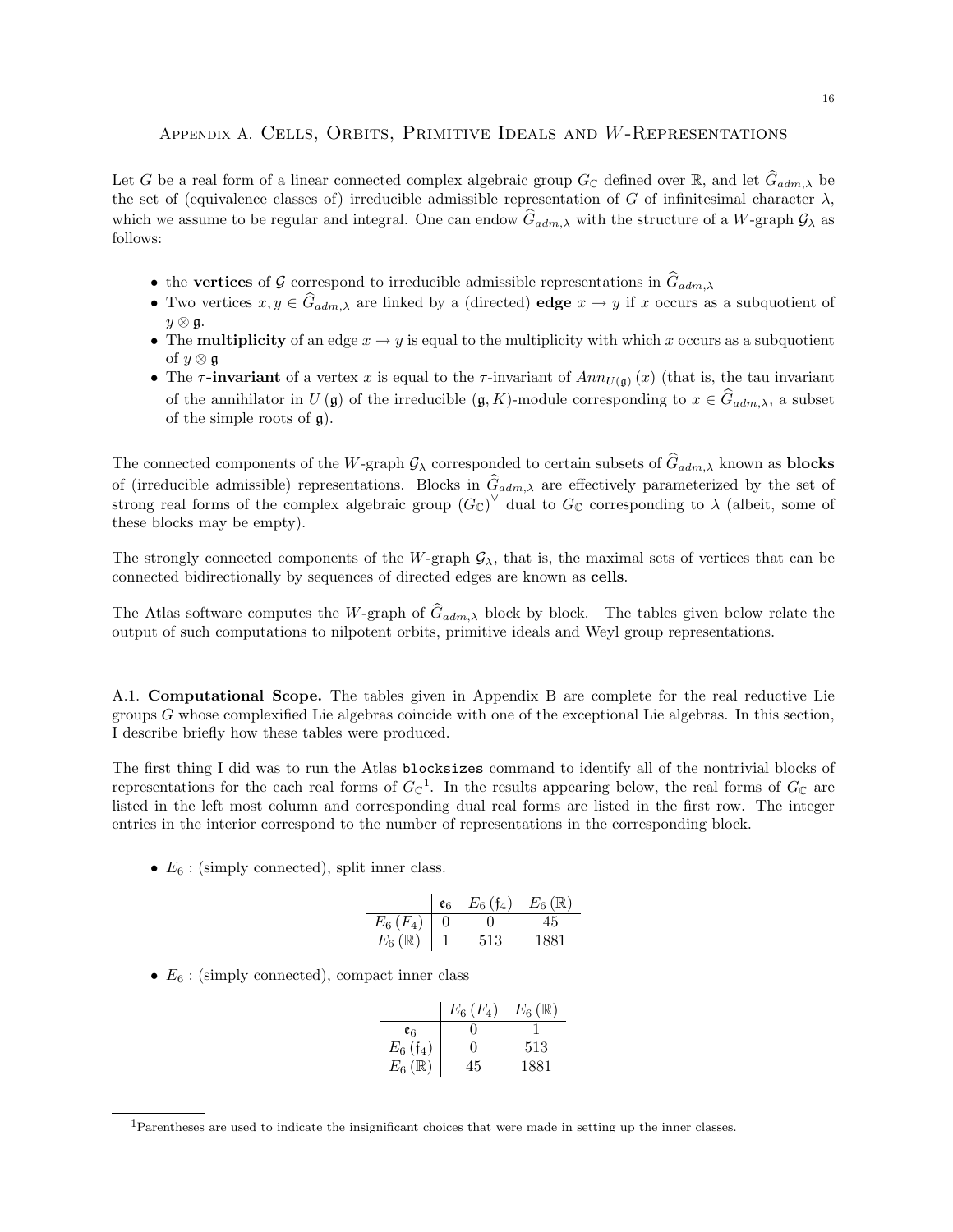•  $E_7$ : simply connected, (split inner class)

|                                       | e <sub>7</sub> | $E_7(\mathfrak{e}_6.\mathfrak{u}\, (1))$ | $E_7$ (so (12) .su (2)) | $E_7(\mathbb{R})$ |
|---------------------------------------|----------------|------------------------------------------|-------------------------|-------------------|
| e7                                    |                |                                          |                         |                   |
| $E_7(\mathfrak{e}_6.\mathfrak{u}(1))$ |                |                                          | 315                     | 3017              |
| $E_7$ (so $(12)$ .su $(2))$           |                | 315                                      |                         | 9576              |
| $E_7(\mathbb{R})$                     |                | 1981                                     | 9576                    | 24678             |

•  $E_7$ : adjoint, (compact inner class)

|                                       | $e_7$ | $E_7(\mathfrak{e}_6.\mathfrak{u}(1))$ | $E_7$ (so (12) .su (2)) | $E_7(\mathbb{R})$ |
|---------------------------------------|-------|---------------------------------------|-------------------------|-------------------|
| e-                                    |       |                                       |                         |                   |
| $E_7(\mathfrak{e}_6.\mathfrak{u}(1))$ |       |                                       | 315                     | 1981              |
| $E_7$ (so (12) .su (2))               |       | 315                                   |                         | 9576              |
| $E_7(\mathbb{R})$                     |       | 3017                                  | 9576                    | 24678             |

•  $E_8$ : (simply connected), (split inner class)

|                                                                                           | eg | $E_8(\mathfrak{e}_7.\mathfrak{su}(2))$ | $E_8(\mathbb{R})$ |
|-------------------------------------------------------------------------------------------|----|----------------------------------------|-------------------|
| eg                                                                                        |    |                                        |                   |
| $E_8\left(\mathfrak{e}_7.\mathfrak{su}\left(2\right)\right)\\ E_8\left(\mathbb{R}\right)$ |    | 3150                                   | 74410             |
|                                                                                           |    | 73410                                  | 453060            |

•  $F_4$ : (simply connected), (split inner class)

|                                              | $F_4$ (so $(9)$ ) | $F_4(\mathbb{R})$ |
|----------------------------------------------|-------------------|-------------------|
| Ť4                                           |                   |                   |
|                                              | 0                 | 15                |
| $F_4(\mathfrak{so}(9))$<br>$F_4(\mathbb{R})$ | 15                | 336               |

•  $G_2$ : (simply connected), (split inner class)

$$
\begin{array}{c|cc}\n & \mathfrak{g}_2 & G_2(\mathbb{R}) \\
\hline\n\mathfrak{g}_2 & 0 & 1 \\
G_2(\mathbb{R}) & 1 & 12\n\end{array}
$$

A.2. Cell Invariants. On each of the blocks listed above, I then ran the Atlas wcells command. This command decomposes the vertices of a block into cells and then ascribes to each cell vertex its  $\tau$ -invariant, edges, and edge-multiplicities.

With the wcells data in hand, I next proceeded to compute the following invariants, using Maple and John Stembridge's Coxeter/Weyl packages.

### A.2.1. Cardinality.

Definition: The number of representations in a cell.

Algorithm: count

### A.2.2. Attached Nilpotent Orbit.

**Definition:** The primitive ideals in  $U(\mathfrak{g})$  corresponding to the annihilators of the representations in a cell C have the share the same associated variety and that associated variety is the closure of a single nilpotent orbit  $\mathcal O$  in  $\mathfrak g^*$ . This orbit is the nilpotent orbit attached to a cell.

Algorithm: In the case of regular infinitesimal characters, the attached orbits are always special nilpotent orbits. These in turn can be uniquely specified by prescribing the minimal Richardson orbits whose closures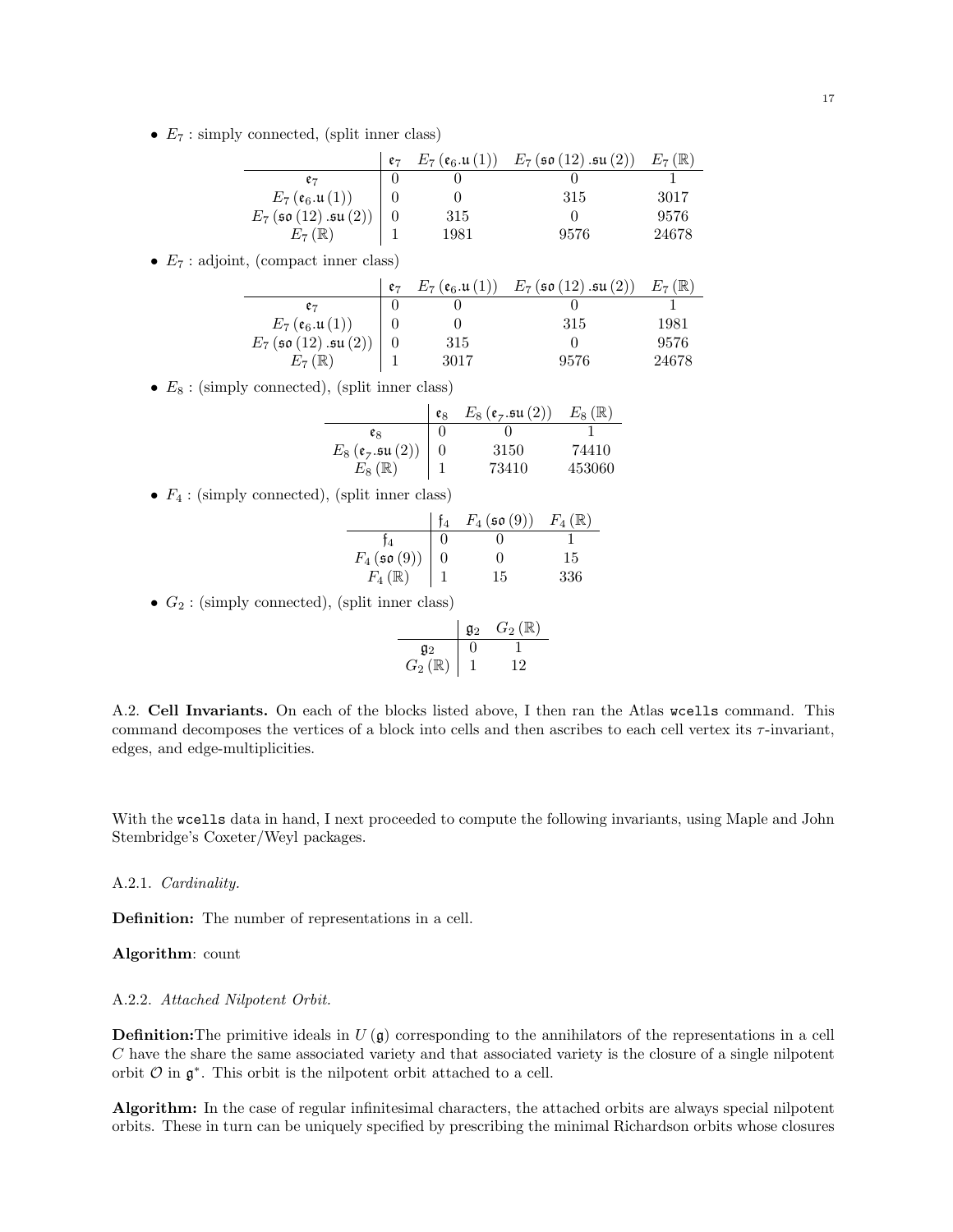contain them and the Richardson orbits whose closures contain their Spaltenstein dual. This prescription in turn amounts to a specification of certain subsets of simple roots: for a Richardson orbit is an orbit of the form  $ind_{\mathfrak{l}_\Gamma}^{\mathfrak{g}}(0)$ , where  $\Gamma$  is a subset of the simple roots  $\Pi$  of  $\mathfrak{g}$ . The **tau signature** of a special orbit  $\mathcal{O}$ is defined as the pair  $(\tau(\mathcal{O}), \tau(\mathcal{O}^{\vee}))$  where

$$
\tau\left(\mathcal{O}\right) = \left\{\Gamma \subset \Pi \mid \mathcal{O} \subset \overline{ind_{\mathrm{I}_{\Gamma}}^{\mathfrak{g}}\left(\mathbf{0}\right)}\right\}
$$

A similar  $\tau$ -signature  $(\tau(C), \tau^{\vee}(C))$  was defined for cells,

$$
\tau(C) = \{ \Gamma \subset \Pi \mid \Gamma \text{ occurs in the set of } \tau\text{-invariants of } C \}
$$

$$
\tau^{\vee}(C) = \{ \Gamma \subset \Pi \mid \Gamma \text{ occurs in the set of complements of the } \tau\text{-invariants in } C \}
$$

By results of Spaltenstein and David, a necessary and sufficient for a special nilpotent orbit  $\mathcal O$  to be attached to a cell  $C$  is

$$
(\tau(\mathcal{O}), \tau(\mathcal{O}^{\vee})) = (\tau(C), \tau^{\vee}(C))\, O
$$

Orbits were attached to cells by explicitly computing the tau signatures of orbits and cells and then matching them up.

#### A.2.3. Special Representations.

Definition: The Springer correspondence attaches a unique representation of the Weyl group to each nilpotent orbit. The representations attached to special nilpotent orbits turn out to be special representations of the Weyl group. (I should point out that the notion of a special representation of  $W$  is independent of the Springer correspondence.)

Algorithm: Once nilpotent orbits were attached to cells, the tables in [Carter, Finite Groups of Lie Type] were used to assign special representations to cells.

#### A.2.4.  $\tau_{\infty}$ -partitioning.

**Definition:** Let  $\tau_0(x)$  be the  $\tau$ -invariant of a vertex x of a cell C, and let  $\varepsilon(x)$  be the set of vertices y for which  $x \rightarrow y$  is an edge. Set

$$
\tau_1(x) = \{\tau_0(y) \mid y \in \varepsilon(x)\}
$$

$$
\tau_2(x) = \{\tau_1(y) \mid y \in \varepsilon(x)\}
$$

$$
\vdots
$$

$$
\tau_k(x) = \{\tau_{k-1}(y) \mid y \in \varepsilon(x)\}
$$

Let  $P_k$  be the partitioning of a cell corresponding to the equivalence relation

$$
x \sim_K x' \iff \tau_i(x) = \tau_i(x') \text{ for } i = 0, 1, ..., k
$$

Then  $P_k$  is a refinement of  $P_{k-1}$ . Since the cells are finite in cardinality, eventually  $P_k = P_{k+1} = \cdots$ for all k sufficiently large. We call the resulting stable partitioning of C, the  $\tau_{\infty}$  partitioning of C. It is compatible with the partitioning of a cell into subsets of representations sharing the same primitive ideal (i.e. the partitioning of C by the equivalence relation  $x \sim_{PI} x' \iff Ann_{U(\mathfrak{g})}(x) = Ann_{U(\mathfrak{g})}(x')).$ 

Algorithm: straight-forward application of the definition to W-graph of a cell (from wcells data). The "answer" is most succinctly expressed as a partition of  $|C|$ ; e.g. I use

$$
\tau_{\infty} (C) = 1^{84} 2^{336}
$$

to indicate a 756-element cell breaks up into 84 singlets and 336 doublets under the  $\tau_{\infty}$ -partitioning scheme.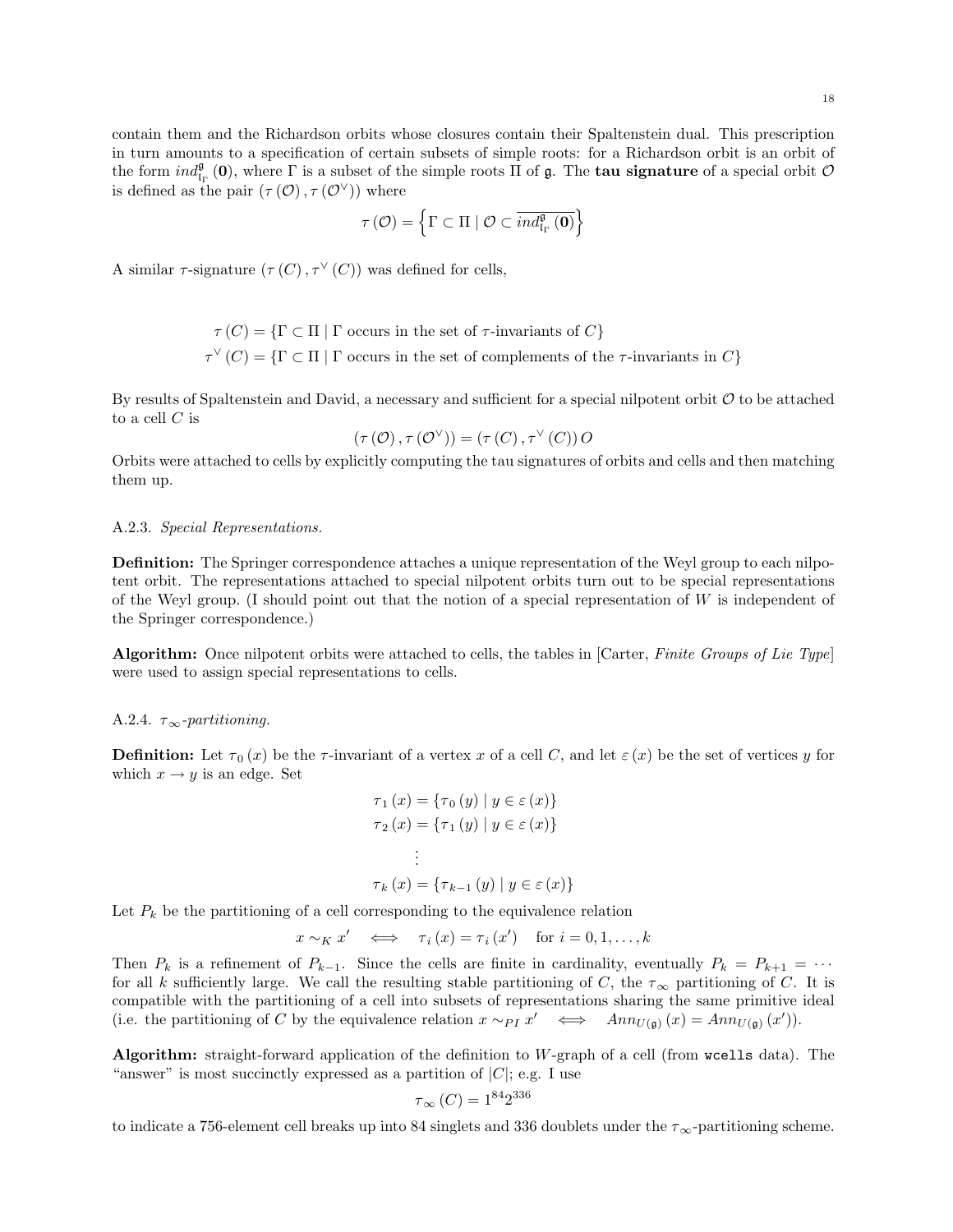**Observation:** In all cases the number of  $\tau_{\infty}$ -equivalence classes of in a cell coincides with the maximal number of distinct primitive ideals (= dimension of the special Weyl group representation attached to the nilpotent orbit attached to the cell) that can occur. Since the partitioning of the cell by primitive ideals is at worst a refinement of the  $\tau_{\infty}$ -partitioning, the fact that

 $\#\{\tau_\infty\}$ -equivalence classes = maximal number of distinct primitive ideals that can occur in C

implies that the  $\tau_{\infty}$  partitioning and the partitioning by primitive ideals coincide.

### A.2.5. Cell Representation.

**Definition:** The W-graph of a cell prescribes a representation of the Weyl group W of  $\mathfrak{g}$ , induced by the coherent continuation representation of W on the parameter set  $H\mathcal{C}_{\lambda}$ .

**Algorithm:** Let  $\Gamma_C$  be the free Z-module freely generated by the irreducible x in C. For each  $i \in \Pi$ , define an action of the simple Weyl reflections on  $\Gamma_C$  by

$$
T_i(x) = \begin{cases} -x & \text{if } i \in \tau(x) \\ x + \sum_{\substack{y \in \epsilon(x) \\ i \notin \tau(y)}} m_{y \to x} y & \text{if } i \notin \tau(x) \end{cases}
$$

This action on generators satisfies both quadratic relations and braid relations of W and so yeilds a representation of W. By explicitly constructing a set of  $|C| \times |C|$  matrices implementing this action and then computing the traces of the representatives of each conjugacy class in  $W$ , the character of the cell representation can be computed. Expressing this character as a sum of irreducible characters yields the cell representation.

Observation: In writing down the cell representations, I utilized a parameterization of irreducible Weyl group representations by pairs  $(D, d)$  where D is the dimension of the representation and d is the degree at which the representation first occurs in  $S(\mathfrak{h})$ . (With just a couple of exceptions this data is sufficient to separate the representations of  $W$ .) This turned out to be a fortuitous choice for

• If  $\sigma_s$  is the special representation that occurs in a cell representation (each cell representation has one and only special representation as a constituent), then

> degree d in which  $\sigma_s$  first occurs in  $S(\mathfrak{h}) = \left| \Delta^+ \right| - \frac{1}{2}$  $\frac{1}{2}$  dim  $(\mathcal{O}_C)$

• If  $\sigma'$  is any other irreducible representation occuring in a cell representation then

degree d in which 
$$
\sigma'
$$
 first occurs in  $S(\mathfrak{h}) = |\Delta^+| - \frac{1}{2} \dim(\mathcal{O}_C) + \varepsilon$ 

by which I mean  $\sigma'$  first occurs in  $S(\mathfrak{h})$  at a degree that is only slightly higher than that of the special representation. In what follows, I shall make some wild speculations about what this might mean.

### Appendix B. Tables

Below we give a series of tables for the various blocks of irreducible Harish-Chandra modules of the exceptional groups. Here is how the data is organized. Each row in each table corresponds to a particular cell in a particular block of an exceptional group. In cases where the adjoint group and the simply connected groups produce the same table we present only the table for the simply connected group. Similarly, whenever the same table results for the split and compact inner classes, we present only the table for the split inner class. The data in the columns of each table is as follows:

# the cell number as enumerated in the output of the atlas extract-cells command

 $|C|$  the cardinality of the cell (i.e. the number of irreducible representations in the cell)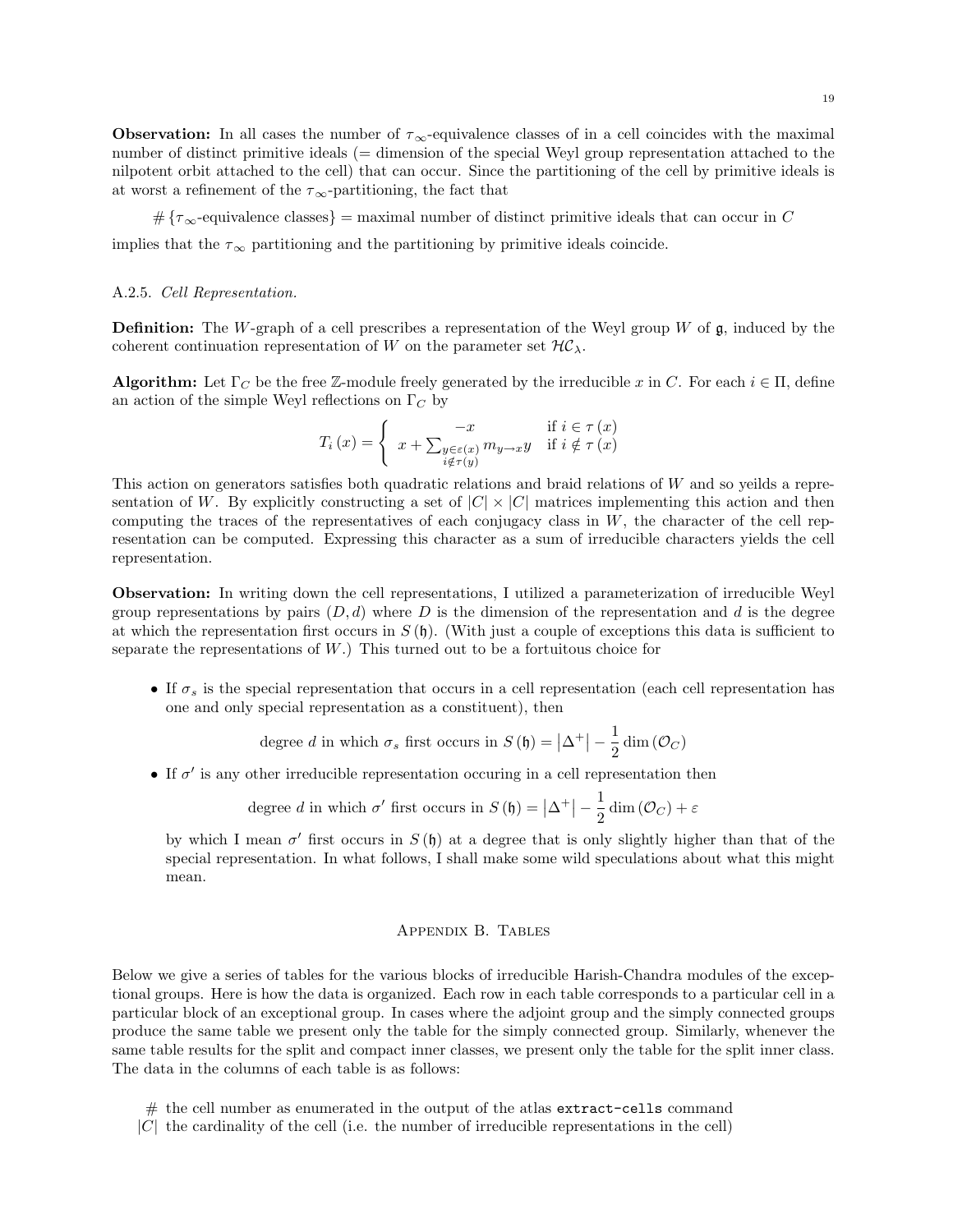- $\mathcal{O}_C$  the special orbit attached to the cell computed by determining the minimal Richardson orbits containing the cell's orbit and the minimal Richardson orbits containing the orbit of the corresponding dual cell)
	- n the order in which the orbit  $\mathcal{O}_C$  appears in the Collingwood and McGoverns tables of nilpotent orbits (pgs.  $128 - 134$  of [CW]).
- $\sigma_{spec}$  the special representation attached to the cell determined by applying the Springer correspondence to  $\mathcal{O}_C$
- $#Prim (C)$  the number of primitive ideals in the cell (the number of distinct subcells in the  $\tau_{\infty}$  partitioning of the cell)
	- $\mathcal{P}_{\tau_{\infty}}$  the  $\tau_{\infty}$  partitioning of the cell written as an actual partition of |C|. E.g.  $1^{20}2^{50}3^{10}$  means the  $\tau_{\infty}$ partitioning of the cell decomposes it into 20 singlets, 50 doublets, and 10 triplets of representations sharing the same primitive ideal.
	- W-rep the representation of the Weyl group carried by the cell. This is the coherent continuation representation inferred from the W-graph structure of the cell. It was computed by using the output of extract-cells to explicitly construct the (restriction of the) coherent continuation representation to the cell, computing the character of this representation by taking the traces of representatives of each conjugacy class in  $W$ , and then writing this character into a sum irreducible characters. I use the notation of Carter (*Finite Groups of Lie Type*, John Wiley and Sons, New York, (1985)) to specify Weyl group representations. In this notation,  $\phi_{D,d}$  denotes the Weyl group representation of dimension D that first appears in  $S(\mathfrak{h}^*)$  (as homogeneous harmonic polynomials) of degree d; primes " $'$ " are used to distinguish inequivalent representations with the same  $D$  and  $d$ .

The last series of table contains the analogous results for the complex exceptional groups, excluding  $E_8(\mathbb{C})$ .

B.1.  $G_2$ .

11 block :  $G(\mathbb{R}), G(\mathbb{R})$ 

|   |                |                 | $n \quad \sigma_{spec} \quad \#Prim(C)$ | $\mathcal{P}_{\tau_\infty}$ | $W$ -rep                                  |
|---|----------------|-----------------|-----------------------------------------|-----------------------------|-------------------------------------------|
|   | G <sub>2</sub> | $\varphi_{1,0}$ |                                         |                             |                                           |
|   | 5 $G_2(a_1)$   | $\varphi_{2.1}$ |                                         | $2^{\circ}3^{\circ}$        | $+\phi_{2,2}+\phi_{1,3}'$<br>$\phi_{2,1}$ |
| 5 | $G_2(a_1)$     | $\varphi_{2,1}$ |                                         | $2^1 3^1$                   | $+\phi_{2,2}$ .                           |
|   |                | - 6             |                                         |                             |                                           |

# B.2.  $F_4$ .

12 block :  $F_4 (\mathfrak{so}(9))$ ,  $F_4 (\mathbb{R})$ 

|  |    |                  | $\mathcal{O}_C$ <i>n</i> $\sigma_{spec}$ # <i>Prim</i> ( <i>C</i> ) $\mathcal{P}_{\tau_{\infty}}$ <i>W</i> -rep |  |
|--|----|------------------|-----------------------------------------------------------------------------------------------------------------|--|
|  | ł٥ |                  |                                                                                                                 |  |
|  |    | $\varphi_{4.13}$ |                                                                                                                 |  |
|  |    | 1.24             |                                                                                                                 |  |

21 block :  $F_4(\mathbb{R})$ ,  $F_4(\mathfrak{so}(9))$  block

|  |        | $\,n$ | $\sigma_{spec}$ | #Prim(C) | $\tau_{\infty}$ | $W$ -rep |
|--|--------|-------|-----------------|----------|-----------------|----------|
|  |        |       |                 |          |                 |          |
|  | $(a_1$ | ⊥∪    |                 |          |                 |          |
|  |        |       |                 |          |                 |          |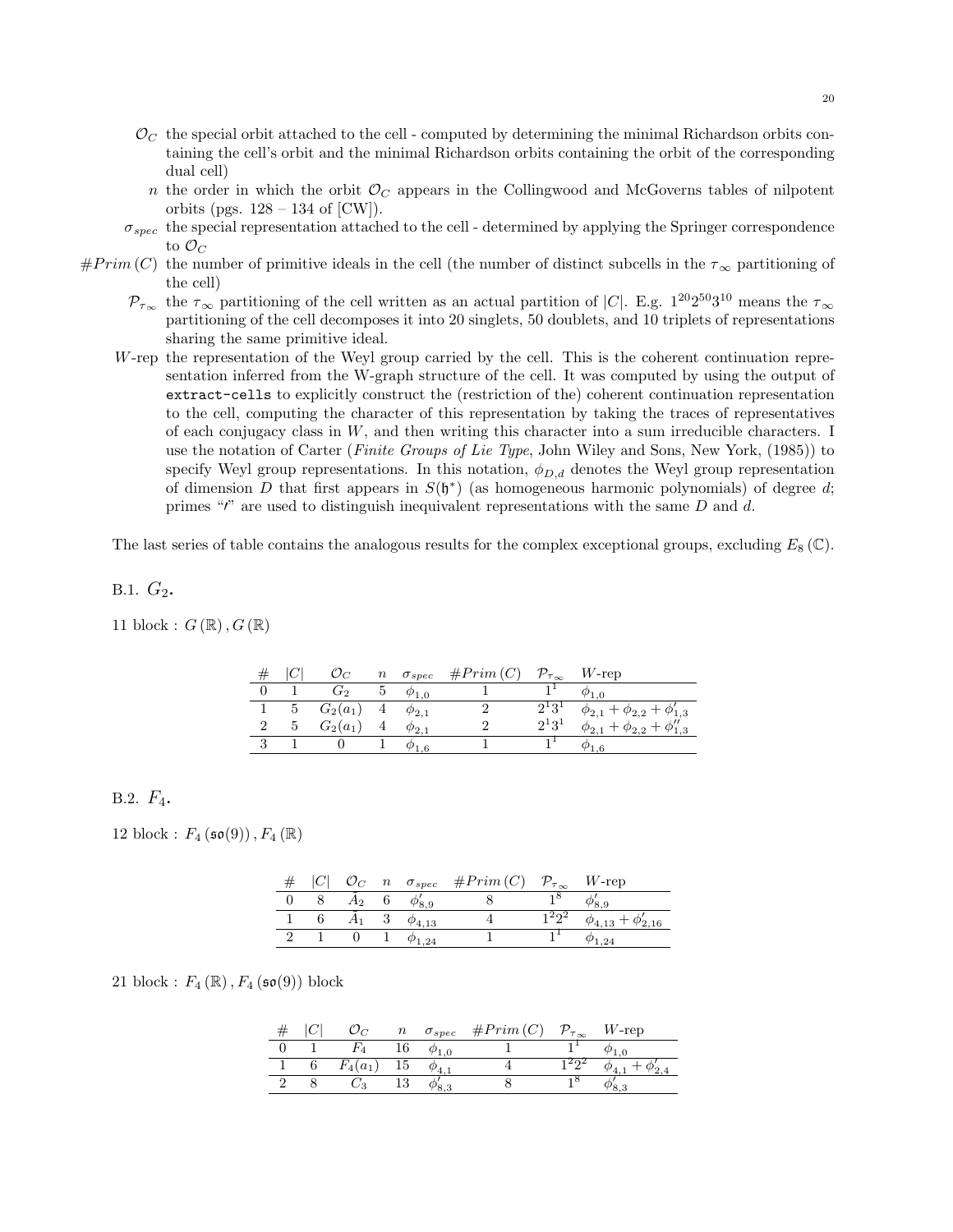| $\#$             | C            | $\mathcal{O}_C$     | $\, n$           | $\sigma_{spec}$                      | #Prim(C)         | $\mathcal{P}_{\tau_{\infty}}$   | $W$ -rep                                                                                  |
|------------------|--------------|---------------------|------------------|--------------------------------------|------------------|---------------------------------|-------------------------------------------------------------------------------------------|
| $\boldsymbol{0}$ | $\mathbf{1}$ | $\overline{F_4}$    | $16\,$           | $\phi_{1,0}$                         | 1                | $1^1$                           | $\phi_{1,0}$                                                                              |
| $\,1\,$          | $\,6\,$      | $F_4(a_1)$          | $15\,$           | $\phi_{4,1}$                         | $\overline{4}$   |                                 | $\overline{\phi_{4,1}+\phi_{2,4}''}$                                                      |
| $\,3$            | 6            | $F_4(a_1)$          | $15\,$           | $\phi_{\underline{4},\underline{1}}$ | $\overline{4}$   | $\overline{1^2 2^2} \\ 1^2 2^2$ | $\phi_{4,1} + \phi_{2,4}''$                                                               |
| $\sqrt{4}$       | 9            | $F_4(a_2)$          | $14\,$           | $\phi_{9,2}$                         | $\overline{9}$   | 1 <sup>9</sup>                  | $\bar{\phi}_{9,2}$                                                                        |
| $\bf 5$          | 9            | $F_4(a_2)$          | 14               | $\phi_{9,2}$                         | 9                | $1^9\,$                         | $\phi_{9,2}$                                                                              |
| 11               | 9            | $F_4(a_2)$          | 14               | $\phi_{9,2}$                         | $\boldsymbol{9}$ | $1^9\,$                         | $\phi_{9,2}$                                                                              |
| 12               | 8            | $C_3$               | $\overline{13}$  | $\phi'_{8,3}$                        | $8\,$            | 1 <sup>8</sup>                  | $\frac{\phi'_{8,3}}{\phi''_{8,3}}$<br>$\phi''_{8,3}$<br>$\phi''_{8,3}$<br>$\phi''_{8,3}$  |
| $\overline{2}$   | 8            | $\overline{B_3}$    | 12               | $\overline{\phi''_{8,3}}$            | $\overline{8}$   | 1 <sup>8</sup>                  |                                                                                           |
| $\,6\,$          | 8            | $B_3$               | 12               | $\phi_{8,3}''$                       | 8                | $1^8\,$                         |                                                                                           |
| 7                | 8            | $B_3$               | 12               | $\phi_{8,3}''$                       | $8\,$            | $1^8\,$                         |                                                                                           |
| $8\,$            | 8            | $B_3$               | $12\,$           | $\phi_{8,3}''$                       | 8                | $1^8\,$                         | $\phi_{8,3}^{\mu^{\prime}}$                                                               |
| $\boldsymbol{9}$ | 57           | $F_4(a_3)$          | $11\,$           | $\phi_{12,4}$                        | $\overline{12}$  | $2^33^15^36^49^1$               | $\phi_{12,4} + \phi_{16,5} + 2\phi_{9,6}'' + \phi_{6,6}'' + \phi_{4,7}'' + \phi_{1,12}''$ |
| $13\,$           | 47           | $F_4(a_3)$          | $11\,$           | $\phi_{12,4}$                        | 12               | $5^4 4^4 3^3 2^1$               | $\phi_{12,4} + \phi_{16,5} + \phi_{9,6}'' + \phi_{6,6} + \phi_{4,7}''$                    |
| 14               | $72\,$       | $F_4(a_3)$          | $11\,$           | $\phi_{12,4}$                        | 12               | $4^6 6^2 9^4$                   | $\phi_{12,4} + 2\phi_{16,5} + \phi_{9,6}' + \phi_{9,6}'' + \phi_{6,6}'' + \phi_{4,8}$     |
| 18               | 8            | $\tilde{A}_2$       | 6                | $\overline{\phi'_{8,9}}$             | $8\,$            | 1 <sup>8</sup>                  | $\phi'_{8,9}$                                                                             |
| $\overline{10}$  | 8            | $A_2$               | $\bf 5$          | $\overline{\phi_{8,9}''}$            | $\overline{8}$   | $\frac{1^8}{1^8}$               | $\frac{\phi_{8,9}''}{\phi_{8,9}''}$                                                       |
| $15\,$           | 8            | $A_2$               | $\overline{5}$   | $\phi_{8,9}^{\prime\prime}$          | $8\,$            |                                 |                                                                                           |
| $16\,$           | 8            | $A_2$               | $\overline{5}$   | $\phi_{8,9}''$                       | 8                | 1 <sup>8</sup>                  |                                                                                           |
| 21               | 8            | $A_2$               | $\bf 5$          | $\phi_{8,9}''$                       | 8                | $1^8\,$                         | $\phi''_{8,9}$<br>$\phi''_{8,9}$                                                          |
| 17               | 9            | $A_1 + \tilde{A}_1$ | $\overline{4}$   | $\phi_{9,10}$                        | $\boldsymbol{9}$ | 1 <sup>9</sup>                  | $\phi_{9,10}$                                                                             |
| 19               | 9            | $A_1+\tilde{A}_1$   | $\overline{4}$   | $\phi_{9,10}$                        | 9                | $1^9\,$                         | $\phi_{9,10}$                                                                             |
| $20\,$           | 9            | $A_1+\tilde{A}_1$   | $\overline{4}$   | $\phi_{\underline{9,10}}$            | 9                | $1^9\,$                         | $\phi_{\underline{9,10}}$                                                                 |
| $22\,$           | 6            | $\tilde{A}_1$       | $\boldsymbol{3}$ | $\phi_{4,13}$                        | $\overline{4}$   | $1^2 2^2$                       | $\phi_{4,13} + \phi_{2,16}''$                                                             |
| $23\,$           | 6            | $\tilde{A}_1$       | $\sqrt{3}$       | $\phi_{\underline{4,13}}$            | $\overline{4}$   | $1^2 2^2$                       | $\phi_{4,13} + \phi_{2,16}''$                                                             |
| $\,24$           | $\mathbf{1}$ | $\overline{0}$      | $\,1\,$          | $\phi_{1,24}$                        | $\mathbf{1}$     | $1^1$                           | $\phi_{1,24}$                                                                             |

# B.3.  $\mathcal{E}_6$  : compact inner class.

11 block :  $E_{6}\left( \frak{f}_{4}\right) ,E_{6}\left( \frak{f}_{4}\right)$ 

| #                | C  | $\mathcal{O}_C$ | $\it n$          | $\sigma_{spec}$ | #Prim(C) | $\mathcal{P}_{\tau_{\infty}}$ | $W$ -rep                      |
|------------------|----|-----------------|------------------|-----------------|----------|-------------------------------|-------------------------------|
| $\boldsymbol{0}$ | 81 | $A_4$           | 13               | $\phi_{81,6}$   | 81       | $1^{81}$                      | $\phi_{{\underline{81}},6}$   |
| 2                | 81 | $A_3 + A_1$     | 9                | $\phi_{81,10}$  | 81       | $1^{81}$                      | $\phi_{81,10}$                |
| 3                | 81 | $A_3 + A_1$     | 9                | $\phi_{81,10}$  | 81       | $1^{81}$                      | $\phi_{81,10}$                |
| 1                | 24 | $2A_2$          | 7                | $\phi_{24,12}$  | 24       | $1^{24}$                      | $\phi_{24,12}$                |
| $\overline{4}$   | 64 | $A_2 + A_1$     | 6                | $\phi_{64,13}$  | 64       | $1^{64}$                      | $\phi_{64,13}$                |
| $\,6$            | 64 | $A_2 + A_1$     | 6                | $\phi_{64,13}$  | 64       | $1^{64}$                      | $\phi_{64,13}$                |
| 8                | 45 | $A_2$           | 5                | $\phi_{30,15}$  | 30       | $\overline{1^{15}2^{15}}$     | $\phi_{30,15} + \phi_{15,17}$ |
| 5                | 20 | $2A_1$          | 3                | $\phi_{20,20}$  | 20       | $1^{20}$                      | $\phi_{20,20}$                |
| 7                | 20 | $2A_1$          | 3                | $\phi_{20,20}$  | 20       | $1^{20}$                      | $\phi_{20,20}$                |
| 9                | 20 | $2A_1$          | 3                | $\phi_{20,10}$  | 20       | $1^{20}$                      | $\phi_{20,20}$                |
| 10               | 6  | $A_1$           | $\boldsymbol{2}$ | $\phi_{6,25}$   | 6        | $1^6$                         | $\phi_{6,25}$                 |
| 11               | 6  | $A_1$           | 2                | $\phi_{6,25}$   | 6        | $1^6$                         | $\phi_{6,25}$                 |
| 12               | 1  | 0               | 1                | $\phi_{1,36}$   | 1        | $1^1$                         | $\phi_{1,36}$                 |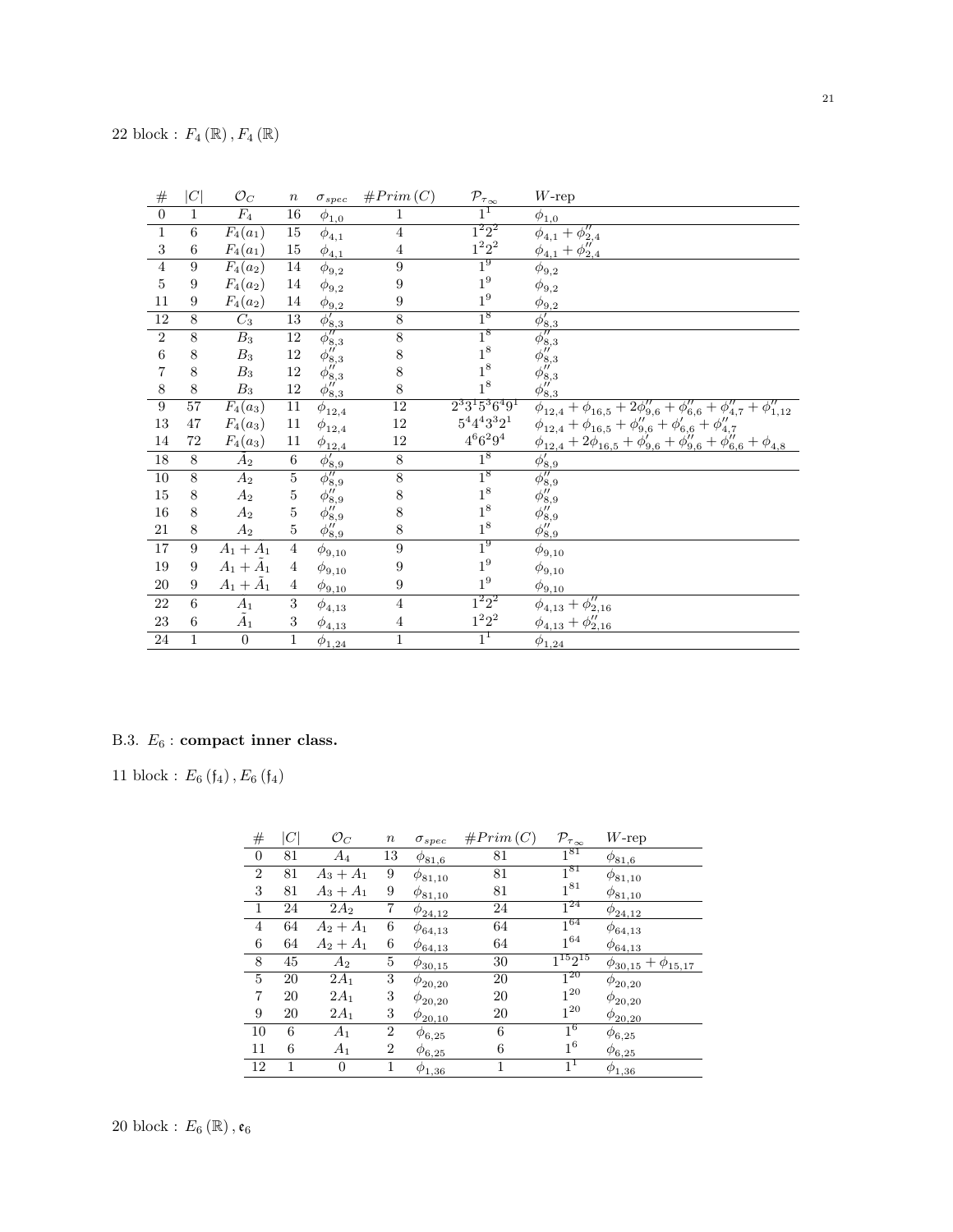|  |         | $\it n$      | $\sigma_{spec}$  | #Prim(C | $\nu_{\tau_{\infty}}$ | $W$ -rep |
|--|---------|--------------|------------------|---------|-----------------------|----------|
|  | $E_{6}$ |              |                  |         |                       |          |
|  | $\nu_5$ | 19           | $\varphi_{20,2}$ |         | 2U                    |          |
|  |         | <sup>4</sup> | $\varphi_{24.6}$ |         | 24                    | '24,6    |

21 block :  $E_{6}\left( \mathbb{R}\right) ,E_{6}\left( \mathfrak{f}_{4}\right)$ 

| #                | C                | $\mathcal{O}_C$       | $\boldsymbol{n}$ | $\sigma_{spec}$                            | #Prim(C)        | $\mathcal{P}_{\tau_{\underline{\infty}}}$ | $W$ -rep                                  |
|------------------|------------------|-----------------------|------------------|--------------------------------------------|-----------------|-------------------------------------------|-------------------------------------------|
| $\overline{0}$   | $\mathbf{1}$     | $\overline{E_6}$      | $\overline{21}$  | $\phi_{\underline{1,0}}$                   | $\mathbf{1}$    | $\overline{1}^{\overline{1}}$             | $\overline{\phi}_{1,0}$                   |
| $\overline{3}$   | $\overline{6}$   | $\overline{E}_6(a_1)$ | $\overline{20}$  | $\phi_{\underline{6,1}}$                   | $\overline{6}$  | $1^6$                                     | $\phi_{6,1}$                              |
| $\overline{1}$   | 20               | $\overline{D_5}$      | 19               | $\phi_{20,2}$                              | $\overline{20}$ | $1^{20}$                                  | $\phi_{20,2}$                             |
| $\overline{4}$   | 20               | $\mathcal{D}_5$       | 19               | $\phi_{\underline{20,2}}$                  | 20              | $1^{20}$                                  | $\phi_{\underline{20,2}}$                 |
| $\overline{5}$   | $\overline{45}$  | $E_6(a_3)$            | 18               | $\phi_{30,3}$                              | 30              | $1^{15}2^{15}$                            | $\phi_{30,3} + \phi_{15,4}$               |
| 11               | $45\,$           | $E_6(a_3)$            | 18               | $\phi_{\underline{30,3}}$                  | 30              | $1^{15}2^{15}\,$                          | $\phi_{30,3} + \phi_{15,4}$               |
| $\sqrt{6}$       | 64               | $D_5(a_1)$            | 17               | $\phi_{64,4}$                              | 64              | $\overline{1^{64}}$                       | $\phi_{64,4}$                             |
| $\,7$            | $64\,$           | $D_5(a_1)$            | $17\,$           | $\phi_{64,4}$                              | 64              | $1^{64}$                                  | $\phi_{\underline{64,4}}$                 |
| $\overline{12}$  | $\overline{60}$  | $A_4 + A_1$           | $\overline{15}$  | $\phi_{60,5}$                              | $\overline{60}$ | $1^{60}$                                  | $\phi_{60,5}$                             |
| $13\,$           | $60\,$           | $A_4 + A_1$           | $15\,$           | $\phi_{60,5}$                              | 60              | $1^{60}\,$                                | $\phi_{60,5}$                             |
| $\overline{2}$   | 24               | $\overline{D_4}$      | $\overline{14}$  | $\phi_{24,6}$                              | $\overline{24}$ | $1^{24}$                                  | $\phi_{24,6}$                             |
| $\boldsymbol{9}$ | 24               | $\mathcal{D}_4$       | 14               | $\phi_{24,6}$                              | 24              | $1^{24}$                                  | $\phi_{24,6}$                             |
| $\overline{8}$   | $\overline{81}$  | $\overline{A_4}$      | $\overline{13}$  | $\phi_{81,6}$                              | $\overline{81}$ | $1^{81}$                                  | $\phi_{81,6}$                             |
| 14               | 81               | $A_4$                 | $13\,$           | $\phi_{{\underline{81}}, {\underline{6}}}$ | 81              | $1^{81}\,$                                | $\phi_{{\underline 81}, {\underline 6}}$  |
| $\overline{10}$  | $\overline{230}$ | $\overline{D_4(a_1)}$ | $\overline{12}$  | $\phi_{80,7}$                              | $\overline{80}$ | $2^{10}3^{70}$                            | $\phi_{80,7} + \phi_{90,8} + \phi_{60,8}$ |
| $15\,$           | 150              | $D_4(a_1)$            | $12\,$           | $\phi_{80,7}$                              | 80              | $1^{20}2^{50}3^{10}$                      | $\phi_{80,7}+\phi_{60,8}+\phi_{10,9}$     |
| 16               | 230              | $D_4(a_1)$            | $12\,$           | $\phi_{80,7}$                              | 80              | $2^{10}3^{70}\,$                          | $\phi_{80,7} + \phi_{90,8} + \phi_{60,8}$ |
| 19               | $\overline{81}$  | $A_3 + A_1$           | $9\,$            | $\phi_{81,10}$                             | $\overline{81}$ | $1^{81}$                                  | $\phi_{81,10}$                            |
| 21               | 81               | $A_3 + A_1$           | $\boldsymbol{9}$ | $\phi_{81,10}$                             | 81              | $1^{81}$                                  | $\phi_{81,10}$                            |
| $\overline{17}$  | $\overline{60}$  | $A_2 + 2A_1$          | $\overline{8}$   | $\phi_{60,11}$                             | $\overline{60}$ | $1^{60}$                                  | $\phi_{60,11}$                            |
| 18               | 60               | $A_2 + 2A_1$          | $\,$ $\,$        | $\phi_{60,11}$                             | 60              | $1^{60}$                                  | $\phi_{60,11}$                            |
| 22               | 60               | $A_2 + 2A_1$          | 8                | $\phi_{\underline{60,11}}$                 | 60              | $1^{60}\,$                                | $\phi_{60,11}$                            |
| 23               | $\sqrt{24}$      | $\overline{2A_2}$     | $\overline{7}$   | $\phi_{24,12}$                             | 24              | $\mathbf{1}^{24}$                         | $\phi_{24,12}$                            |
| $\overline{24}$  | 64               | $A_2 + A_1$           | $\overline{6}$   | $\phi_{64,13}$                             | 64              | $1^{64}$                                  | $\phi_{64,13}$                            |
| $25\,$           | 64               | $A_2 + A_1$           | $\;6\;$          | $\phi_{64,13}$                             | 64              | $1^{64}\,$                                | $\phi_{64,13}$                            |
| $\overline{20}$  | 45               | $\overline{A}_2$      | $\overline{5}$   | $\phi_{30,15}$                             | $\overline{30}$ | $1^{15}2^{15}$                            | $\phi_{30,15} + \phi_{15,16}$             |
| 26               | 45               | A <sub>2</sub>        | $\mathbf 5$      | $\phi_{30,15}$                             | 30              | $1^{15}2^{15}$                            | $\phi_{30,15} + \phi_{15,16}$             |
| $27\,$           | 45               | $A_2$                 | $\bf 5$          | $\phi_{30,15}$                             | $30\,$          | $1^{15}2^{15}\,$                          | $\phi_{30,15} + \phi_{15,16}$             |
| $\overline{28}$  | $\overline{20}$  | $\overline{2A_1}$     | $\overline{3}$   | $\phi_{20,20}$                             | $\overline{20}$ | $1^{20}$                                  | $\phi_{20,20}$                            |
| $\,29$           | 20               | $2A_1$                | 3                | $\phi_{20,20}$                             | $20\,$          | $1^{20}$                                  | $\phi_{20,20}$                            |
| $\overline{30}$  | $\overline{6}$   | $\overline{A_1}$      | $\overline{2}$   | $\phi_{6,25}$                              | $\overline{6}$  | 1 <sup>6</sup>                            | $\phi_{6,25}$                             |
| $\overline{31}$  | $\overline{1}$   | $\overline{0}$        | $\overline{1}$   | $\phi_{1,36}$                              | $\overline{1}$  | 1 <sup>1</sup>                            | $\phi_{1,36}$                             |

# B.4.  $E_6$ : split inner class.

02 block : $\mathfrak{e}_6, E\left(\mathbb{R}\right)$ 

|    |        | $\, n \,$ | $\sigma_{spec}$   | #Prim(C) | $\mathcal{P}_{\tau_{\infty}}$ | $W$ -rep |
|----|--------|-----------|-------------------|----------|-------------------------------|----------|
| 24 | $2A_2$ |           | $\varphi_{24.12}$ | 24       | -24                           | 124.12   |
|    | $2A_1$ |           | $\varphi_{20.20}$ | $20^-$   | 20                            | '20.20   |
|    |        |           | $\varphi_{1,36}$  |          |                               | .36      |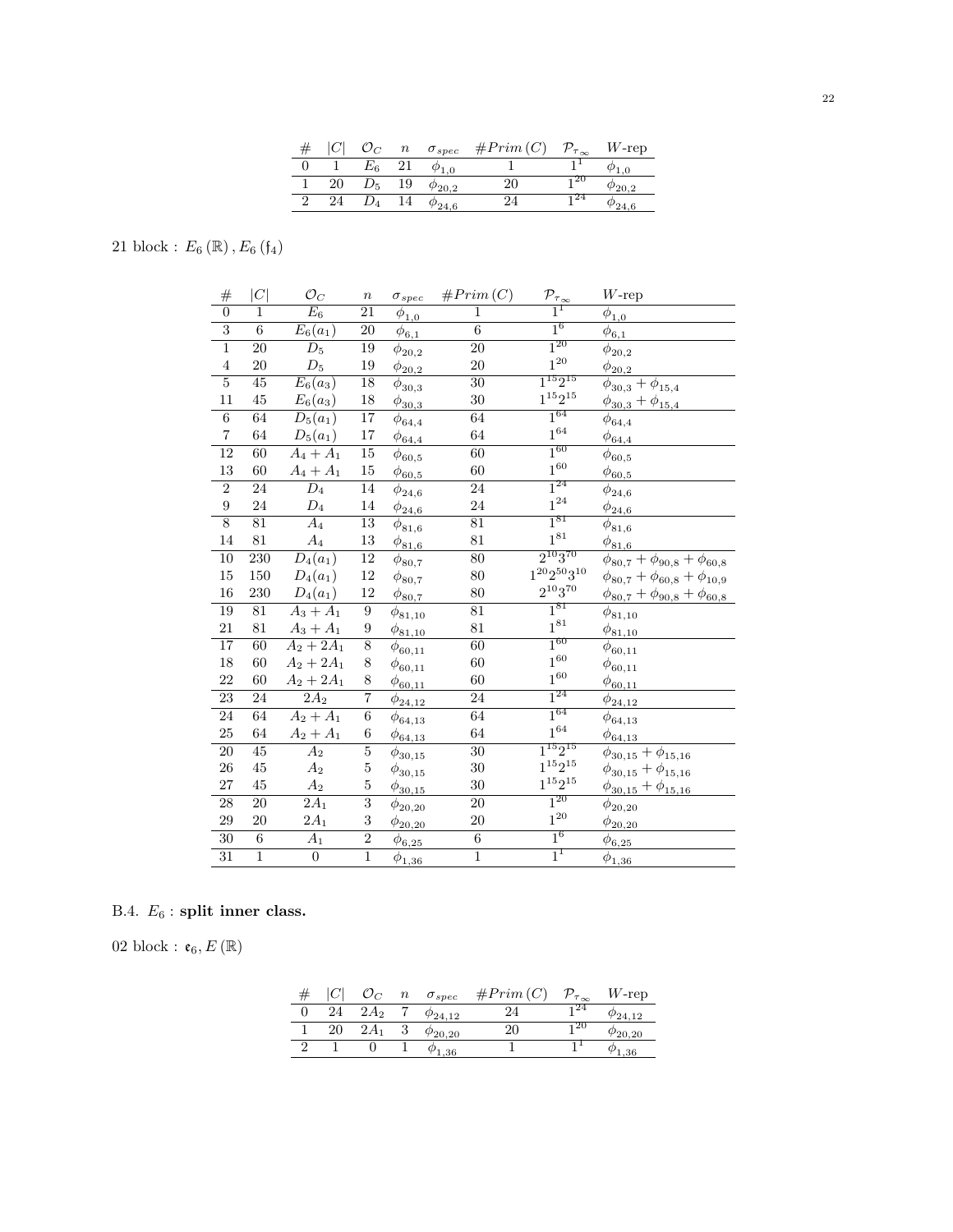# 11 block :  $E_6$  ( $f_4$ ),  $E_6$  ( $f_4$ )

| #              |    | $\mathcal{O}_C$ | $\it n$ | $\sigma_{spec}$           | #Prim(C) | $\mathcal{P}_{\tau_{\infty}}$ | $W$ -rep                    |
|----------------|----|-----------------|---------|---------------------------|----------|-------------------------------|-----------------------------|
| $\theta$       | 1  | $\,E_6$         | 21      | $\phi_{1,0}$              | 1        | 1 <sup>1</sup>                | $\phi_{1,0}$                |
| $\mathbf{1}$   | 6  | $E_6(a_1)$      | 20      | $\phi_{6,1}$              | 6        | $1^6$                         | $\phi_{6,1}$                |
| $\overline{2}$ | 6  | $E_6(a_1)$      | 20      | $\phi_{\underline{6,1}}$  | 6        | $1^6$                         | $\phi_{6,1}$                |
| 3              | 20 | $D_5$           | 19      | $\phi_{20,2}$             | 20       | $1^{20}$                      | $\phi_{20,2}$               |
| 5              | 20 | $D_5$           | 19      | $\phi_{20,2}$             | 20       | $1^{20}$                      | $\phi_{20,2}$               |
| 7              | 20 | $D_5$           | 19      | $\phi_{20,2}$             | 20       | $1^{20}$                      | $\phi_{20,2}$               |
| $\overline{4}$ | 45 | $E_6(a_3)$      | 18      | $\phi_{30,3}$             | 30       | $1^{15}2^{15}$                | $\phi_{30,3} + \phi_{15,5}$ |
| 6              | 64 | $D_5(a_1)$      | 17      | $\phi_{64,4}$             | 64       | $1^{64}$                      | $\phi_{64,4}$               |
| 8              | 64 | $D_5(a_1)$      | 17      | $\phi_{\underline{64,4}}$ | 64       | $1^{64}$                      | $\phi_{\underline{64,4}}$   |
| 9              | 24 | $D_4$           | 14      | $\phi_{24,6}$             | 24       | $\overline{1^{24}}$           | $\phi_{24,6}$               |
| 10             | 81 | $A_4$           | 13      | $\phi_{81,6}$             | 81       | $1^{81}$                      | $\phi_{81,6}$               |
| 11             | 81 | $A_4$           | 13      | $\phi_{8\underline{1,6}}$ | 81       | $1^{81}$                      | $\phi_{8\underline{1,6}}$   |
| 12             | 81 | $A_3$           | 9       | $\phi_{81,10}$            | 81       | $\overline{1^{81}}$           | $\phi_{81,6}$               |

12 block :  $E_6$  ( $\mathfrak{f}_4$ ),  $E_6$  ( $\mathbb{R}$ )

| $\#$                    | C               | $\mathcal{O}_C$       | $\boldsymbol{n}$ | $\sigma_{spec}$           | #Prim(C)        | $\mathcal{P}_{\tau_{\underline{\infty}}}$ | $W\text{-rep}$                             |
|-------------------------|-----------------|-----------------------|------------------|---------------------------|-----------------|-------------------------------------------|--------------------------------------------|
| $\overline{0}$          | $\mathbf{1}$    | $\overline{E_6}$      | $\overline{21}$  | $\phi_{1,0}$              | $\mathbf 1$     | $1^1$                                     | $\phi_{1,0}$                               |
| $\overline{1}$          | $\overline{6}$  | $E_6(a_1)$            | $\overline{20}$  | $\phi_{\underline{6,1}}$  | $\overline{6}$  | $1^6$                                     | $\bar{\phi}_{\underline{6,1}}$             |
| $\overline{2}$          | $\overline{20}$ | $\overline{D_5}$      | 19               | $\phi_{20,2}$             | $\overline{20}$ | $1^{20}$                                  | $\phi_{20,2}$                              |
| $\overline{3}$          | 20              | $\mathcal{D}_5$       | 19               | $\underline{\phi_{20,2}}$ | 20              | $1^{20}$                                  | $\underline{\phi_{20,2}}$                  |
| $\overline{4}$          | $\overline{45}$ | $E_6(a_3)$            | $\overline{18}$  | $\phi_{30,3}$             | $\overline{30}$ | $1^{15}2^{15}$                            | $\phi_{30,3} + \phi_{15,4}$                |
| $\overline{5}$          | $45\,$          | $E_6(a_3)$            | $18\,$           | $\phi_{30,3}$             | 30              | $1^{15}2^{15}\,$                          | $\phi_{30,3} + \phi_{15,4}$                |
| $15\,$                  | $45\,$          | $E_6(a_3)$            | $18\,$           | $\phi_{\underline{30,3}}$ | 30              | $1^{15}2^{15}\,$                          | $\phi_{30,3} + \phi_{15,4}$                |
| $\overline{6}$          | $\overline{64}$ | $\overline{D_5(a_1)}$ | $\overline{17}$  | $\phi_{64,4}$             | 64              | $\overline{1^{64}}$                       | $\phi_{64,4}$                              |
| $\overline{\mathbf{7}}$ | 64              | $D_5(a_1)$            | $17\,$           | $\phi_{64,4}$             | 64              | $1^{64}\,$                                | $\phi_{\underline{64,4}}$                  |
| $\overline{9}$          | 60              | $A_4 + A_1$           | $\overline{15}$  | $\phi_{60,5}$             | 60              | $1^{60}$                                  | $\phi_{60,5}$                              |
| 10                      | 60              | $A_4 + A_1$           | 15               | $\phi_{60,5}$             | 60              | $1^{60}$                                  | $\phi_{60,5}$                              |
| 11                      | 60              | $A_4+A_1$             | $15\,$           | $\phi_{60,5}$             | 60              | $1^{60}$                                  | $\phi_{60,5}$                              |
| $\overline{8}$          | 24              | $\overline{D_4}$      | 14               | $\phi_{24,6}$             | 24              | $1^{24}$                                  | $\phi_{24,6}$                              |
| $\overline{12}$         | $\overline{81}$ | $\overline{A_4}$      | $\overline{13}$  | $\phi_{81,6}$             | $\overline{81}$ | $1^{81}$                                  | $\phi_{81,6}$                              |
| 16                      | 81              | $\mathcal{A}_4$       | $13\,$           | $\phi_{81,6}$             | 81              | $1^{81}\,$                                | $\phi_{{\underline{81}}, {\underline{6}}}$ |
| 13                      | 230             | $D_4(a_1)$            | 12               | $\phi_{80,7}$             | 80              | $2^{10}3^{70}$                            | $\phi_{80,7} + \phi_{90,8} + \phi_{60,8}$  |
| 14                      | $150\,$         | $D_4(a_1)$            | $12\,$           | $\phi_{80,7}$             | 80              | $1^{20}2^{50}3^{10}$                      | $\phi_{80,7} + \phi_{60,8} + \phi_{10,9}$  |
| $17\,$                  | 230             | $D_4(a_1)$            | $12\,$           | $\frac{\phi_{80,7}}{2}$   | $80\,$          | $2^{10}3^{70}\,$                          | $\phi_{80,7} + \phi_{90,8} + \phi_{60,8}$  |
| 18                      | $\overline{81}$ | $A_3 + A_1$           | $\overline{9}$   | $\phi_{81,10}$            | $\overline{81}$ | $1^{81}$                                  | $\phi_{81,10}$                             |
| 23                      | 81              | $A_3 + A_1$           | 9                | $\phi_{81,10}$            | 81              | $1^{81}\,$                                | $\phi_{81,10}$                             |
| 19                      | $\overline{60}$ | $A_2 + 2A_1$          | $\overline{8}$   | $\phi_{60,11}$            | $\overline{60}$ | $1^{60}$                                  | $\phi_{60,11}$                             |
| 20                      | 60              | $A_2 + 2A_1$          | $8\,$            | $\phi_{60,11}$            | 60              | $1^{60}\,$                                | $\phi_{60,11}$                             |
| $\overline{22}$         | 24              | $\overline{2A_2}$     | $\overline{7}$   | $\phi_{24,12}$            | $\overline{24}$ | $1^{24}$                                  | $\phi_{24,12}$                             |
| 27                      | 24              | $2A_2$                | 7                | $\phi_{24,12}$            | 24              | $1^{24}\,$                                | $\phi_{24,12}$                             |
| 24                      | 64              | $A_2 + A_1$           | $\overline{6}$   | $\phi_{64,13}$            | 64              | $1^{64}$                                  | $\phi_{64,13}$                             |
| $\rm 25$                | 64              | $A_2 + A_1$           | $\,6$            | $\phi_{64,13}$            | 64              | $1^{64}\,$                                | $\phi_{64,13}$                             |
| 21                      | 45              | $\overline{A_2}$      | $\bf 5$          | $\phi_{30,15}$            | 60              | $1^{15}2^{15}$                            | $\phi_{30,15.} + \phi_{15,16}$             |
| 26                      | $45\,$          | $A_2$                 | $\bf 5$          | $\phi_{30,15}$            | 30              | $1^{15}2^{15}\,$                          | $\phi_{30,15.} + \phi_{15,16}$             |
| $\overline{28}$         | 20              | $\overline{2A_1}$     | $\overline{3}$   | $\phi_{20,20}$            | $\overline{20}$ | $\overline{1^{20}}$                       | $\phi_{20,20}$                             |
| 29                      | 20              | $2A_1$                | 3                | $\phi_{20,20}$            | $20\,$          | $1^{\mathrm{20}}$                         | $\phi_{20,20}$                             |
| $\overline{30}$         | $\overline{6}$  | $\overline{A_1}$      | $\overline{2}$   | $\phi_{6,25}$             | $\overline{6}$  | $1^6$                                     | $\phi_{6,25}$                              |
| 31                      | $\overline{1}$  | $\overline{0}$        | $\overline{1}$   | $\phi_{1,36}$             | $\overline{1}$  | $1^1$                                     | $\phi_{1,36}$                              |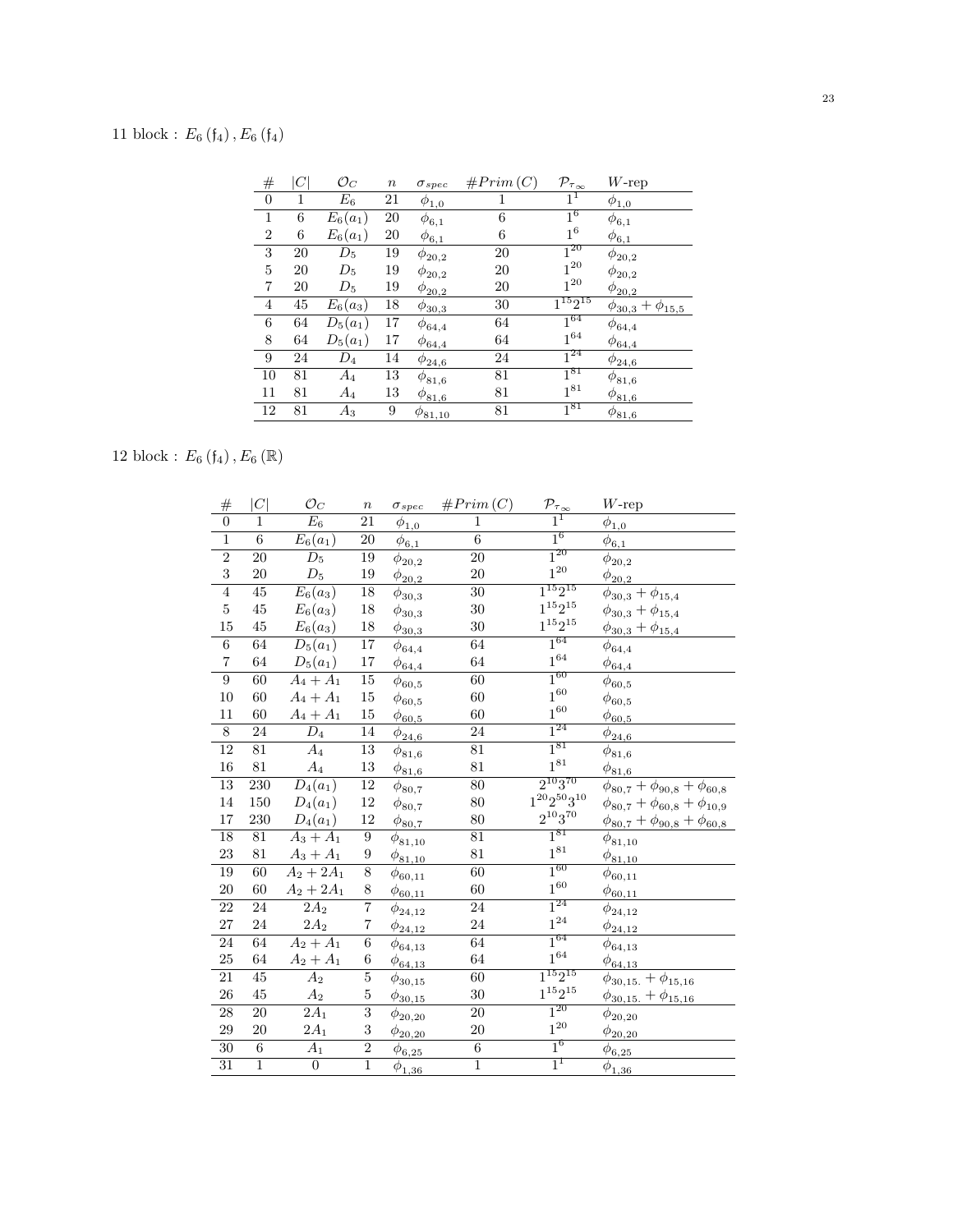# B.5.  $E_7$ : simply connected.

12 block :  $E_7\left(\mathfrak{e}_6+\mathfrak{u}(1)\right), E_7\left(\mathfrak{so}(12)+\mathfrak{su}(2)\right)$ 

| Block |         |                      | $\it n$ | $\sigma_{spec}$    | #Prim | $\tau_{\infty}$ | $W\text{-rep}$     |
|-------|---------|----------------------|---------|--------------------|-------|-----------------|--------------------|
| 1 ດ   | $105\,$ | $\sqrt{2}$<br>$A_5$  | 23      | $\varphi_{105,12}$ | 105   | 1 1 0 5         | 105.12             |
| 1 ດ   | 189     | 43                   | 13      | $\varphi_{189,20}$ | 189   | 1189            | $^{\prime}$ 189.20 |
| າດ    |         | $\sqrt{2}$<br>$3A_1$ |         | $\varphi_{21,36}$  | ◢     | -121            | 921.36             |

13 block :  $E_{7}\left(\mathfrak{e}_{6}+\mathfrak{u}(1)\right), E_{7}\left(\mathbb{R}\right)$ 

| $\#$             | $\left C\right $ | $\mathcal{O}_C$  | $\, n$           | $\sigma_{spec}$           | #Prim(C)                | $\mathcal{P}_{\tau_{\infty}}$ | $W$ -rep                        |
|------------------|------------------|------------------|------------------|---------------------------|-------------------------|-------------------------------|---------------------------------|
| $\boldsymbol{0}$ | 105              | $(A_5)''$        | $23\,$           | $\phi_{105,12}$           | 105                     | $\overline{1^{105}}$          | $\phi_{105,12}$                 |
| $\,2$            | 105              | $(A_5)''$        | $23\,$           | $\phi_{105,12}$           | $105\,$                 | $1^{105}\,$                   | $\phi_{105,12}$                 |
| $\overline{3}$   | 756              | $A_4$            | 21               | $\phi_{420,13}$           | 420                     | $1^{84}2^{336}$               | $\phi_{420,13} + \phi_{336,14}$ |
| $\overline{1}$   | 189              | $(A_3 + A_1)''$  | 13               | $\phi_{189,20}$           | 189                     | $1^{189}$                     | $\phi_{189,20}$                 |
| $\,4\,$          | 189              | $(A_3 + A_1)''$  | $13\,$           | $\phi_{189,20}$           | 189                     | $1^{189}\,$                   | $\phi_{189,20}$                 |
| $\bf 5$          | 189              | $(A_3 + A_1)''$  | $13\,$           | $\phi_{189,20}$           | 189                     | $1^{189}$                     | $\phi_{189,20}$                 |
| $\,6\,$          | 189              | $(A_3 + A_1)''$  | $13\,$           | $\phi_{189,20}$           | 189                     | $1^{189}$                     | $\phi_{189,20}$                 |
| 11               | 168              | $2A_2$           | 11               | $\phi_{168,21}$           | 168                     | $1^{168}$                     | $\phi_{168,21}$                 |
| $\boldsymbol{9}$ | 210              | $A_3$            | 10               | $\phi_{210,21}$           | 210                     | $1^{210}$                     | $\phi_{210,21}$                 |
| 10               | 210              | $A_3$            | 10               | $\phi_{210,21}$           | 210                     | $1^{210}$                     | $\phi_{210,21}$                 |
| 12               | 225              | $A_2 + A_1$      | 8                | $\phi_{120,25}$           | 120                     | $1^{15}2^{105}$               | $\phi_{120,25} + \phi_{105,26}$ |
| $15\,$           | 225              | $A_2 + A_1$      | 8                | $\phi_{120,25}$           | 120                     | $1^{15}2^{105}$               | $\phi_{120,25} + \phi_{105,26}$ |
| 18               | 77               | $\overline{A_2}$ | 6                | $\phi_{\frac{56,30}{2}}$  | 56                      | $1^{35}2^{21}$                | $\phi_{56,30} + \phi_{21,33}$   |
| $\,7$            | 21               | $(3A_1)''$       | $\overline{4}$   | $\phi_{21,36}$            | 21                      | $1^{21}$                      | $\phi_{21,36}$                  |
| $8\,$            | 21               | $(3A_1)''$       | $\overline{4}$   | $\phi_{21,36}$            | 21                      | $1^{21}$                      | $\phi_{21,36}$                  |
| 13               | 21               | $(3A_1)''$       | $\overline{4}$   | $\phi_{21,36}$            | 21                      | $1^{21}$                      | $\phi_{21,36}$                  |
| 16               | 21               | $(3A_1)''$       | $\overline{4}$   | $\phi_{21,36}$            | 21                      | $1^{\mathrm{21}}$             | $\phi_{21,36}$                  |
| 14               | 27               | $2A_1$           | 3                | $\phi_{27,37}$            | 27                      | $1^{27}$                      | $\phi_{27,37}$                  |
| 17               | 27               | $2A_1$           | 3                | $\phi_{27,37}$            | 27                      | $1^{27}$                      | $\phi_{27,37}$                  |
| 19               | $27\,$           | $2A_1$           | 3                | $\phi_{27,37}$            | $27\,$                  | $1^{27}$                      | $\phi_{\underline{27,37}}$      |
| $20\,$           | $\overline{7}$   | $A_1$            | $\boldsymbol{2}$ | $\phi_{7,46}$             | $\overline{7}$          | $1^7$                         | $\phi_{7,46}$                   |
| 21               | $\overline{7}$   | $A_1$            | $\boldsymbol{2}$ | $\phi_{\underline{7,46}}$ | $\overline{\mathbf{7}}$ | $1^7\,$                       | $\phi_{\underline{7,46}}$       |
| $22\,$           | $\mathbf{1}$     | $\boldsymbol{0}$ | $\mathbf{1}$     | $\phi_{1,63}$             | $\mathbf{1}$            | $1^1$                         | $\phi_{1,63}$                   |

21 block :  $E_7(\mathfrak{so}(12) + \mathfrak{su}(2)), E_7(\mathfrak{e}_6 + \mathfrak{u}(1))$ 

|     |         | $\it n$ | $\sigma_{spec}$    | #Prim(C) | $\mathcal{D}_{\tau_{\infty}}$ | $W$ -rep |
|-----|---------|---------|--------------------|----------|-------------------------------|----------|
| 21  | $E_{6}$ |         | $\varphi_{21.3}$   |          | <sub>1</sub> 21               |          |
| 189 | $D_5$   | 33      | $\varphi_{189.7}$  | 189      | 1189                          |          |
| 105 |         | 18      | $\varphi_{105,15}$ | 105      | 1 105                         | 105,15   |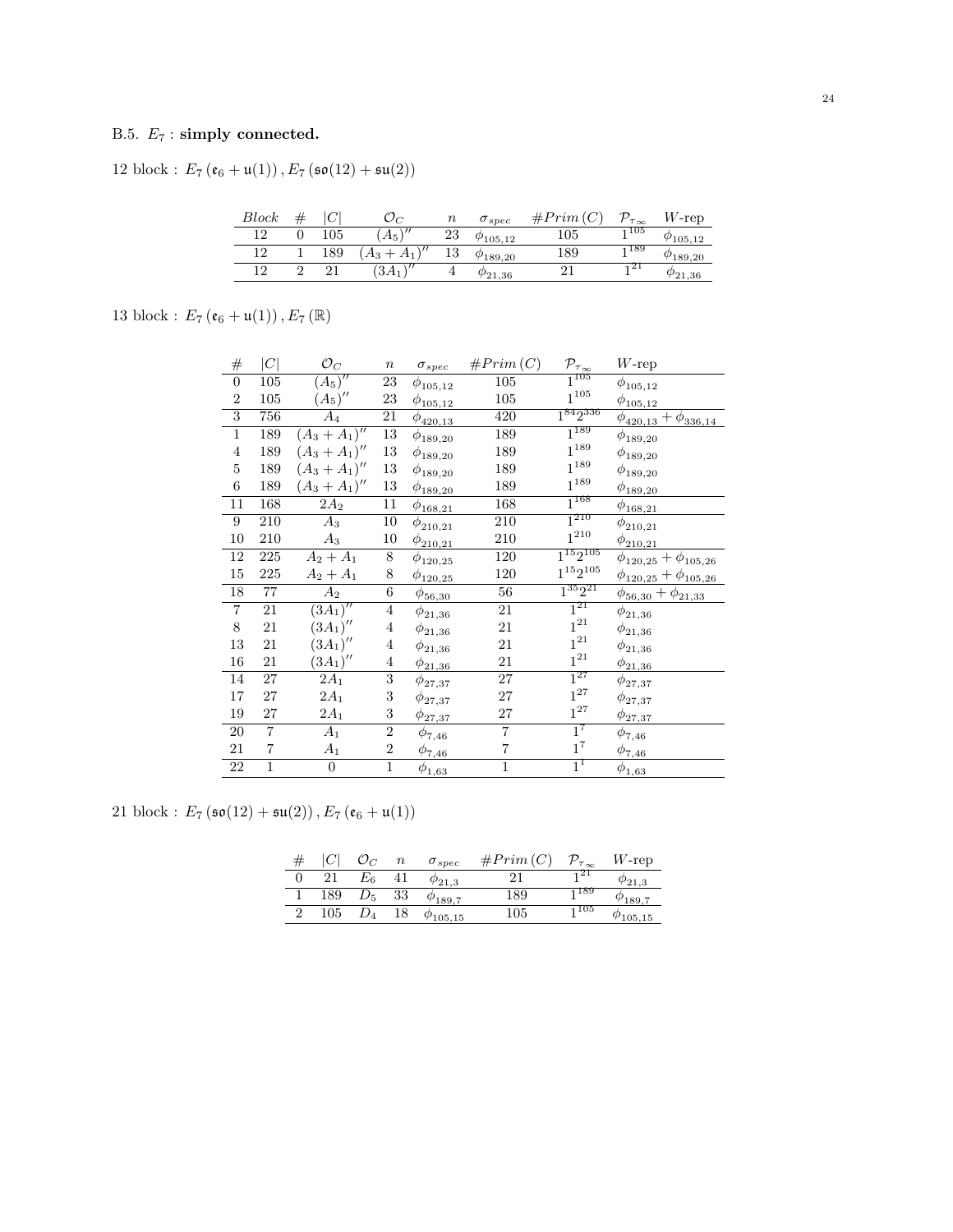| #               | C                | $\mathcal{O}_C$        | $\boldsymbol{n}$          | $\sigma_{spec}$              | #Prim(C)         | $\mathcal{P}_{\tau_{\underline{\infty}}}$ | $W$ -rep                                        |
|-----------------|------------------|------------------------|---------------------------|------------------------------|------------------|-------------------------------------------|-------------------------------------------------|
| $\overline{0}$  | 21               | $E_6$                  | 41                        | $\phi_{21,3}$                | 21               | $\overrightarrow{1^{21}}$                 | $\phi_{{\underline{21}}, {\underline{3}}}$      |
| $\overline{1}$  | 135              | $E_6(a_1)$             | 40                        | $\phi_{120,4}$               | $\overline{120}$ | $1^{105}2^{15}$                           | $\phi_{120,4} + \phi_{15,7}$                    |
| $\overline{10}$ | $\overline{105}$ | $A_6$                  | $\overline{35}$           | $\phi_{105,6}$               | $\overline{105}$ | $1^{105}$                                 | $\phi_{105,6}$                                  |
| $\overline{2}$  | 189              | $\overline{D_5}$       | $\overline{33}$           | $\phi_{189,7}$               | 189              | $1^{189}$                                 | $\phi_{189,7}$                                  |
| $\,4\,$         | 189              | $D_5$                  | $33\,$                    | $\phi_{189,7}$               | 189              | $1^{189}\,$                               | $\phi_{\underline{189,7}}$                      |
| $\overline{5}$  | $\overline{621}$ | $E_6(a_3)$             | $\overline{32}$           | $\phi_{405,8}$               | $\overline{405}$ | $1^{189}2^{216}$                          | $\phi_{405,8} + \phi_{216,9}$                   |
| 11              | 621              | $E_6(a_3)$             | $32\,$                    | $\phi_{\underline{405,8}}$   | $405\,$          | $1^{189}2^{216}$                          | $\phi_{405,8}+\phi_{216,9}$                     |
| $\overline{12}$ | $\overline{210}$ | $A_4 + A_2$            | $27\,$                    | $\phi_{210,10}$              | $\overline{210}$ | $1^{210}$                                 | $\phi_{210,10}$                                 |
| $\overline{6}$  | 756              | $D_5(a_1)$             | 26                        | $\phi_{420,10}$              | 420              | $1^{84}2^{336}$                           | $\phi_{420,10} + \phi_{336,11}$                 |
| $\overline{13}$ | 1024             | $A_4 + A_1$            | $\overline{25}$           | $\phi_{\underline{512,11}}$  | $\overline{512}$ | $2^{512}$                                 | $\phi_{512,11} + \phi_{512,12}$                 |
| $\overline{7}$  | $\overline{504}$ | $\overline{A_4}$       | 21                        | $\phi_{420,13}$              | 420              | $1^{336}2^{84}$                           | $\phi_{420,13} + \phi_{84,15}$                  |
| 14              | 504              | $A_4$                  | 21                        | $\phi_{420,13}$              | 420              | $1^{336}2^{84}$                           | $\phi_{420,13} + \phi_{84,15}$                  |
| $\overline{15}$ | 378              | $A_3 + A_2$            | $\overline{20}$           | $\phi_{378,14}$              | 378              | $1^{378}$                                 | $\phi_{378,14}$                                 |
| $\overline{3}$  | $105\,$          | $\overline{D_4}$       | $18\,$                    | $\phi_{105,15}$              | $105\,$          | $1^{105}$                                 | $\phi_{105,15}$                                 |
| $\,8\,$         | $105\,$          | $\mathcal{D}_4$        | $18\,$                    | $\phi_{105,15}$              | $105\,$          | $1^{105}\,$                               | $\phi_{105,15}$                                 |
| $\overline{9}$  | 875              | $D_4(a_1)$             | 16                        | $\phi_{{315,16}}$            | 315              | $2^{70}3^{245}$                           | $\phi_{315,16} + \phi_{280,17} + \phi_{280,18}$ |
| 19              | $665\,$          | $D_4(a_1)$             | $16\,$                    | $\phi_{{315,16}}$            | $315\,$          | $1^{35}2^{210}3^{70}\,$                   | $\phi_{315,16} + \phi_{280,17} + \phi_{70,18}$  |
| $20\,$          | $875\,$          | $D_4(a_1)$             | $16\,$                    | $\phi_{{\bf 315}, {\bf 16}}$ | $315\,$          | $2^{70}3^{245}\,$                         | $\phi_{315,16} + \phi_{280,17} + \phi_{280,18}$ |
| 16              | 168              | $2A_2$                 | 11                        | $\phi_{168,21}$              | 168              | $1^{168}$                                 | $\phi_{168,21}$                                 |
| $\bf{22}$       | $168\,$          | $2{\cal A}_2$          | 11                        | $\phi_{168,21}$              | 168              | $1^{168}$                                 | $\phi_{\underline{168,21}}$                     |
| $\overline{17}$ | $\overline{210}$ | $\overline{A}_3$       | 10                        | $\phi_{210,21}$              | $\overline{210}$ | $1^{210}$                                 | $\phi_{210,21}$                                 |
| 21              | 210              | $A_3$                  | 10                        | $\phi_{210,21}$              | 210              | $1^{210}$                                 | $\phi_{210,21}$                                 |
| 23              | 189              | $A_2 + 2A_1$           | 9                         | $\phi_{189,22}$              | 189              | $1^{189}$                                 | $\phi_{189,22}$                                 |
| 24              | 189              | $A_2 + 2A_1$           | 9                         | $\phi_{{{189,22}}}\$         | 189              | $1^{189}$                                 | $\phi_{{\bf 189},{\bf 22}}$                     |
| $\overline{25}$ | 225              | $A_2 + \overline{A_1}$ | $\overline{8}$            | $\phi_{120,25}$              | 120              | $1^{15}2^{105}$                           | $\phi_{120,25}+\phi_{105,26}$                   |
| 18              | 91               | $\overline{A}_2$       | $\boldsymbol{6}$          | $\phi_{56,30}$               | $\overline{56}$  | $1^{21}2^{35}$                            | $\phi_{56,30} + \phi_{35,31}$                   |
| 26              | 91               | A <sub>2</sub>         | 6                         | $\phi_{56,30}$               | $56\,$           | $1^{21}2^{35}$                            | $\phi_{56,30} + \phi_{35,31}$                   |
| 27              | 91               | $\mathcal{A}_2$        | $\boldsymbol{6}$          | $\frac{\phi_{56,30}}{2}$     | $56\,$           | $1^{21}2^{35}\,$                          | $\phi_{56,30} + \phi_{35,31}$                   |
| $\overline{28}$ | $\overline{27}$  | $\overline{2A_1}$      | $\overline{\overline{3}}$ | $\phi_{27,37}$               | $\overline{27}$  | $\overline{1^{27}}$                       | $\phi_{27,37}$                                  |
| 29              | 27               | $2A_1$                 | $\sqrt{3}$                | $\phi_{27,37}$               | $\sqrt{27}$      | $1^{27}$                                  | $\phi_{27,37}$                                  |
| $\overline{30}$ | $\overline{7}$   | $A_1$                  | $\overline{2}$            | $\frac{\phi_{7,46}}{2}$      | $\overline{7}$   | $1^7$                                     | $\phi_{7,46}$                                   |
| $\overline{31}$ | $\overline{1}$   | $\overline{0}$         | $\overline{1}$            | $\phi_{1,63}$                | $\overline{1}$   | $1^1$                                     | $\phi_{1,63}$                                   |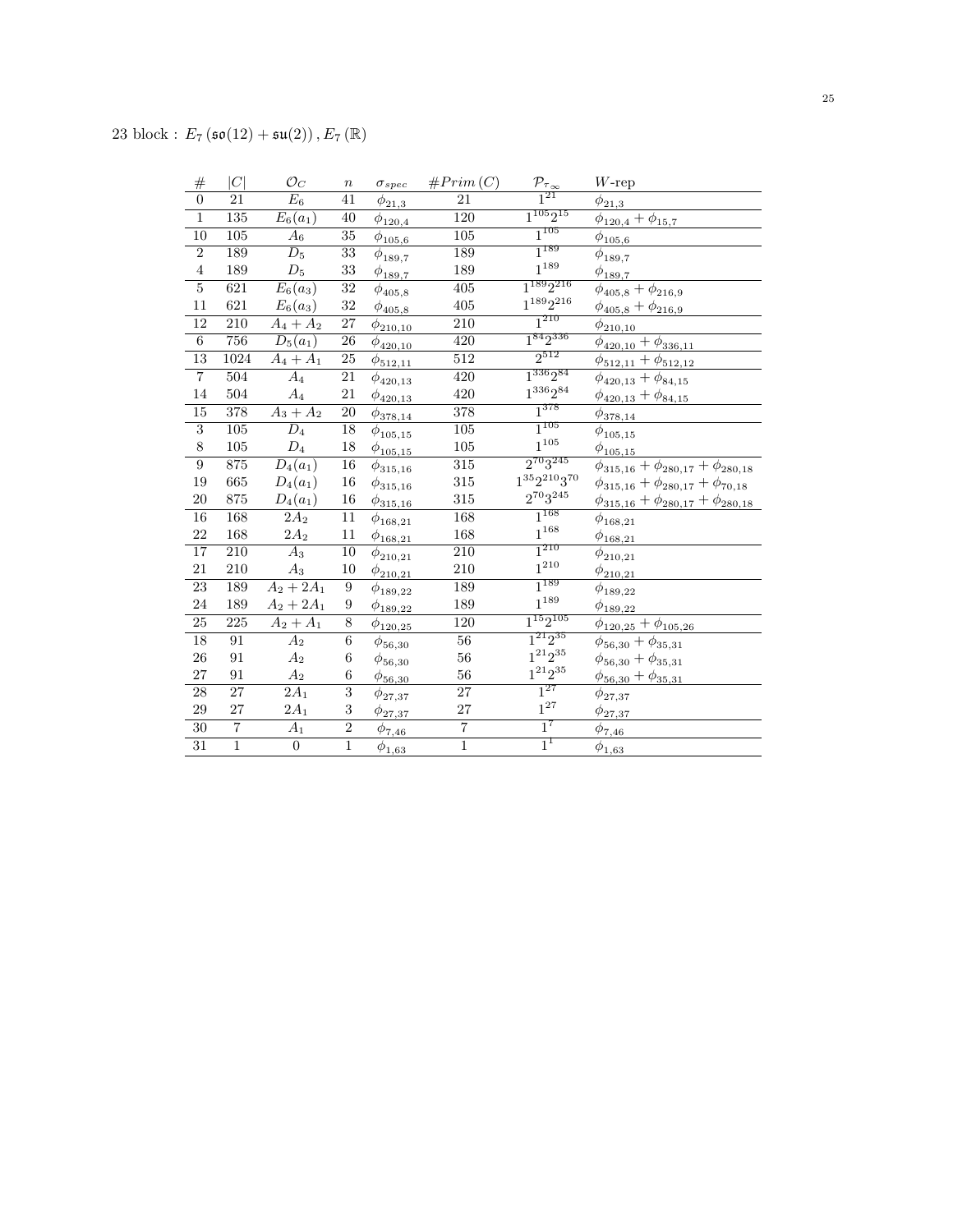31 block :  $E_7(\mathbb{R})$ ,  $E_7(\mathfrak{e}_6 + \mathfrak{u}(1))$ 

| $^{\#}$        | C   | $\mathcal{O}_C$ | $\it n$ | $\sigma_{spec}$           | #Prim(C) | $\mathcal{P}_{\tau_{\infty}}$ | $W$ -rep                             |
|----------------|-----|-----------------|---------|---------------------------|----------|-------------------------------|--------------------------------------|
| $\overline{0}$ | 1   | $E_7$           | 45      | $\phi_{1,0}$              | 1        | $1^{\perp}$                   | $\phi_{1,0}$                         |
| $\mathbf{1}$   | 1   | $E_7$           | 45      | $\phi_{1,0}$              | 1        | 1 <sup>1</sup>                | $\phi_{1,0}$                         |
| $\overline{2}$ | 7   | $E_7(a_1)$      | 44      | $\phi_{\underline{7,1}}$  | 7        | $1^7$                         | $\phi_{\underline{7},\underline{1}}$ |
| 3              | 27  | $E_7(a_2)$      | 43      | $\phi_{27,2}$             | 27       | $1^{27}$                      | $\phi_{27,2}$                        |
| $\overline{4}$ | 27  | $E_7(a_2)$      | 43      | $\phi_{27,2}$             | 27       | $1^{27}$                      | $\phi_{27,2}$                        |
| $\overline{5}$ | 27  | $E_7(a_2)$      | 43      | $\phi_{27,2}$             | 27       | $1^{27}$                      | $\phi_{27,2}$                        |
| $\overline{7}$ | 91  | $E_7(a_3)$      | 42      | $\phi_{\underline{56,3}}$ | 56       | $1^{21}2^{35}$                | $\phi_{56,3}+\phi_{35,4}$            |
| 6              | 21  | $\mathcal{E}_6$ | 41      | $\phi_{21,3}$             | 21       | $1^{21}$                      | $\phi_{21,3}$                        |
| 14             | 21  | $\mathcal{E}_6$ | 41      | $\phi_{21,3}$             | 21       | $1^{21}\,$                    | $\phi_{\underline{21,3}}$            |
| $8\,$          | 225 | $E_6(a_1)$      | 40      | $\phi_{120,4}$            | 120      | $1^{15}2^{105}$               | $\phi_{120,4} + \phi_{105,5}$        |
| 11             | 210 | $D_6(a_1)$      | 37      | $\phi_{210,6}$            | 210      | $\overline{1^{210}}$          | $\phi_{210,6}$                       |
| 9              | 168 | $D_5 + A_1$     | $36\,$  | $\phi_{168,6}$            | 168      | $\overline{1^{168}}$          | $\phi_{168,6}$                       |
| 10             | 168 | $D_5 + A_1$     | 36      | $\phi_{168,6}$            | 168      | $1^{168}$                     | $\phi_{168,6}$                       |
| 12             | 189 | $D_5$           | 33      | $\phi_{189,7}$            | 189      | $\overline{1^{189}}$          | $\phi_{189,7}$                       |
| 15             | 189 | $D_5$           | 33      | $\phi_{189,7}$            | 189      | $1^{189}$                     | $\phi_{189,7}$                       |
| 13             | 504 | $D_5(a_1)$      | 26      | $\phi_{420,10}$           | 420      | $1^{336}2^{84}$               | $\phi_{420,10} + \phi_{84,12}$       |
| 16             | 105 | $D_4$           | 18      | $\phi_{105,15}$           | 105      | $1^{105}$                     | $\phi_{105,15}$                      |

32 block :  $E_7(\mathbb{R})$ ,  $E_7(\mathfrak{so}(12) + \mathfrak{su}(2))$ 

| $\#$                    | C                | $\mathcal{O}_C$              | $\boldsymbol{n}$ | $\sigma_{spec}$                | #Prim(C)         | $\mathcal{P}_{\underline{\tau_{\infty}}}$ | $W\text{-rep}$                               |
|-------------------------|------------------|------------------------------|------------------|--------------------------------|------------------|-------------------------------------------|----------------------------------------------|
| $\overline{0}$          | $\mathbf{1}$     | $\overline{E_7}$             | 45               | $\phi_{\underline{1,0}}$       | $\mathbf{1}$     | $1^1$                                     | $\phi_{1,0}$                                 |
| $\overline{1}$          | $\overline{7}$   | $E_7(a_1)$                   | $\overline{44}$  | $\bar{\phi}_{\underline{7,1}}$ | $\overline{7}$   | $1^7$                                     | $\bar{\phi}_{\underline{7,1}}$               |
| $\overline{2}$          | 27               | $E_7(a_2)$                   | 43               | $\phi_{27,2}$                  | 27               | $1^{27}$                                  | $\phi_{27,2}$                                |
| $\overline{\mathbf{3}}$ | $\sqrt{27}$      | $E_7(a_2)$                   | $43\,$           | $\phi_{27,2}$                  | 27               | $1^{27}$                                  | $\phi_{27,2}$                                |
| $\overline{4}$          | $\overline{91}$  | $E_7(a_3)$                   | $\overline{42}$  | $\phi_{56,3}$                  | $\overline{56}$  | $1^{21}2^{35}$                            | $\phi_{56,3} + \phi_{35,4}$                  |
| $\bf 5$                 | 91               | $E_7(a_3)$                   | $42\,$           | $\phi_{56,3}$                  | $56\,$           | $1^{21}2^{35}\,$                          | $\phi_{56,3} + \phi_{35,4}$                  |
| 13                      | 91               | $E_7(a_3)$                   | $42\,$           | $\phi_{56,3}$                  | 56               | $1^{21}2^{35}\,$                          | $\phi_{56,3}+\phi_{35,4}$                    |
| $\overline{6}$          | $\overline{225}$ | $E_6(a_1)$                   | $\overline{40}$  | $\phi_{120,4}$                 | 120              | $1^{15}2^{105}$                           | $\phi_{120,4} + \phi_{105,5}$                |
| $\overline{7}$          | 189              | $E_7(a_4)$                   | $\overline{38}$  | $\phi_{189,5}$                 | 189              | $1^{189}$                                 | $\phi_{189,5}$                               |
| $\boldsymbol{9}$        | 189              | $E_7(a_4)$                   | $38\,$           | $\phi_{189,5}$                 | 189              | $1^{189}\,$                               | $\phi_{189,5}$                               |
| $\overline{10}$         | $\overline{210}$ | $\overline{D_6(a_1)}$        | $\overline{37}$  | $\phi_{210,6}$                 | $\overline{210}$ | $1^{210}$                                 | $\phi_{210,6}$                               |
| 14                      | 210              | $D_6(a_1)$                   | $37\,$           | $\phi_{210,6}$                 | $210\,$          | $1^{\mathrm{210}}$                        | $\phi_{210,6}$                               |
| $\overline{8}$          | 168              | $D_5 + A_1$                  | $\overline{36}$  | $\phi_{168,6}$                 | 168              | $1^{168}$                                 | $\phi_{168,6}$                               |
| 15                      | $168\,$          | $D_5 + A_1$                  | 36               | $\phi_{168,6}$                 | 168              | $1^{168}\,$                               | $\phi_{168,6}$                               |
| $\overline{11}$         | 875              | $E_7(a_5)$                   | $\overline{34}$  | $\phi_{{315,7}}$               | 315              | $2^{70}3^{245}$                           | $\phi_{315,7} + \phi_{280,8} + \phi_{280,9}$ |
| 12                      | 665              | $E_7(a_5)$                   | 34               | $\phi_{315,7}$                 | 315              | $1^{35}2^{210}3^{70}$                     | $\phi_{315,7} + \phi_{280,8} + \phi_{70,9}$  |
| 21                      | $875\,$          | $E_7(a_5)$                   | $34\,$           | $\phi_{315,7}$                 | 315              | $2^{70}3^{245}\,$                         | $\phi_{315,7} + \phi_{280,8} + \phi_{280,9}$ |
| $\overline{16}$         | 378              | $\overline{D_5(a_1)+A_1}$    | $\overline{30}$  | $\phi_{378,9}$                 | 378              | $1^{378}$                                 | $\phi_{378,9}$                               |
| $\overline{17}$         | $\overline{504}$ | $\overline{D_5(a_1)}$        | 26               | $\phi_{420,10}$                | $\overline{420}$ | $1^{336}2^{84}$                           | $\phi_{420,10} + \phi_{84,12}$               |
| 23                      | 504              | $D_5(a_1)$                   | 26               | $\phi_{420,10}$                | 420              | $1^{336}2^{84}$                           | $\phi_{420,10} + \phi_{84,12}$               |
| $\overline{18}$         | 1024             | $A_4 + A_1$                  | $\overline{25}$  | $\phi_{512,11}$                | $\overline{512}$ | $2^{512}$                                 | $\phi_{512,11} + \phi_{512,12}$              |
| $\overline{22}$         | $\overline{105}$ | $(A_5)''$                    | $\overline{23}$  | $\phi_{105,12}$                | $\overline{105}$ | $1^{105}$                                 | $\phi_{105,12}$                              |
| 29                      | 105              | $(A_5)''$                    | 23               | $\phi_{{\underline{105,12}}}$  | 105              | $1^{105}\,$                               | $\phi_{105,12}$                              |
| 19                      | 210              | $\overline{A_3 + A_2 + A_1}$ | $\overline{22}$  | $\phi_{210,13}$                | 210              | $1^{210}\,$                               | $\phi_{210,13}$                              |
| $\overline{24}$         | 756              | $\overline{A_4}$             | $\overline{21}$  | $\phi_{420,13}$                | 420              | $1^{84}2^{336}$                           | $\phi_{420,13} + \phi_{336,14}$              |
| $\overline{20}$         | 621              | $D_4(a_1) + A_1$             | 19               | $\phi_{405,15}$                | $\overline{405}$ | $1^{189}2^{216}$                          | $\phi_{405,15} + \phi_{216,16}$              |
| 25                      | 621              | $D_4(a_1) + A_1$             | 19               | $\phi_{405,15}$                | $405\,$          | $1^{189}2^{216}$                          | $\phi_{405,15}+\phi_{216,16}$                |
| $\overline{26}$         | 189              | $(A_3 + A_1)''$              | 13               | $\phi_{189,20}$                | 189              | $1^{189}$                                 | $\phi_{189,20}$                              |
| 30                      | 189              | $(A_3 + A_1)''$              | $13\,$           | $\phi_{189,20}$                | 189              | $1^{189}\,$                               | $\phi_{189,20}$                              |
| $\overline{27}$         | $\overline{105}$ | $A_2 + 3A_1$                 | <sup>12</sup>    | $\phi_{105,21}$                | $\overline{105}$ | $1^{105}$                                 | $\phi_{105,21}$                              |
| 28                      | 135              | $A_2 + A_1$                  | $8\,$            | $\phi_{120,25}$                | 120              | $1^{105}2^{15}$                           | $\phi_{120,25}+\phi_{15,28}$                 |
| $\overline{31}$         | $\overline{21}$  | $\overline{(3A_1)''}$        | $\overline{4}$   | $\phi_{21,36}$                 | $\overline{21}$  | $1^{21}$                                  | $\phi_{21,36}$                               |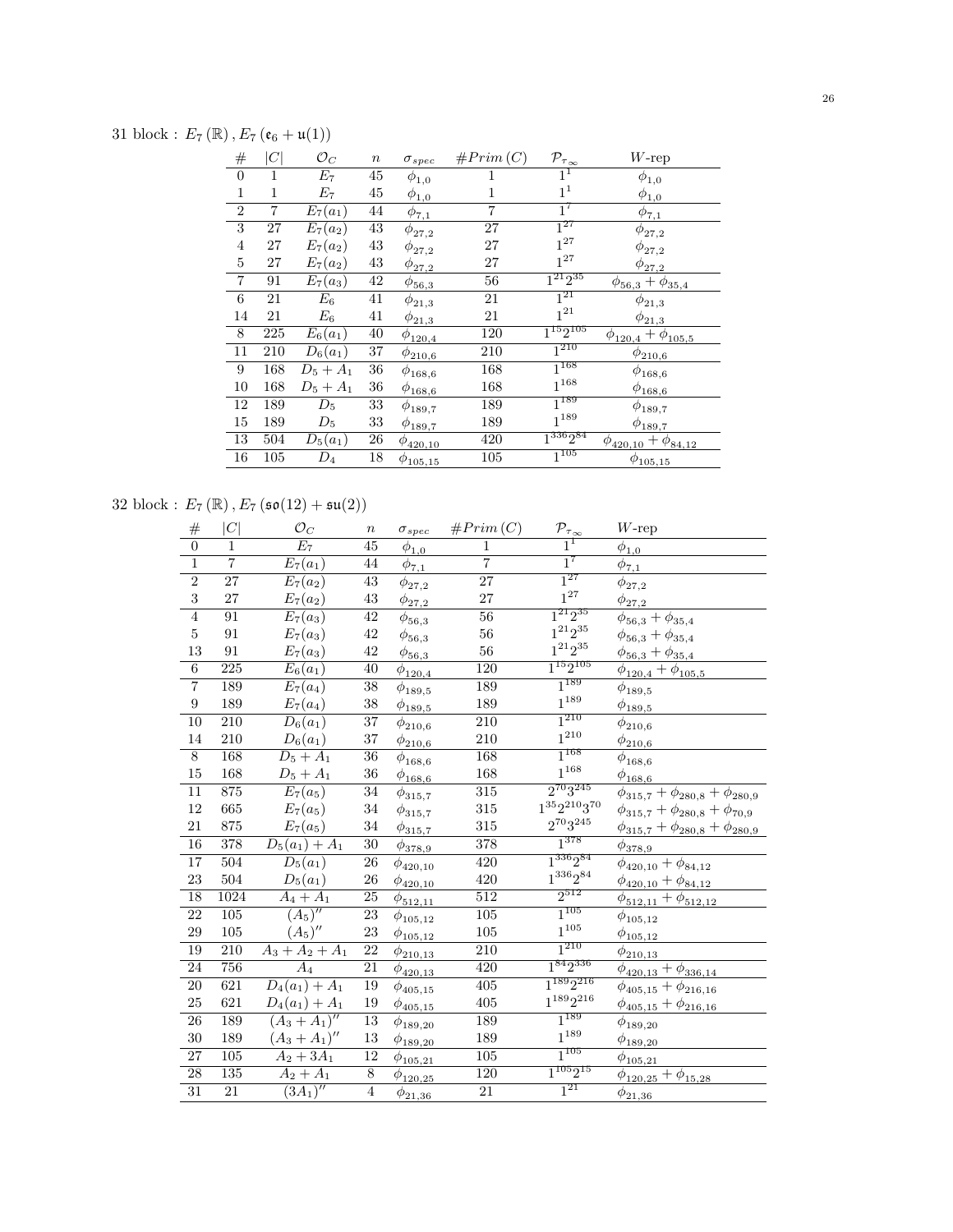| #                       | C                       | $\mathcal{O}_C$       | $\boldsymbol{n}$ | $\sigma_{spec}$                            | #Prim(C)                | $\mathcal{P}_{\underline{\tau_{\infty}}}$ | $W$ -rep                                     |
|-------------------------|-------------------------|-----------------------|------------------|--------------------------------------------|-------------------------|-------------------------------------------|----------------------------------------------|
| $\overline{0}$          | $\overline{1}$          | $\overline{E_7}$      | $\overline{45}$  | $\overline{\phi}_{1,0}$                    | $\overline{1}$          | $1^1$                                     | $\overline{\phi}_{1,0}$                      |
| $\,1\,$                 | $\mathbf 1$             | $\mathcal{E}_7$       | $45\,$           | $\phi_{\underline{1,0}}$                   | $\,1$                   | $\boldsymbol{1}^1$                        | $\phi_{1,0}$                                 |
| $\overline{2}$          | $\overline{7}$          | $\overline{E_7(a_1)}$ | 44               | $\overline{\phi}_{7,1}$                    | $\overline{7}$          | $\overline{1}^7$                          | $\overline{\phi}_{7,1}$                      |
| 3                       | $\overline{\mathbf{7}}$ | $E_7(a_1)$            | 44               | $\phi_{7,1}$                               | $\overline{\mathbf{7}}$ | $1^7$                                     | $\phi_{\underline{7,1}}$                     |
| $\overline{4}$          | $\overline{27}$         | $E_7(a_2)$            | $\overline{43}$  | $\phi_{27,2}$                              | $\overline{27}$         | $1^{27}$                                  | $\phi_{27,2}$                                |
| $\overline{6}$          | 27                      | $E_7(a_2)$            | 43               | $\phi_{{\underline{27}}, {\underline{2}}}$ | 27                      | $1^{27}$                                  | $\phi_{\underline{27,2}}$                    |
| $\overline{5}$          | 91                      | $\overline{E_7(a_3)}$ | 42               | $\phi_{56,3}$                              | 56                      | $1^{21}2^{35}$                            | $\phi_{56,3} + \phi_{35,4}$                  |
| $\overline{\mathbf{7}}$ | 91                      | $E_7(a_3)$            | $42\,$           | $\phi_{56,3}$                              | 56                      | $1^{21}2^{35}$                            | $\phi_{56,3} + \phi_{35,4}$                  |
| 10                      | 91                      | $E_7(a_3)$            | $42\,$           | $\phi_{56,3}$                              | 56                      | $1^{21}2^{35}\,$                          | $\phi_{56,3} + \phi_{35,4}$                  |
| 11                      | 91                      | $E_7(a_3)$            | $42\,$           | $\phi_{\underline{56,3}}$                  | 56                      | $1^{21}2^{35}$                            | $\phi_{56,3} + \phi_{35,4}$                  |
| $\overline{8}$          | $\overline{21}$         | $E_6$                 | 41               | $\phi_{21,3}$                              | $\overline{21}$         | $1^{21}$                                  | $\phi_{\underline{21},3}$                    |
| $\overline{9}$          | $\overline{225}$        | $\overline{E_6(a_1)}$ | 40               | $\phi_{120,4}$                             | $\overline{120}$        | $1^{15}2^{105}$                           | $\phi_{120,4} + \phi_{105,5}$                |
| 12                      | 135                     | $E_6(a_1)$            | $40\,$           | $\phi_{120,4}$                             | 120                     | $1^{105}2^{15}$                           | $\phi_{120,4} + \phi_{15.7}$                 |
| 13                      | 189                     | $E_7(a_4)$            | $\overline{38}$  | $\phi_{189,5}$                             | 189                     | $1^{189}$                                 | $\phi_{189,5}$                               |
| 14                      | 189                     | $E_7(a_4)$            | 38               | $\phi_{189,5}$                             | 189                     | $1^{189}$                                 | $\phi_{189,5}$                               |
| 15                      | 189                     | $E_7(a_4)$            | $38\,$           | $\phi_{189,5}$                             | 189                     | $1^{189}$                                 | $\phi_{189,5}$                               |
| 18                      | 189                     | $E_7(a_4)$            | $38\,$           | $\phi_{189,5}$                             | 189                     | $1^{189}$                                 | $\phi_{189,5}$                               |
| 22                      | 189                     | $E_7(a_4)$            | $38\,$           | $\phi_{{\underline {189,5}}}$              | 189                     | $1^{189}$                                 | $\phi_{{\underline {189,5}}}$                |
| $\overline{16}$         | $\overline{210}$        | $\overline{D_6(a_1)}$ | $\overline{37}$  | $\phi_{210,6}$                             | $\overline{210}$        | $1^{210}$                                 | $\phi_{210,6}$                               |
| 24                      | $210\,$                 | $D_6(a_1)$            | $37\,$           | $\phi_{210,6}$                             | 210                     | $1^{210}$                                 | $\phi_{210,6}$                               |
| $\overline{17}$         | 168                     | $D_5 + A_1$           | $\overline{36}$  | $\phi_{168,6}$                             | 168                     | $1^{168}$                                 | $\phi_{168,6}$                               |
| 23                      | 168                     | $D_5 + A_1$           | 36               | $\phi_{168,6}$                             | 168                     | $1^{168}$                                 | $\phi_{\underline{168,6}}$                   |
| 19                      | $\overline{105}$        | $\overline{A_6}$      | $\overline{35}$  | $\phi_{105,6}$                             | 105                     | $1^{105}$                                 | $\phi_{105,6}$                               |
| 27                      | 105                     | $\mathcal{A}_6$       | 35               | $\phi_{105,6}$                             | 105                     | $1^{105}$                                 | $\phi_{105,6}$                               |
| 20                      | 875                     | $\overline{E_7(a_5)}$ | 34               | $\phi_{{315,7}}$                           | 315                     | $2^{70}3^{245}$                           | $\phi_{315,7} + \phi_{280,8} + \phi_{280,9}$ |
| 25                      | $875\,$                 | $E_7(a_5)$            | 34               | $\phi_{315,7}$                             | 315                     | $2^{70}3^{245}$                           | $\phi_{315,7}+\phi_{280,8}+\phi_{280,9}$     |
| 29                      | 665                     | $E_7(a_5)$            | $34\,$           | $\phi_{315,7}$                             | 315                     | $1^{35}2^{210}3^{70}\,$                   | $\phi_{315,7}+\phi_{280,8}+\phi_{70,9}$      |
| 30                      | 665                     | $E_7(a_5)$            | $34\,$           | $\phi_{315,7}$                             | 315                     | $1^{35}2^{210}3^{70}\,$                   | $\phi_{315,7} + \phi_{280,8} + \phi_{70,9}$  |
| $\overline{26}$         | 189                     | $\overline{D_5}$      | $\overline{33}$  | $\phi_{189,7}$                             | 189                     | $1^{189}$                                 | $\phi_{189,7}$                               |
| $\overline{28}$         | $\overline{621}$        | $\overline{E_6(a_3)}$ | $\overline{32}$  | $\phi_{405,8}$                             | $\overline{405}$        | $1^{189}2^{216}$                          | $\phi_{405,8}+\phi_{216,9}$                  |
| 31                      | 621                     | $E_6(a_3)$            | $32\,$           | $\phi_{405,8}$                             | 405                     | $1^{189}2^{216}$                          | $\phi_{405,8} + \phi_{216,9}$                |
| 21                      | 378                     | $D_5(a_1) + A_1$      | $\overline{30}$  | $\phi_{378,9}$                             | 378                     | $1^{378}$                                 | $\phi_{378,9}$                               |
| 32                      | 378                     | $D_5(a_1) + A_1$      | 30               | $\phi_{378,9}$                             | 378                     | $1^{378}$                                 | $\phi_{378,9}$                               |
| 33                      | 378                     | $D_5(a_1) + A_1$      | 30               | $\phi_{378,9}$                             | 378                     | $1^{378}$                                 | $\phi_{378,9}$                               |
| 35                      | 378                     | $D_5(a_1) + A_1$      | $30\,$           | $\phi_{378,9}$                             | 378                     | $1^{378}$                                 | $\phi_{378,9}$                               |
| 42                      | 378                     | $D_5(a_1) + A_1$      | 30               | $\phi_{378,9}$                             | 378                     | $1^{378}$                                 | $\phi_{{\bf 378}, 9}$                        |
| $\overline{36}$         | $\overline{210}$        | $A_4 + A_2$           | $\overline{27}$  | $\phi_{210,10}$                            | $\overline{210}$        | $1^{210}$                                 | $\phi_{210,10}$                              |
| 37                      | $210\,$                 | $A_4 + A_2$           | $27\,$           | $\phi_{210,10}$                            | 210                     | $1^{210}$                                 | $\phi_{210,10}$                              |
| $\overline{34}$         | 504                     | $D_5(a_1)$            | $\overline{26}$  | $\phi_{420,10}$                            | $\overline{420}$        | $1^{336}2^{84}$                           | $\phi_{420,10} + \phi_{84,12}$               |
| 39                      | $504\,$                 | $D_5(a_1)$            | $26\,$           | $\phi_{420,10}$                            | 420                     | $1^{336}2^{84}$                           | $\phi_{420,10} + \phi_{84,12}$               |
| 44                      | $504\,$                 | $D_5(a_1)$            | ${\bf 26}$       | $\phi_{420,10}$                            | 420                     | $1^{336}2^{84}$                           | $\phi_{420,10} + \phi_{84,12}$               |
| $\overline{38}$         | 1024                    | $A_4 + A_1$           | $\overline{25}$  | $\phi_{512,11}$                            | $\overline{512}$        | $2^{512}$                                 | $\phi_{512,11} + \phi_{512,12}$              |
| 40                      | 1024                    | $A_4 + A_1$           | $25\,$           | $\phi_{512,11}$                            | 512                     | $2^{512}$                                 | $\phi_{512,11} + \phi_{512,12}$              |
| 45                      | 1024                    | $A_4 + A_1$           | $25\,$           | $\phi_{512,11}$                            | 512                     | $2^{512}$                                 | $\phi_{512,11} + \phi_{512,12}$              |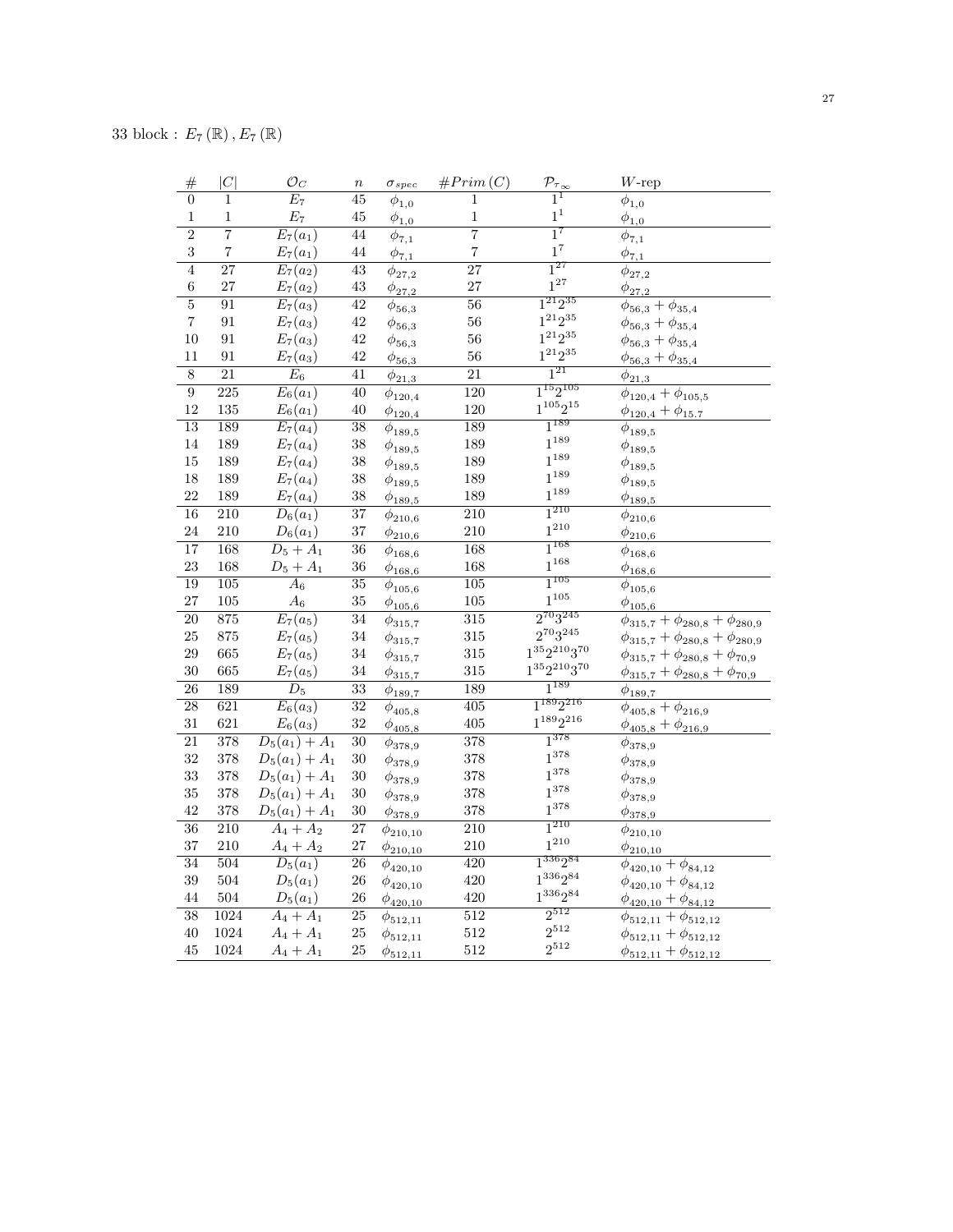| $\#$            | C                | $\mathcal{O}_C$       | $\boldsymbol{n}$ | $\sigma_{spec}$                | #Prim(C)         | $\frac{\mathcal{P}_{\tau_{\infty}}}{1^{105}}$ | $W$ -rep                                                  |
|-----------------|------------------|-----------------------|------------------|--------------------------------|------------------|-----------------------------------------------|-----------------------------------------------------------|
| $\overline{52}$ | $\overline{105}$ | $\overline{(A_5)''}$  | $\overline{23}$  | $\phi_{105,12}$                | $\overline{105}$ |                                               | $\phi_{105,12}$                                           |
| 53              | 105              | $(A_5)''$             | 23               | $\phi_{105,12}$                | 105              | $1^{105}$                                     | $\phi_{105,12}$                                           |
| $\overline{41}$ | $\overline{210}$ | $A_3 + A_2 + A_1$     | $\overline{22}$  | $\phi_{210,13}$                | $\overline{210}$ | $1^{210}$                                     | $\phi_{210,13}$                                           |
| 43              | 210              | $A_3 + A_2 + A_1$     | 22               | $\phi_{210,13}$                | 210              | $1^{210}$                                     | $\phi_{210,13}$                                           |
| 46              | $210\,$          | $A_3 + A_2 + A_1$     | 22               | $\phi_{210,13}$                | $210\,$          | $1^{210}$                                     | $\phi_{210,13}$                                           |
| 49              | 210              | $A_3 + A_2 + A_1$     | 22               | $\phi_{210,13}$                | 210              | $1^{210}$                                     | $\phi_{210,13}$                                           |
| $\overline{54}$ | 504              | $\overline{A_4}$      | 21               | $\phi_{420,13}$                | 420              | $1^{336}2^{84}$                               | $\phi_{420,13} + \phi_{84,15}$                            |
| 57              | 756              | $\mathcal{A}_4$       | $21\,$           | $\phi_{420,13}$                | 420              | $1^{84}2^{336}$                               | $\phi_{420,13} + \phi_{336,14}$                           |
| 55              | 378              | $A_3 + A_2$           | 20               | $\overline{\phi_{378,14}}$     | 378              | $1^{378}$                                     | $\phi_{378,14}$                                           |
| 56              | 378              | $A_3 + A_2$           | 20               | $\phi_{378,14}$                | 378              | $1^{378}$                                     | $\phi_{378,14}$                                           |
| 58              | 378              | $A_3 + A_2$           | $20\,$           | $\phi_{378,14}$                | 378              | $1^{378}$                                     | $\phi_{378,14}$                                           |
| 63              | 378              | $A_3 + A_2$           | $20\,$           | $\phi_{378,14}$                | 378              | $1^{378}$                                     | $\phi_{378,14}$                                           |
| 47              | 621              | $D_4(a_1) + A_1$      | 19               | $\phi_{405,15}$                | $\overline{405}$ | $1^{189}2^{216}$                              | $\overline{\phi_{405,15} + \phi_{216,16}}$                |
| 50              | 621              | $D_4(a_1) + A_1$      | 19               | $\phi_{405,15}$                | $405\,$          | $1^{189}2^{216}$                              | $\phi_{405,15} + \phi_{216,16}$                           |
| 59              | 621              | $D_4(a_1) + A_1$      | 19               | $\phi_{405,15}$                | $405\,$          | $1^{189}2^{216}$                              | $\phi_{405,15} + \phi_{216,16}$                           |
| 60              | 621              | $D_4(a_1) + A_1$      | 19               | $\phi_{\underline{405,15}}$    | 405              | $1^{189}2^{216}$                              | $\phi_{405,15}+\phi_{216,16}$                             |
| 61              | $\overline{105}$ | $\overline{D_4}$      | $\overline{18}$  | $\phi_{105,15}$                | $\overline{105}$ | $1^{105}$                                     | $\phi_{105,15}$                                           |
| 62              | 665              | $\overline{D_4(a_1)}$ | 16               | $\phi_{315,16}$                | 315              | $1^{35}2^{210}3^{70}$                         | $\overline{\phi_{315,16} + \phi_{280,17} + \phi_{70,18}}$ |
| 64              | 875              | $D_4(a_1)$            | 16               | $\phi_{315,16}$                | 315              | $2^{70}3^{245}$                               | $\phi_{315,16} + \phi_{280,17} + \phi_{280,18}$           |
| 69              | 189              | $(A_3 + A_1)''$       | $\overline{13}$  | $\phi_{189,20}$                | 189              | $1^{189}$                                     | $\phi_{189,20}$                                           |
| 70              | 189              | $(A_3 + A_1)''$       | 13               | $\phi_{189,20}$                | 189              | $1^{189}$                                     | $\phi_{189,20}$                                           |
| $\overline{48}$ | 105              | $A_2 + 3A_1$          | $\overline{12}$  | $\phi_{105,21}$                | $\overline{105}$ | $1^{105}$                                     | $\phi_{105,21}$                                           |
| 51              | $105\,$          | $A_2 + 3A_1$          | $12\,$           | $\phi_{105,21}$                | $105\,$          | $1^{105}$                                     | $\phi_{105,21}$                                           |
| 65              | $105\,$          | $A_2 + 3A_1$          | 12               | $\phi_{105,21}$                | $105\,$          | $1^{105}$                                     | $\phi_{105,21}$                                           |
| 67              | $105\,$          | $A_2 + 3A_1$          | 12               | $\phi_{{\underline {105,21}}}$ | $105\,$          | $1^{105}$                                     | $\phi_{105,21}$                                           |
| $\overline{71}$ | 168              | $\overline{2A_2}$     | $\overline{11}$  | $\phi_{168,21}$                | 168              | $1^{168}$                                     | $\phi_{168,21}$                                           |
| 72              | 210              | $\mathcal{A}_3$       | $\overline{10}$  | $\phi_{210,21}$                | $\overline{210}$ | $1^{210}$                                     | $\phi_{210,21}$                                           |
| $\overline{66}$ | 189              | $A_2 + 2A_1$          | $\overline{9}$   | $\phi_{189,22}$                | 189              | $1^{189}$                                     | $\phi_{189,22}$                                           |
| 68              | 189              | $A_2 + 2A_1$          | $\boldsymbol{9}$ | $\phi_{189,22}$                | 189              | $1^{189}$                                     | $\phi_{189,22}$                                           |
| 73              | 189              | $A_2 + 2A_1$          | $\boldsymbol{9}$ | $\phi_{189,22}$                | 189              | $1^{189}$                                     | $\phi_{189,22}$                                           |
| 74              | 189              | $A_2 + 2A_1$          | $\boldsymbol{9}$ | $\phi_{189,22}$                | 189              | $1^{189}$                                     | $\phi_{189,22}$                                           |
| $\overline{75}$ | 135              | $A_2 + A_1$           | $\overline{8}$   | $\phi_{120,25}$                | 120              | $1^{105}2^{15}$                               | $\phi_{120,25} + \phi_{15,28}$                            |
| 76              | $135\,$          | $A_2 + A_1$           | 8                | $\phi_{120,25}$                | $120\,$          | $1^{105}2^{15}$                               | $\phi_{120,25} + \phi_{15,28}$                            |
| 78              | 135              | $A_2 + A_1$           | 8                | $\phi_{120,25}$                | 120              | $1^{105}2^{15}$                               | $\phi_{120,25} + \phi_{15,28}$                            |
| $\overline{77}$ | $\overline{91}$  | $\overline{A_2}$      | $\overline{6}$   | $\phi_{56,30}$                 | $\overline{56}$  | $1^{21}2^{35}$                                | $\phi_{56,30} + \phi_{35,31}$                             |
| 79              | 91               | $\mathcal{A}_2$       | $\,6$            | $\phi_{56,30}$                 | $56\,$           | $1^{21}2^{35}$                                | $\phi_{56,30} + \phi_{35,31}$                             |
| $\overline{80}$ | $\overline{21}$  | $\overline{(3A_1)''}$ | $\overline{4}$   | $\phi_{21,36}$                 | $\overline{21}$  | $1^{21}$                                      | $\overline{\phi}_{21,36}$                                 |
| 81              | 21               | $(3A_1)''$            | $\overline{4}$   | $\phi_{21,36}$                 | 21               | $\mathbf{1}^{\mathbf{21}}$                    | $\phi_{21,36}$                                            |
| $\overline{82}$ | $\overline{27}$  | $\overline{2A_1}$     | $\overline{3}$   | $\phi_{27,37}$                 | $\overline{27}$  | $\overline{1^{27}}$                           | $\phi_{27,37}$                                            |
| $\overline{83}$ | $\overline{7}$   | $\overline{A_1}$      | $\overline{2}$   | $\phi_{7,46}$                  | $\overline{7}$   | $1^7$                                         | $\overline{\phi}_{7,46}$                                  |
| 84              | $\overline{1}$   | $\overline{0}$        | $\overline{1}$   | $\phi_{1,63}$                  | $\overline{1}$   | 1 <sup>1</sup>                                | $\phi_{1,63}$                                             |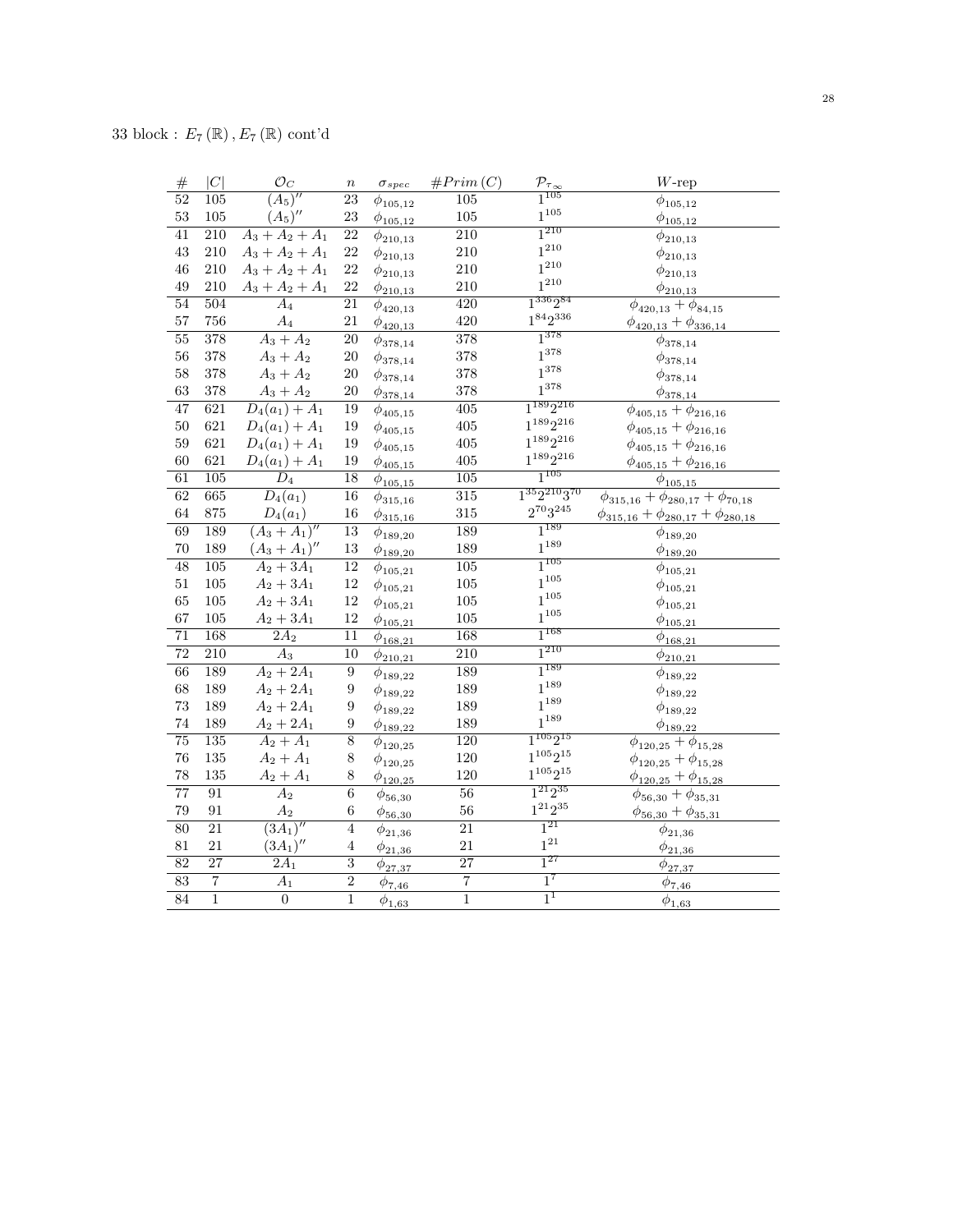# B.6.  $E_7$ : adjoint.

12 block :  $E_7\left(\mathfrak{e}_6 + \mathfrak{u}(1)\right), E_7\left(\mathfrak{so}(12) + \mathfrak{su}(2)\right)$ 

|   |         |                     | $\, n$   | $\sigma_{spec}$    | $\#Prim$ | $\tau_{\infty}$ | $W$ -rep           |
|---|---------|---------------------|----------|--------------------|----------|-----------------|--------------------|
|   | $105\,$ | $A_5$               | 23       | $\varphi_{105.12}$ | 105      | 1105            | $\varphi_{105.12}$ |
|   | 189     | $\sqrt{2}$<br>ъ.    | 12<br>ΤO | $\varphi_{189.20}$ | 189      | 1189            | 49.20              |
| ∼ |         | $\sqrt{1}$<br>$3A-$ |          | $^{\prime}21.36$   |          | 21              | 1,30               |

13 block :  $E_{7}\left(\mathfrak{e}_{6}+\mathfrak{u}(1)\right), E_{7}\left(\mathbb{R}\right)$ 

| $\#$             | $C \vert$      | $\mathcal{O}_C$       | $\, n$         | $\sigma_{spec}$ | #Prim(C)       | $\mathcal{P}_{\tau_{\underline{\infty}}}$ | $W$ -rep                        |
|------------------|----------------|-----------------------|----------------|-----------------|----------------|-------------------------------------------|---------------------------------|
| $\boldsymbol{0}$ | 105            | $(A_5)''$             | 23             | $\phi_{105,12}$ | 105            | $1^{105}$                                 | $\phi_{105,12}$                 |
| $\overline{1}$   | 504            | $A_4$                 | 21             | $\phi_{420,13}$ | 420            | $1^{336}2^{84}$                           | $\phi_{420,13} + \phi_{84,15}$  |
| $\overline{2}$   | 189            | $(A_3 + A_1)''$       | 13             | $\phi_{189,20}$ | 189            | $1^{189}$                                 | $\phi_{189,20}$                 |
| $\,3$            | 189            | $(A_3 + A_1)''$       | 13             | $\phi_{189,20}$ | 189            | $1^{189}$                                 | $\phi_{189,20}$                 |
| 6                | 168            | $2A_2$                | 11             | $\phi_{168,21}$ | 168            | $1^{168}$                                 | $\phi_{168,21}$                 |
| 7                | 168            | $2A_2$                | 11             | $\phi_{168,21}$ | 168            | $1^{168}$                                 | $\phi_{168,21}$                 |
| $\bf 5$          | 210            | $A_3$                 | 10             | $\phi_{210,21}$ | 210            | $\overline{1^{210}}$                      | $\phi_{210,21}$                 |
| $8\,$            | 225            | $A_2 + A_1$           | 8              | $\phi_{120,25}$ | 120            | $1^{15}2^{105}$                           | $\phi_{120,25} + \phi_{105,26}$ |
| 11               | 91             | $A_2$                 | 6              | $\phi_{56,30}$  | 56             | $1^{21}2^{35}$                            | $\phi_{56,30} + \phi_{35,31}$   |
| $\overline{4}$   | 21             | $(3\overline{A_1})''$ | $\overline{4}$ | $\phi_{21,36}$  | 21             | $1^{21}$                                  | $\phi_{21,36}$                  |
| $\boldsymbol{9}$ | 21             | $(3A_1)''$            | 4              | $\phi_{21,36}$  | 21             | $1^{21}\,$                                | $\phi_{21,36}$                  |
| 10               | 27             | $2A_1$                | 3              | $\phi_{27,37}$  | 27             | $1^{27}$                                  | $\phi_{27,37}$                  |
| 12               | 27             | $2A_1$                | 3              | $\phi_{27,37}$  | 27             | $1^{27}$                                  | $\phi_{27,37}$                  |
| 13               | 27             | $2A_1$                | 3              | $\phi_{27,37}$  | 27             | $1^{27}$                                  | $\phi_{27,37}$                  |
| 14               | $\overline{7}$ | $A_1$                 | $\overline{2}$ | $\phi_{7,46}$   | $\overline{7}$ | $1^7$                                     | $\phi_{7,46}$                   |
| 15               | 1              | $\Omega$              | 1              | $\phi_{1,63}$   | $\mathbf{1}$   | $1^1$                                     | $\phi_{1,63}$                   |
| 16               | 1              | $\overline{0}$        | 1              | $\phi_{1,63}$   | 1              | 1 <sup>1</sup>                            | $\phi_{1,63}$                   |

21 block :  $E_7(\mathfrak{so}(12)+\mathfrak{su}(2))$ ,  $E_7(\mathfrak{e}_6+\mathfrak{u}(1))$ 

|  |     |          | $\boldsymbol{n}$ | $\sigma_{spec}$  | #Prim(C) | $\mathcal{P}_{\tau_{\infty}}$ | $W$ -rep |
|--|-----|----------|------------------|------------------|----------|-------------------------------|----------|
|  | 21  | Εĸ       | 41               | $\varphi_{21.3}$ |          | 121                           |          |
|  | 189 | $D_5$ 33 |                  | $\phi_{189.7}$   | 189      | 1 189                         | 189.7    |
|  | 105 |          | 18               | $\phi_{105,15}$  | 105      | <sub>1</sub> 105              | 105,15   |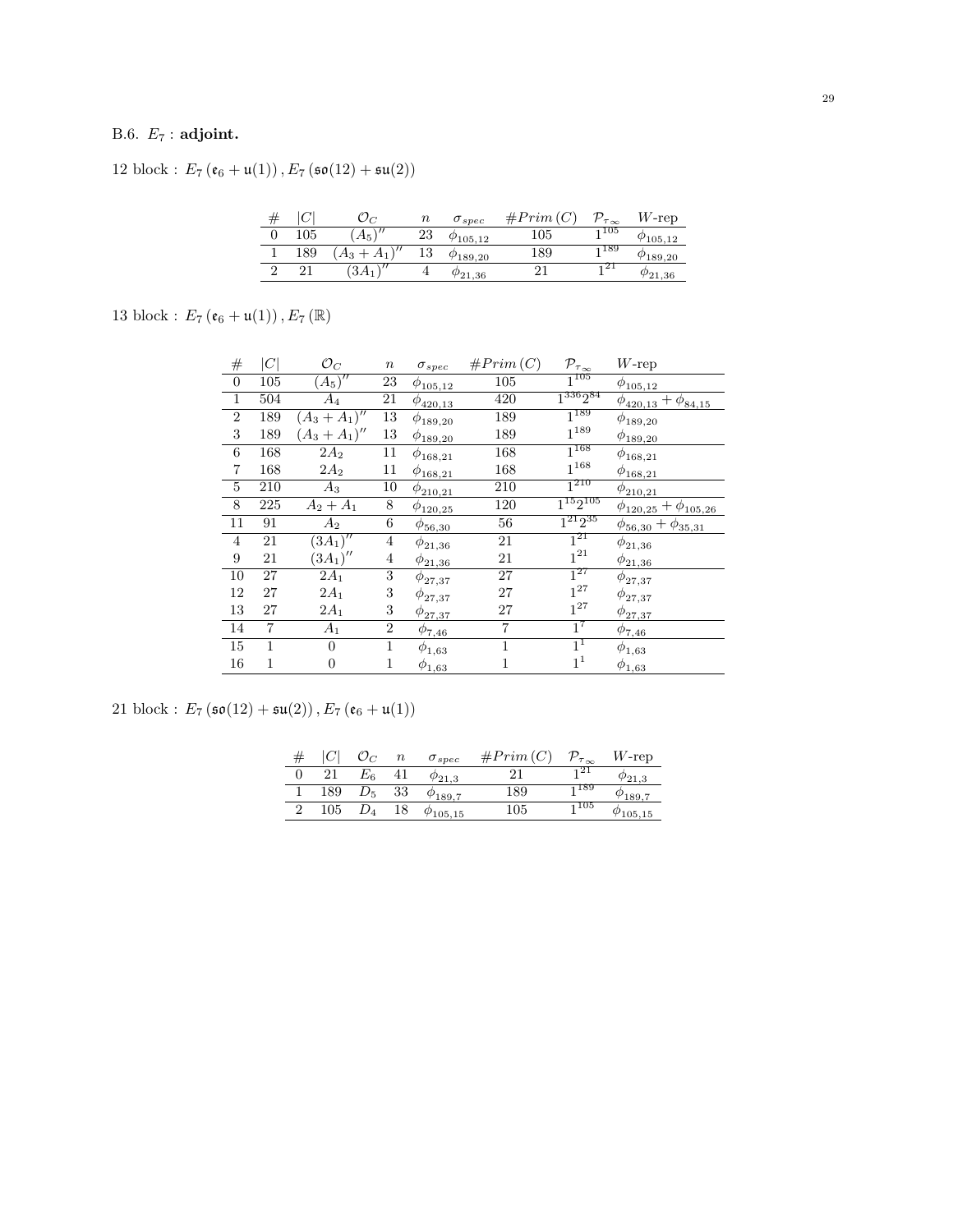| $\#$            | C                | $\mathcal{O}_C$       | $\boldsymbol{n}$ | $\sigma_{spec} \# Prim\left(C\right)$ | $\mathcal{P}_{\tau_{\underline{\infty}}}$ | $\frac{\mathcal{P}_{\tau_{\infty}}^t}{1^{2\Gamma}}$ | $W\text{-rep}$                                  |
|-----------------|------------------|-----------------------|------------------|---------------------------------------|-------------------------------------------|-----------------------------------------------------|-------------------------------------------------|
| $\overline{0}$  | 21               | $\overline{E_6}$      | 41               | $\phi_{21,3}$                         | 21                                        |                                                     | $\bar{\phi}_{21,3}$                             |
| $\overline{1}$  | 135              | $E_6(a_1)$            | 40               | $\phi_{120,4}$                        | 120                                       | $1^{105}2^{15}$                                     | $\phi_{120,4} + \phi_{15,7}$                    |
| $\overline{10}$ | $\overline{105}$ | $A_6$                 | $\overline{35}$  | $\phi_{105,6}$                        | $\overline{105}$                          | $1^{105}$                                           | $\phi_{105,6}$                                  |
| $\overline{2}$  | 189              | $\overline{D_5}$      | $\overline{33}$  | $\phi_{189,7}$                        | 189                                       | $1^{189}$                                           | $\phi_{189,7}$                                  |
| $\bf 4$         | 189              | $\mathcal{D}_5$       | 33               | $\phi_{189,7}$                        | 189                                       | $1^{189}\,$                                         | $\phi_{189,7}$                                  |
| $\overline{5}$  | $\overline{621}$ | $\overline{E_6(a_3)}$ | $\overline{32}$  | $\phi_{405,8}$                        | $\overline{405}$                          | $1^{189}2^{216}$                                    | $\phi_{405,8} + \phi_{216,9}$                   |
| 11              | 621              | $E_6(a_3)$            | 32               | $\phi_{405,8}$                        | 405                                       | $1^{189}2^{216}$                                    | $\phi_{405,8} + \phi_{216,9}$                   |
| $\overline{12}$ | $\overline{210}$ | $A_4 + A_2$           | 27               | $\phi_{210,10}$                       | $\overline{210}$                          | $1^{210}$                                           | $\phi_{210,10}$                                 |
| $\overline{6}$  | 756              | $\overline{D_5(a_1)}$ | $\overline{26}$  | $\phi_{420,10}$                       | $\overline{420}$                          | $1^{84}2^{336}$                                     | $\phi_{420,10} + \phi_{336,11}$                 |
| $\overline{13}$ | 1024             | $A_4 + A_1$           | $\overline{25}$  | $\phi_{512,11}$                       | $\overline{512}$                          | $2^{512}$                                           | $\phi_{512,11} + \phi_{512,12}$                 |
| $\overline{7}$  | $\overline{504}$ | $\overline{A_4}$      | $\overline{21}$  | $\phi_{420,13}$                       | $\overline{420}$                          | $1^{336}2^{84}$                                     | $\phi_{420,13} + \phi_{84,15}$                  |
| 14              | 504              | $A_4$                 | 21               | $\phi_{420,13}$                       | 420                                       | $1^{336}2^{84}$                                     | $\phi_{420,13} + \phi_{84,15}$                  |
| $\overline{15}$ | $\overline{378}$ | $A_3 + A_2$           | $\overline{20}$  | $\phi_{378,14}$                       | $\overline{378}$                          | $1^{378}$                                           | $\phi_{378,14}$                                 |
| $\overline{3}$  | $\overline{105}$ | $\overline{D_4}$      | 18               | $\phi_{105,15}$                       | $\overline{105}$                          | $1^{105}$                                           | $\phi_{105,15}$                                 |
| $\,8\,$         | $105\,$          | $\mathcal{D}_4$       | $18\,$           | $\phi_{105,15}$                       | $105\,$                                   | $1^{\mathrm{105}}$                                  | $\phi_{105,15}$                                 |
| $\overline{9}$  | 875              | $\overline{D_4(a_1)}$ | $\overline{16}$  | $\phi_{{315,16}}$                     | $\overline{315}$                          | $2^{70}3^{245}$                                     | $\phi_{315,16} + \phi_{280,17} + \phi_{280,18}$ |
| 19              | 665              | $D_4(a_1)$            | $16\,$           | $\phi_{{315,16}}$                     | 315                                       | $1^{35}2^{210}3^{70}\,$                             | $\phi_{315,16} + \phi_{280,17} + \phi_{70,18}$  |
| 20              | 875              | $D_4(a_1)$            | $16\,$           | $\phi_{{315,16}}$                     | 315                                       | $2^{70}3^{245}\,$                                   | $\phi_{315,16} + \phi_{280,17} + \phi_{280,18}$ |
| 16              | 168              | $2A_2$                | $\overline{11}$  | $\phi_{168,21}$                       | 168                                       | $1^{168}$                                           | $\phi_{168,21}$                                 |
| 22              | 168              | $2A_2$                | 11               | $\phi_{168,21}$                       | $168\,$                                   | $1^{168}\,$                                         | $\phi_{168,21}$                                 |
| $\overline{17}$ | $\overline{210}$ | $\overline{A}_3$      | $\overline{10}$  | $\phi_{210,21}$                       | $\overline{210}$                          | $1^{210}$                                           | $\phi_{210,21}$                                 |
| 21              | 210              | $A_3$                 | $10\,$           | $\phi_{210,21}$                       | 210                                       | $1^{210}$                                           | $\phi_{210,21}$                                 |
| 23              | 189              | $A_2 + 2A_1$          | $\boldsymbol{9}$ | $\phi_{189,22}$                       | 189                                       | $1^{189}$                                           | $\phi_{189,22}$                                 |
| $24\,$          | 189              | $A_2 + 2A_1$          | 9                | $\phi_{{189,22}}$                     | 189                                       | $1^{189}\,$                                         | $\phi_{\underline{189,22}}$                     |
| $\overline{25}$ | $\overline{225}$ | $A_2 + A_1$           | $\overline{8}$   | $\phi_{120,25}$                       | $\overline{120}$                          | $1^{15}2^{105}$                                     | $\phi_{120,25}+\phi_{105,26}$                   |
| 18              | 91               | $A_2$                 | $\,6\,$          | $\phi_{56,30}$                        | $\overline{56}$                           | $1^{21}2^{35}$                                      | $\phi_{56,30} + \phi_{35,31}$                   |
| 26              | 91               | $A_2$                 | $\,6$            | $\phi_{56,30}$                        | 56                                        | $1^{21}2^{35}$                                      | $\phi_{56,30} + \phi_{35,31}$                   |
| $27\,$          | 91               | $A_2$                 | $\,6$            | $\phi_{56,30}$                        | $56\,$                                    | $1^{21}2^{35}\,$                                    | $\phi_{56,30} + \phi_{35,31}$                   |
| $\overline{28}$ | $\overline{27}$  | $\overline{2A_1}$     | $\overline{3}$   | $\phi_{27,37}$                        | $\overline{27}$                           | $\overline{1^{27}}$                                 | $\phi_{27,37}$                                  |
| $\rm 29$        | 27               | $2A_1$                | $\,3$            | $\phi_{27,37}$                        | $\sqrt{27}$                               | $1^{27}$                                            | $\phi_{27,37}$                                  |
| $\overline{30}$ | $\overline{7}$   | $\overline{A_1}$      | $\overline{2}$   | $\phi_{7,46}$                         | $\overline{7}$                            | $1^7$                                               | $\phi_{7,46}$                                   |
| $\overline{31}$ | $\overline{1}$   | $\overline{0}$        | $\overline{1}$   | $\phi_{1,63}$                         | $\overline{1}$                            | $1^1$                                               | $\phi_{1,63}$                                   |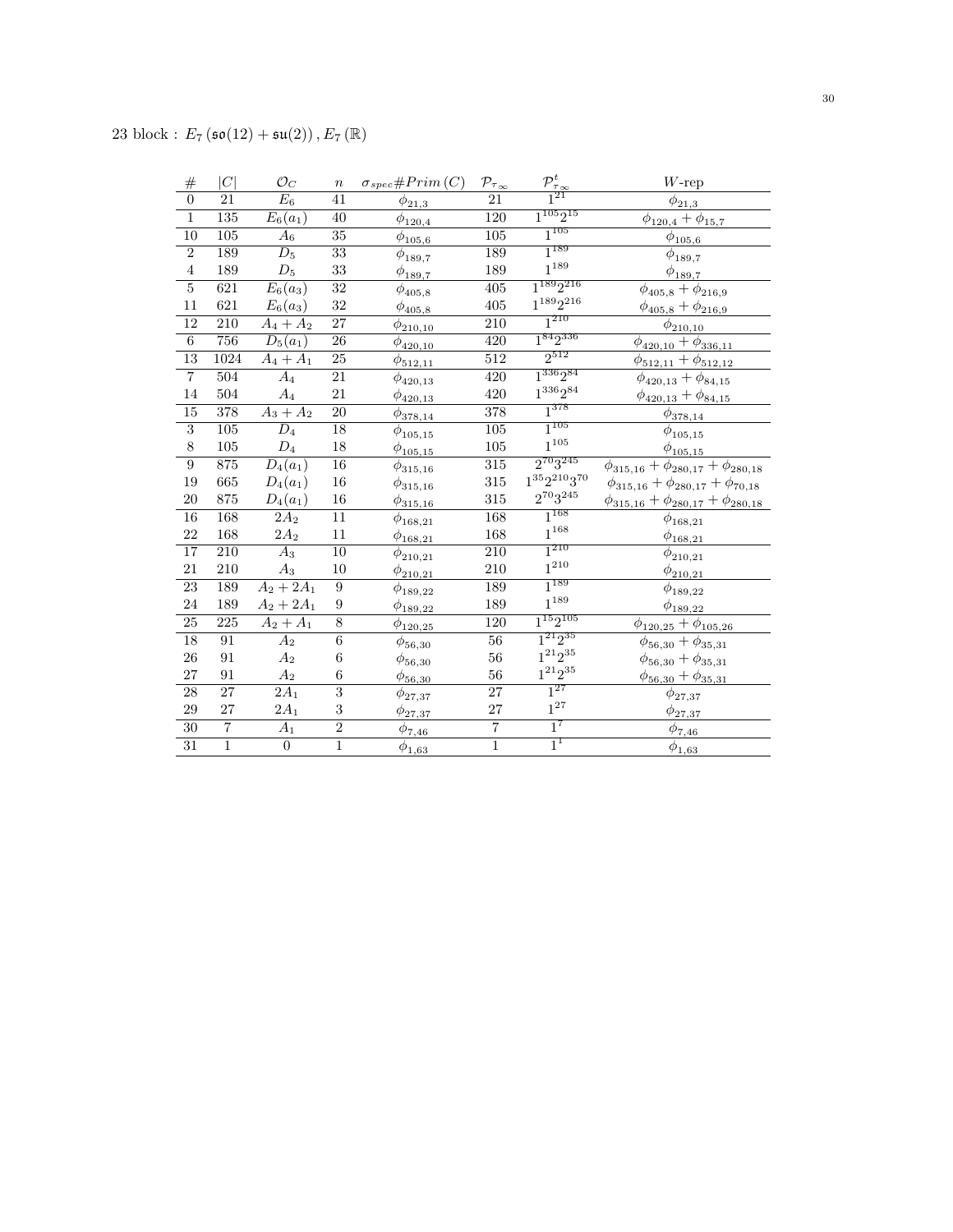31 block:  $E_7(\mathbb{R}), E_7(\mathfrak{e}_6 + \mathfrak{u}(1))$ 

| $\overline{0}$<br>$1^1$<br>$\overline{45}$<br>$E_7$<br>1<br>1<br>$\phi_{\underline{1,0}}$<br>$\phi_{\underline{1,0}}$<br>$1^7$<br>$\overline{\mathbf{7}}$<br>$\,1$<br>$\overline{7}$<br>44<br>$\overline{E}_7(a_1)$<br>$\phi_{7,1}$<br>$\phi_{7,1}$<br>$1^7\,$<br>$\overline{7}$<br>$\overline{\mathbf{7}}$<br>$\boldsymbol{2}$<br>$\rm 44$<br>$E_7(a_1)$<br>$\phi_{7,1}$<br>$\phi_{\underline{7,1}}$<br>$1^{27}$<br>$\overline{3}$<br>27<br>43<br>27<br>$E_7(a_2)$<br>$\phi_{27,2}$<br>$\phi_{27,2}$<br>$1^{27}$<br>$27\,$<br>$\rm 43$<br>$27\,$<br>$\overline{4}$<br>$E_7(a_2)$<br>$\phi_{27,2}$<br>$\phi_{27,2}$<br>$1^{27}$<br>$\,6$<br>$27\,$<br>$\rm 43$<br>$E_7(a_2)$<br>27<br>$\phi_{27,2}$<br>$\phi_{27,2}$<br>$1^{35}2^{21}$<br>$\overline{8}$<br>$\overline{77}$<br>$\overline{42}$<br>56<br>$E_7(a_3)$<br>$\phi_{56,3} + \phi_{21,6}$<br>$\phi_{\underline{56,3}}$<br>$1^{21}$<br>$\overline{5}$<br>$E_6$<br>41<br>21<br>21<br>$\phi_{21,3}$<br>$\phi_{21,3}$<br>$1^{21}\,$<br>$\overline{\mathbf{7}}$<br>21<br>$\mathcal{E}_6$<br>41<br>21<br>$\phi_{21,3}$<br>$\phi_{21,3}$<br>$1^{21}$<br>17<br>21<br>21<br>$\mathcal{E}_6$<br>41<br>$\phi_{21,3}$<br>$\phi_{21,3}$<br>$1^{21}$<br>$18\,$<br>$\mathcal{E}_6$<br>41<br>21<br>21<br>$\phi_{\underline{21,3}}$<br>$\phi_{\underline{21,3}}$<br>$\overline{1^{15}2^{105}}$<br>9<br>225<br>$E_6(a_1)$<br>40<br>120<br>$\phi_{120,4} + \phi_{105,5}$<br>$\phi_{120,4}$<br>$1^{15}2^{105}$<br>$10\,$<br>225<br>$E_6(a_1)$<br>$40\,$<br>120<br>$\phi_{120,4}$<br>$\phi_{120,4} + \phi_{105,5}$<br>$1^{210}$<br>$\overline{37}$<br>12<br>210<br>210<br>$D_6(a_1)$<br>$\phi_{210,6}$<br>$\phi_{210,6}$<br>$1^{210}$<br>$13\,$<br>$210\,$<br>$D_6(a_1)$<br>$37\,$<br>210<br>$\phi_{{\underline{210}}, 6}$<br>$\phi_{210,6}$<br>$1^{168}$<br>11<br>168<br>36<br>168<br>$D_5 + A_1$<br>$\phi_{168,6}$<br>$\phi_{168,6}$<br>$1^{189}$<br>$\overline{14}$<br>$\overline{D}_5$<br>189<br>$33\,$<br>189<br>$\phi_{189,7}$<br>$\phi_{189,7}$<br>$1^{189}\,$<br>$15\,$<br>189<br>$\mathcal{D}_5$<br>$33\,$<br>189<br>$\phi_{189,7}$<br>$\phi_{189,7}$<br>$1^{189}$<br>$\mathcal{D}_5$<br>$19\,$<br>189<br>$33\,$<br>189<br>$\phi_{189,7}$<br>$\phi_{189,7}$<br>$1^{189}\,$<br>$20\,$<br>189<br>$33\,$<br>$\mathcal{D}_5$<br>189<br>$\phi_{189,7}$<br>$\phi_{189,7}$<br>$1^{84}2^{336}$<br>16<br>756<br>$26\,$<br>420<br>$D_5(a_1)$<br>$\phi_{420,10} + \phi_{336,11}$<br>$\phi_{420,10}$<br>$1^{105}$<br>105<br>105<br>$18\,$<br>21<br>$D_4$<br>$\phi_{105,15}$<br>$\phi_{105,15}$<br>$1^{105}$<br>22<br>105<br>$\mathcal{D}_4$<br>$105\,$<br>18<br>$\phi_{105,15}$<br>$\phi_{105,15}$ | $\#$ | C | $\mathcal{O}_C$ | $\, n$ | $\sigma_{spec}$ | #Prim(C) | $\mathcal{P}_{\tau_{\underline{\infty}}}$ | $W$ -rep |
|------------------------------------------------------------------------------------------------------------------------------------------------------------------------------------------------------------------------------------------------------------------------------------------------------------------------------------------------------------------------------------------------------------------------------------------------------------------------------------------------------------------------------------------------------------------------------------------------------------------------------------------------------------------------------------------------------------------------------------------------------------------------------------------------------------------------------------------------------------------------------------------------------------------------------------------------------------------------------------------------------------------------------------------------------------------------------------------------------------------------------------------------------------------------------------------------------------------------------------------------------------------------------------------------------------------------------------------------------------------------------------------------------------------------------------------------------------------------------------------------------------------------------------------------------------------------------------------------------------------------------------------------------------------------------------------------------------------------------------------------------------------------------------------------------------------------------------------------------------------------------------------------------------------------------------------------------------------------------------------------------------------------------------------------------------------------------------------------------------------------------------------------------------------------------------------------------------------------------------------------------------------------------------------------------------------------------------------------------------------------------------------------------------------------------------------------------------------------------------------------------------------------------------------------------------------------------------------------------------------------------------|------|---|-----------------|--------|-----------------|----------|-------------------------------------------|----------|
|                                                                                                                                                                                                                                                                                                                                                                                                                                                                                                                                                                                                                                                                                                                                                                                                                                                                                                                                                                                                                                                                                                                                                                                                                                                                                                                                                                                                                                                                                                                                                                                                                                                                                                                                                                                                                                                                                                                                                                                                                                                                                                                                                                                                                                                                                                                                                                                                                                                                                                                                                                                                                                    |      |   |                 |        |                 |          |                                           |          |
|                                                                                                                                                                                                                                                                                                                                                                                                                                                                                                                                                                                                                                                                                                                                                                                                                                                                                                                                                                                                                                                                                                                                                                                                                                                                                                                                                                                                                                                                                                                                                                                                                                                                                                                                                                                                                                                                                                                                                                                                                                                                                                                                                                                                                                                                                                                                                                                                                                                                                                                                                                                                                                    |      |   |                 |        |                 |          |                                           |          |
|                                                                                                                                                                                                                                                                                                                                                                                                                                                                                                                                                                                                                                                                                                                                                                                                                                                                                                                                                                                                                                                                                                                                                                                                                                                                                                                                                                                                                                                                                                                                                                                                                                                                                                                                                                                                                                                                                                                                                                                                                                                                                                                                                                                                                                                                                                                                                                                                                                                                                                                                                                                                                                    |      |   |                 |        |                 |          |                                           |          |
|                                                                                                                                                                                                                                                                                                                                                                                                                                                                                                                                                                                                                                                                                                                                                                                                                                                                                                                                                                                                                                                                                                                                                                                                                                                                                                                                                                                                                                                                                                                                                                                                                                                                                                                                                                                                                                                                                                                                                                                                                                                                                                                                                                                                                                                                                                                                                                                                                                                                                                                                                                                                                                    |      |   |                 |        |                 |          |                                           |          |
|                                                                                                                                                                                                                                                                                                                                                                                                                                                                                                                                                                                                                                                                                                                                                                                                                                                                                                                                                                                                                                                                                                                                                                                                                                                                                                                                                                                                                                                                                                                                                                                                                                                                                                                                                                                                                                                                                                                                                                                                                                                                                                                                                                                                                                                                                                                                                                                                                                                                                                                                                                                                                                    |      |   |                 |        |                 |          |                                           |          |
|                                                                                                                                                                                                                                                                                                                                                                                                                                                                                                                                                                                                                                                                                                                                                                                                                                                                                                                                                                                                                                                                                                                                                                                                                                                                                                                                                                                                                                                                                                                                                                                                                                                                                                                                                                                                                                                                                                                                                                                                                                                                                                                                                                                                                                                                                                                                                                                                                                                                                                                                                                                                                                    |      |   |                 |        |                 |          |                                           |          |
|                                                                                                                                                                                                                                                                                                                                                                                                                                                                                                                                                                                                                                                                                                                                                                                                                                                                                                                                                                                                                                                                                                                                                                                                                                                                                                                                                                                                                                                                                                                                                                                                                                                                                                                                                                                                                                                                                                                                                                                                                                                                                                                                                                                                                                                                                                                                                                                                                                                                                                                                                                                                                                    |      |   |                 |        |                 |          |                                           |          |
|                                                                                                                                                                                                                                                                                                                                                                                                                                                                                                                                                                                                                                                                                                                                                                                                                                                                                                                                                                                                                                                                                                                                                                                                                                                                                                                                                                                                                                                                                                                                                                                                                                                                                                                                                                                                                                                                                                                                                                                                                                                                                                                                                                                                                                                                                                                                                                                                                                                                                                                                                                                                                                    |      |   |                 |        |                 |          |                                           |          |
|                                                                                                                                                                                                                                                                                                                                                                                                                                                                                                                                                                                                                                                                                                                                                                                                                                                                                                                                                                                                                                                                                                                                                                                                                                                                                                                                                                                                                                                                                                                                                                                                                                                                                                                                                                                                                                                                                                                                                                                                                                                                                                                                                                                                                                                                                                                                                                                                                                                                                                                                                                                                                                    |      |   |                 |        |                 |          |                                           |          |
|                                                                                                                                                                                                                                                                                                                                                                                                                                                                                                                                                                                                                                                                                                                                                                                                                                                                                                                                                                                                                                                                                                                                                                                                                                                                                                                                                                                                                                                                                                                                                                                                                                                                                                                                                                                                                                                                                                                                                                                                                                                                                                                                                                                                                                                                                                                                                                                                                                                                                                                                                                                                                                    |      |   |                 |        |                 |          |                                           |          |
|                                                                                                                                                                                                                                                                                                                                                                                                                                                                                                                                                                                                                                                                                                                                                                                                                                                                                                                                                                                                                                                                                                                                                                                                                                                                                                                                                                                                                                                                                                                                                                                                                                                                                                                                                                                                                                                                                                                                                                                                                                                                                                                                                                                                                                                                                                                                                                                                                                                                                                                                                                                                                                    |      |   |                 |        |                 |          |                                           |          |
|                                                                                                                                                                                                                                                                                                                                                                                                                                                                                                                                                                                                                                                                                                                                                                                                                                                                                                                                                                                                                                                                                                                                                                                                                                                                                                                                                                                                                                                                                                                                                                                                                                                                                                                                                                                                                                                                                                                                                                                                                                                                                                                                                                                                                                                                                                                                                                                                                                                                                                                                                                                                                                    |      |   |                 |        |                 |          |                                           |          |
|                                                                                                                                                                                                                                                                                                                                                                                                                                                                                                                                                                                                                                                                                                                                                                                                                                                                                                                                                                                                                                                                                                                                                                                                                                                                                                                                                                                                                                                                                                                                                                                                                                                                                                                                                                                                                                                                                                                                                                                                                                                                                                                                                                                                                                                                                                                                                                                                                                                                                                                                                                                                                                    |      |   |                 |        |                 |          |                                           |          |
|                                                                                                                                                                                                                                                                                                                                                                                                                                                                                                                                                                                                                                                                                                                                                                                                                                                                                                                                                                                                                                                                                                                                                                                                                                                                                                                                                                                                                                                                                                                                                                                                                                                                                                                                                                                                                                                                                                                                                                                                                                                                                                                                                                                                                                                                                                                                                                                                                                                                                                                                                                                                                                    |      |   |                 |        |                 |          |                                           |          |
|                                                                                                                                                                                                                                                                                                                                                                                                                                                                                                                                                                                                                                                                                                                                                                                                                                                                                                                                                                                                                                                                                                                                                                                                                                                                                                                                                                                                                                                                                                                                                                                                                                                                                                                                                                                                                                                                                                                                                                                                                                                                                                                                                                                                                                                                                                                                                                                                                                                                                                                                                                                                                                    |      |   |                 |        |                 |          |                                           |          |
|                                                                                                                                                                                                                                                                                                                                                                                                                                                                                                                                                                                                                                                                                                                                                                                                                                                                                                                                                                                                                                                                                                                                                                                                                                                                                                                                                                                                                                                                                                                                                                                                                                                                                                                                                                                                                                                                                                                                                                                                                                                                                                                                                                                                                                                                                                                                                                                                                                                                                                                                                                                                                                    |      |   |                 |        |                 |          |                                           |          |
|                                                                                                                                                                                                                                                                                                                                                                                                                                                                                                                                                                                                                                                                                                                                                                                                                                                                                                                                                                                                                                                                                                                                                                                                                                                                                                                                                                                                                                                                                                                                                                                                                                                                                                                                                                                                                                                                                                                                                                                                                                                                                                                                                                                                                                                                                                                                                                                                                                                                                                                                                                                                                                    |      |   |                 |        |                 |          |                                           |          |
|                                                                                                                                                                                                                                                                                                                                                                                                                                                                                                                                                                                                                                                                                                                                                                                                                                                                                                                                                                                                                                                                                                                                                                                                                                                                                                                                                                                                                                                                                                                                                                                                                                                                                                                                                                                                                                                                                                                                                                                                                                                                                                                                                                                                                                                                                                                                                                                                                                                                                                                                                                                                                                    |      |   |                 |        |                 |          |                                           |          |
|                                                                                                                                                                                                                                                                                                                                                                                                                                                                                                                                                                                                                                                                                                                                                                                                                                                                                                                                                                                                                                                                                                                                                                                                                                                                                                                                                                                                                                                                                                                                                                                                                                                                                                                                                                                                                                                                                                                                                                                                                                                                                                                                                                                                                                                                                                                                                                                                                                                                                                                                                                                                                                    |      |   |                 |        |                 |          |                                           |          |
|                                                                                                                                                                                                                                                                                                                                                                                                                                                                                                                                                                                                                                                                                                                                                                                                                                                                                                                                                                                                                                                                                                                                                                                                                                                                                                                                                                                                                                                                                                                                                                                                                                                                                                                                                                                                                                                                                                                                                                                                                                                                                                                                                                                                                                                                                                                                                                                                                                                                                                                                                                                                                                    |      |   |                 |        |                 |          |                                           |          |
|                                                                                                                                                                                                                                                                                                                                                                                                                                                                                                                                                                                                                                                                                                                                                                                                                                                                                                                                                                                                                                                                                                                                                                                                                                                                                                                                                                                                                                                                                                                                                                                                                                                                                                                                                                                                                                                                                                                                                                                                                                                                                                                                                                                                                                                                                                                                                                                                                                                                                                                                                                                                                                    |      |   |                 |        |                 |          |                                           |          |
|                                                                                                                                                                                                                                                                                                                                                                                                                                                                                                                                                                                                                                                                                                                                                                                                                                                                                                                                                                                                                                                                                                                                                                                                                                                                                                                                                                                                                                                                                                                                                                                                                                                                                                                                                                                                                                                                                                                                                                                                                                                                                                                                                                                                                                                                                                                                                                                                                                                                                                                                                                                                                                    |      |   |                 |        |                 |          |                                           |          |
|                                                                                                                                                                                                                                                                                                                                                                                                                                                                                                                                                                                                                                                                                                                                                                                                                                                                                                                                                                                                                                                                                                                                                                                                                                                                                                                                                                                                                                                                                                                                                                                                                                                                                                                                                                                                                                                                                                                                                                                                                                                                                                                                                                                                                                                                                                                                                                                                                                                                                                                                                                                                                                    |      |   |                 |        |                 |          |                                           |          |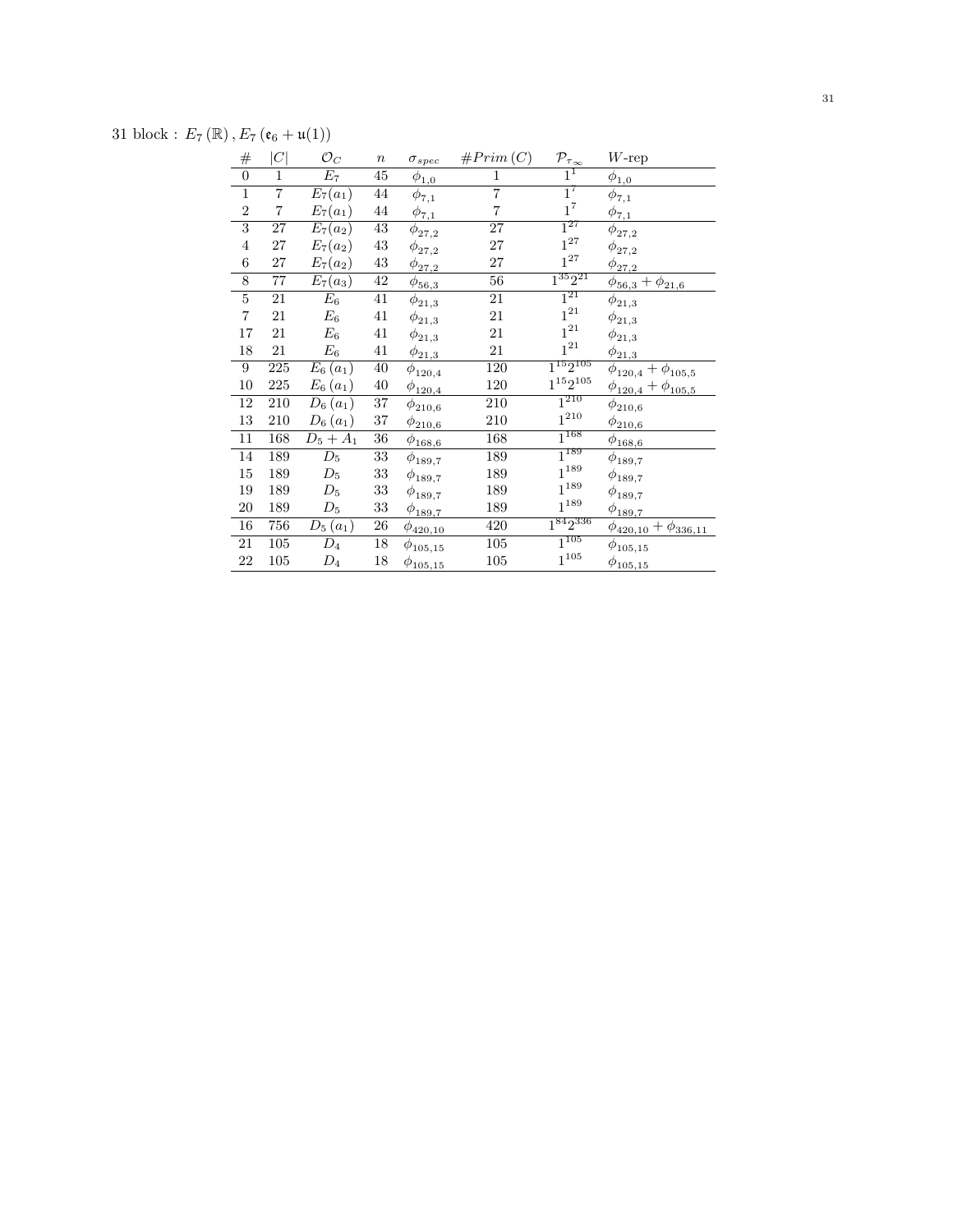32 block :  $E_7(\mathbb{R})$ ,  $E_7(\mathfrak{so}(12) + \mathfrak{su}(2))$ 

| #                | C                | $\mathcal{O}_C$              | $\, n$          | $\sigma_{spec}$                | #Prim(C)         | $\mathcal{P}_{\tau_{\underline{\infty}}}$ | $W\text{-rep}$                               |
|------------------|------------------|------------------------------|-----------------|--------------------------------|------------------|-------------------------------------------|----------------------------------------------|
| $\overline{0}$   | $1\,$            | $\overline{E_7}$             | $\overline{45}$ | $\phi_{1,0}$                   | $\,1$            | $1^1$                                     | $\phi_{1,0}$                                 |
| $\mathbf{1}$     | $\overline{7}$   | $E_7(a_1)$                   | 44              | $\phi_{7,1}$                   | $\overline{7}$   | $1^7$                                     | $\phi_{7,1}$                                 |
| $\overline{2}$   | $\overline{27}$  | $E_7(a_2)$                   | $\overline{43}$ | $\phi_{27,2}$                  | $\overline{27}$  | $1^{27}$                                  | $\phi_{27,2}$                                |
| $\overline{3}$   | 27               | $E_7(a_2)$                   | 43              | $\phi_{27,2}$                  | 27               | $1^{27}$                                  | $\phi_{\underline{27,2}}$                    |
| $\overline{4}$   | $\overline{91}$  | $E_7(a_3)$                   | $\overline{42}$ | $\phi_{56,3}$                  | $\overline{56}$  | $1^{21}2^{35}$                            | $\phi_{56,3}+\phi_{35,4}$                    |
| $\overline{5}$   | 91               | $E_7(a_3)$                   | $42\,$          | $\phi_{56,3}$                  | $56\,$           | $1^{21}2^{35}\,$                          | $\phi_{56,3} + \phi_{35,4}$                  |
| 13               | $\rm 91$         | $E_7(a_3)$                   | $42\,$          | $\phi_{\underline{56,3}}$      | $56\,$           | $1^{21}2^{35}\,$                          | $\phi_{56,3}+\phi_{35,4}$                    |
| $\overline{6}$   | 225              | $E_6(a_1)$                   | $\overline{40}$ | $\phi_{{\underline{120}}, 4}$  | 120              | $1^{15}2^{105}$                           | $\phi_{120,4} + \phi_{105,5}$                |
| $\overline{7}$   | 189              | $E_7(a_4)$                   | $\overline{38}$ | $\phi_{189,5}$                 | 189              | $1^{189}$                                 | $\phi_{189,5}$                               |
| $\boldsymbol{9}$ | 189              | $E_7(a_4)$                   | $38\,$          | $\phi_{189,5}$                 | 189              | $1^{189}$                                 | $\phi_{189,5}$                               |
| 10               | $\overline{210}$ | $D_6(a_1)$                   | $\overline{37}$ | $\phi_{210,6}$                 | 210              | $1^{210}$                                 | $\phi_{210,6}$                               |
| $14\,$           | 210              | $D_6(a_1)$                   | 37              | $\phi_{\underline{210,6}}$     | 210              | $1^{210}$                                 | $\phi_{210,6}$                               |
| $\overline{8}$   | 168              | $D_5 + A_1$                  | $\overline{36}$ | $\phi_{168,6}$                 | 168              | $1^{168}$                                 | $\phi_{168,6}$                               |
| $15\,$           | 168              | $D_5 + A_1$                  | 36              | $\phi_{\underline{168,6}}$     | 168              | $1^{168}\,$                               | $\phi_{\underline{168,6}}$                   |
| $\overline{11}$  | 875              | $E_7(a_5)$                   | $\overline{34}$ | $\phi_{315,7}$                 | 315              | $2^{70}3^{245}$                           | $\phi_{315,7}+\phi_{280,8}+\phi_{280,9}$     |
| $12\,$           | 665              | $E_7(a_5)$                   | $34\,$          | $\phi_{315,7}$                 | 315              | $1^{35}2^{210}3^{70}\,$                   | $\phi_{315,7} + \phi_{280,8} + \phi_{70,9}$  |
| 21               | 875              | $E_7(a_5)$                   | 34              | $\phi_{315,7}$                 | 315              | $2^{70}3^{245}$                           | $\phi_{315,7} + \phi_{280,8} + \phi_{280,9}$ |
| $\overline{16}$  | 378              | $D_5(a_1) + A_1$             | 30              | $\phi_{{\bf 378}, 9}$          | 378              | $1^{378}$                                 | $\phi_{{\bf \underline{378}}, 9}$            |
| $\overline{17}$  | $\overline{504}$ | $D_5(a_1)$                   | $\overline{26}$ | $\phi_{420,10}$                | 420              | $1^{336}2^{84}$                           | $\phi_{420,10} + \phi_{84,12}$               |
| 23               | 504              | $D_5(a_1)$                   | 26              | $\phi_{420,10}$                | 420              | $1^{336}2^{84}\,$                         | $\phi_{420,10}+\phi_{84,12}$                 |
| $\overline{18}$  | 1024             | $A_4 + A_1$                  | $\overline{25}$ | $\phi_{{\underline{512,11}}}$  | $\overline{512}$ | $2^{512}$                                 | $\phi_{512,11} + \phi_{512,12}$              |
| $\overline{22}$  | $\overline{105}$ | $\overline{(A_5)''}$         | $\overline{23}$ | $\phi_{105,12}$                | $\overline{105}$ | $1^{105}$                                 | $\phi_{105,12}$                              |
| $\,29$           | $105\,$          | $(A_5)''$                    | $\bf 23$        | $\phi_{{\underline {105,12}}}$ | $105\,$          | $1^{105}\,$                               | $\phi_{105,12}$                              |
| 19               | $\overline{210}$ | $\overline{A_3 + A_2} + A_1$ | $\overline{22}$ | $\phi_{210,13}$                | $\overline{210}$ | $1^{210}$                                 | $\phi_{210,13}$                              |
| 24               | 756              | $A_4$                        | 21              | $\phi_{420,13}$                | 420              | $1^{84}2^{336}$                           | $\phi_{420,13} + \phi_{336,14}$              |
| $\overline{20}$  | 621              | $\overline{D_4(a_1)+A_1}$    | 19              | $\phi_{405,15}$                | $\overline{405}$ | $1^{189}2^{216}$                          | $\phi_{405,15}+\phi_{216,16}$                |
| $25\,$           | 621              | $D_4(a_1) + A_1$             | 19              | $\phi_{405,15}$                | 405              | $1^{189}2^{216}$                          | $\phi_{405,15}+\phi_{216,16}$                |
| $\overline{26}$  | 189              | $(A_3 + A_1)''$              | $\overline{13}$ | $\phi_{189,20}$                | 189              | $1^{189}$                                 | $\phi_{189,20}$                              |
| 30               | 189              | $(A_3 + A_1)''$              | 13              | $\phi_{\underline{189,20}}$    | 189              | $1^{189}\,$                               | $\phi_{189,20}$                              |
| $\overline{27}$  | $\overline{105}$ | $A_2 + 3A_1$                 | $\overline{12}$ | $\phi_{105,21}$                | $\overline{105}$ | $1^{105}$                                 | $\phi_{105,21}$                              |
| 28               | $\overline{135}$ | $A_2 + A_1$                  | $\overline{8}$  | $\phi_{\underline{120,25}}$    | 120              | $1^{105}2^{15}$                           | $\phi_{120,25}+\phi_{15,28}$                 |
| $\overline{31}$  | $\overline{21}$  | $(3A_1)''$                   | $\overline{4}$  | $\phi_{21,36}$                 | $\overline{21}$  | $1^{21}$                                  | $\phi_{21,36}$                               |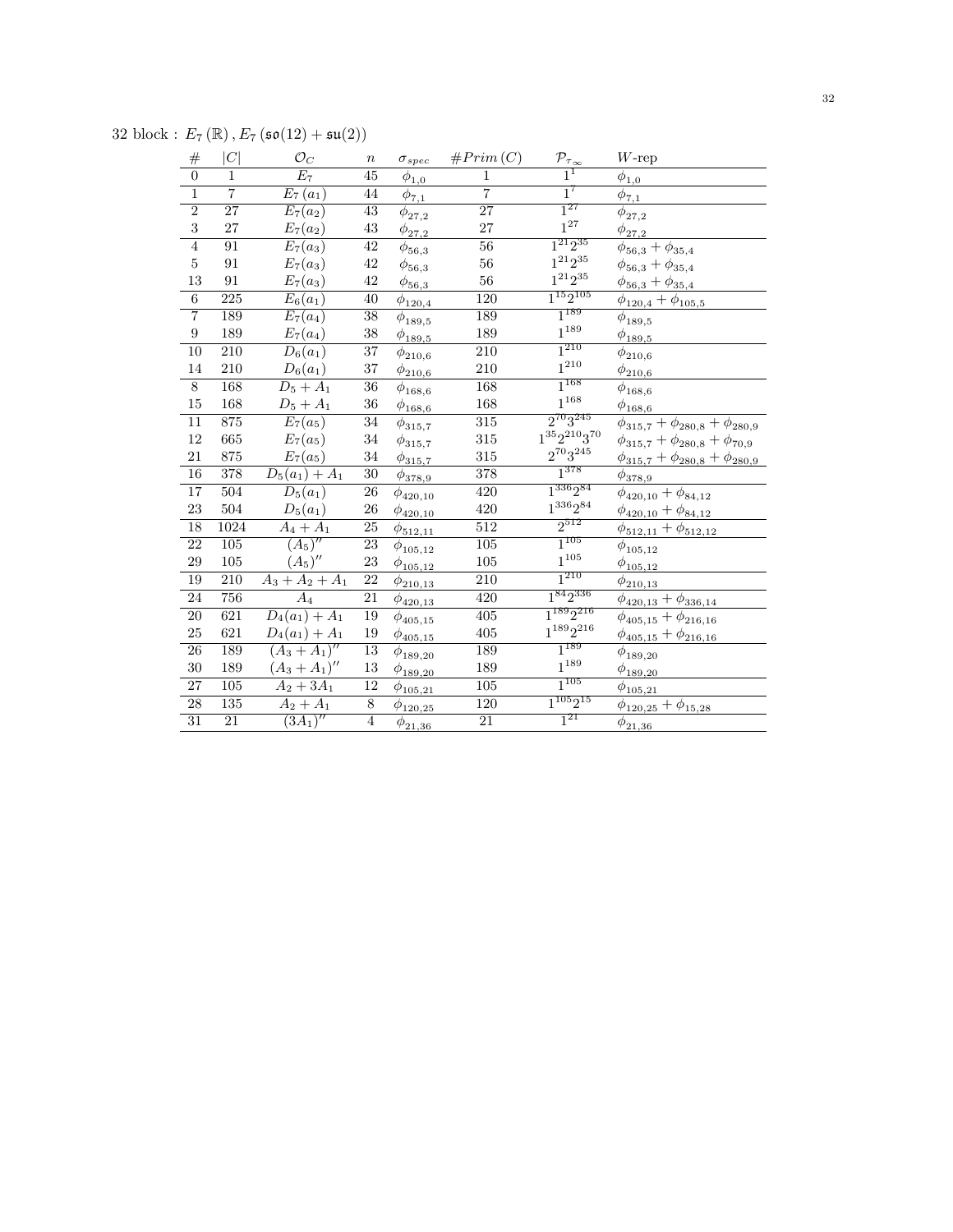| $\#$                    | C                | $\mathcal{O}_C$        | $\boldsymbol{n}$ | $\sigma_{spec}$                                                        | #Prim(C)         | $\frac{\mathcal{P}_{\tau_{\infty}}}{1}$ | $W\text{-rep}$                              |
|-------------------------|------------------|------------------------|------------------|------------------------------------------------------------------------|------------------|-----------------------------------------|---------------------------------------------|
| $\overline{0}$          | $\overline{1}$   | $\overline{E_7}$       | $\overline{45}$  | $\phi_{1,0}$                                                           | $\overline{1}$   |                                         | $\overline{\phi}_{1,0}$                     |
| $\overline{1}$          | $\overline{7}$   | $E_7(a_1)$             | 44               | $\phi_{7,1}$                                                           | $\overline{7}$   | $1^7$                                   | $\phi_{7,1}$                                |
| $\overline{2}$          | $\overline{27}$  | $\overline{E_7}(a_2)$  | $\overline{43}$  | $\phi_{27,2}$                                                          | $\overline{27}$  | $\overline{1^{27}}$                     | $\phi_{27,2}$                               |
| $\overline{3}$          | 91               | $E_7(a_3)$             | 42               | $\phi_{56,3}$                                                          | $\overline{56}$  | $1^{21}2^{35}$                          | $\phi_{56,3} + \phi_{35,4}$                 |
| $\,4\,$                 | 91               | $E_7(a_3)$             | 42               | $\phi_{\underline{56,3}}$                                              | 56               | $1^{21}2^{35}\,$                        | $\phi_{56,3} + \phi_{35,4}$                 |
| $\overline{5}$          | $\overline{21}$  | $E_6$                  | $\overline{41}$  | $\phi_{21,3}$                                                          | $\overline{21}$  | $\overline{1^{21}}$                     | $\phi_{21,3}$                               |
| $\overline{\mathbf{7}}$ | 21               | $\mathcal{E}_6$        | 41               | $\phi_{21,3}$                                                          | $21\,$           | $1^{\mathrm{21}}$                       | $\phi_{\underline{21,3}}$                   |
| $\overline{6}$          | $\overline{135}$ | $\overline{E_6(a_1)}$  | $\overline{40}$  | $\phi_{120,4}$                                                         | $\overline{120}$ | $1^{105}2^{15}$                         | $\phi_{120,4} + \phi_{15,7}$                |
| $8\,$                   | $135\,$          | $E_6(a_1)$             | $40\,$           | $\phi_{120,4}$                                                         | $120\,$          | $1^{105}2^{15}$                         | $\phi_{120,4} + \phi_{15,7}$                |
| 10                      | 135              | $E_6(a_1)$             | $40\,$           | $\phi_{\underline{120,4}}$                                             | 120              | $1^{105} \bar{2}^{15}$                  | $\phi_{120,4} + \phi_{15,7}$                |
| $\overline{9}$          | 189              | $E_7(a_4)$             | $\overline{38}$  | $\phi_{189,5}$                                                         | 189              | $1^{189}$                               | $\phi_{189,5}$                              |
| 11                      | 189              | $E_7(a_4)$             | 38               | $\phi_{189,5}$                                                         | 189              | $1^{189}$                               | $\phi_{189,5}$                              |
| 14                      | 189              | $E_7(a_4)$             | $38\,$           | $\phi_{189,5}$                                                         | 189              | $1^{189}$                               | $\phi_{189,5}$                              |
| 16                      | 189              | $E_7(a_4)$             | 38               | $\phi_{189,5}$                                                         | 189              | $1^{189}$                               | $\phi_{\underline{189,5}}$                  |
| $\overline{12}$         | $\overline{210}$ | $D_6(a_1)$             | $\overline{37}$  | $\phi_{210,6}$                                                         | $\overline{210}$ | $1^{210}$                               | $\phi_{210,6}$                              |
| $\overline{13}$         | 168              | $\overline{D_5 + A_1}$ | $\overline{36}$  | $\phi_{168,6}$                                                         | 168              | $1^{168}$                               | $\phi_{\underline{168,6}}$                  |
| $\overline{15}$         | $\overline{105}$ | $\overline{A_6}$       | $\overline{35}$  | $\phi_{105,6}$                                                         | $\overline{105}$ | $1^{105}$                               | $\bar{\phi}_{105,6}$                        |
| $17\,$                  | $105\,$          | $A_6$                  | $35\,$           | $\phi_{105,6}$                                                         | $105\,$          | $1^{105}$                               | $\phi_{105,6}$                              |
| $21\,$                  | $105\,$          | $A_6$                  | $35\,$           | $\phi_{105,6}$                                                         | $105\,$          | $1^{105}$                               | $\phi_{105,6}$                              |
| 24                      | $105\,$          | $\mathcal{A}_6$        | $35\,$           | $\phi_{105,6}$                                                         | $105\,$          | $1^{105}$                               | $\phi_{{\underline{105}},\underline{6}}$    |
| 18                      | 875              | $E_7(a_5)$             | 34               | $\phi_{315,7}$                                                         | $\overline{315}$ | $2^{70}3^{245}$                         | $\phi_{315,7}+\phi_{280,8}+\phi_{280,9}$    |
| $26\,$                  | 665              | $E_7(a_5)$             | 34               | $\phi_{{\underline{3}}{\underline{1}}{\underline{5}},{\underline{7}}}$ | 315              | $1^{35}2^{210}3^{70}\,$                 | $\phi_{315,7} + \phi_{280,8} + \phi_{70,9}$ |
| 20                      | 189              | $\overline{D_5}$       | 33               | $\phi_{189,7}$                                                         | 189              | $1^{189}$                               | $\phi_{189,7}$                              |
| 23                      | 189              | $\mathcal{D}_5$        | 33               | $\phi_{\underline{189,7}}$                                             | 189              | $1^{189}$                               | $\phi_{189,7}$                              |
| $\overline{22}$         | 621              | $E_6(a_3)$             | $\overline{32}$  | $\phi_{405,8}$                                                         | 405              | $1^{189}2^{216}$                        | $\phi_{405,8} + \phi_{216,9}$               |
| $25\,$                  | 621              | $E_6(a_3)$             | 32               | $\phi_{405,8}$                                                         | $405\,$          | $1^{189}2^{216}$                        | $\phi_{405,8} + \phi_{216,9}$               |
| 28                      | 621              | $E_6(a_3)$             | 32               | $\phi_{405,8}$                                                         | $405\,$          | $1^{189}2^{216}$                        | $\phi_{405,8} + \phi_{216,9}$               |
| 19                      | 378              | $D_5(a_1) + A_1$       | $\overline{30}$  | $\phi_{378,9}$                                                         | 378              | $1^{378}$                               | $\phi_{378,9}$                              |
| $\sqrt{29}$             | 378              | $D_5(a_1) + A_1$       | $30\,$           | $\phi_{378,9}$                                                         | 378              | $1^{378}$                               | $\phi_{378,9}$                              |
| 30                      | 378              | $D_5(a_1) + A_1$       | $30\,$           | $\phi_{378,9}$                                                         | $378\,$          | $1^{378}$                               | $\phi_{378,9}$                              |
| 31                      | 378              | $D_5(a_1) + A_1$       | $30\,$           | $\phi_{378,9}$                                                         | 378              | $1^{378}$                               | $\phi_{{\bf 378}, 9}$                       |
| $\overline{33}$         | 210              | $A_4 + A_2$            | $\overline{27}$  | $\phi_{210,10}$                                                        | 210              | $1^{210}\,$                             | $\phi_{210,10}$                             |
| 34                      | 210              | $A_4 + A_2$            | 27               | $\phi_{210,10}$                                                        | $210\,$          | $1^{210}$                               | $\phi_{210,10}$                             |
| 35                      | $210\,$          | $A_4 + A_2$            | 27               | $\phi_{210,10}$                                                        | $210\,$          | $1^{210}$                               | $\phi_{210,10}$                             |
| 36                      | $210\,$          | $A_4 + A_2$            | $27\,$           | $\phi_{210,10}$                                                        | $210\,$          | $1^{210}$                               | $\phi_{210,10}$                             |
| $\overline{32}$         | 504              | $\overline{D_5(a_1)}$  | 26               | $\phi_{420,10}$                                                        | 420              | $1^{336}2^{84}$                         | $\phi_{420,10} + \phi_{84,12}$              |
| 38                      | 756              | $D_5(a_1)$             | 26               | $\phi_{420,10}$                                                        | 420              | $1^{84}2^{336}$                         | $\phi_{420,10} + \phi_{336,11}$             |
| $\overline{37}$         | 1024             | $A_4 + A_1$            | $\overline{25}$  | $\phi_{512,11}$                                                        | $\overline{512}$ | $2^{512}$                               | $\phi_{512,11} + \phi_{512,12}$             |
| $39\,$                  | 1024             | $A_4 + A_1$            | $25\,$           | $\phi_{512,11}$                                                        | 512              | $2^{512}$                               | $\phi_{512,11} + \phi_{512,12}$             |
| 40                      | 1024             | $A_4 + A_1$            | 25               | $\phi_{512,11}$                                                        | 512              | $2^{512}$                               | $\phi_{512,11} + \phi_{512,12}$             |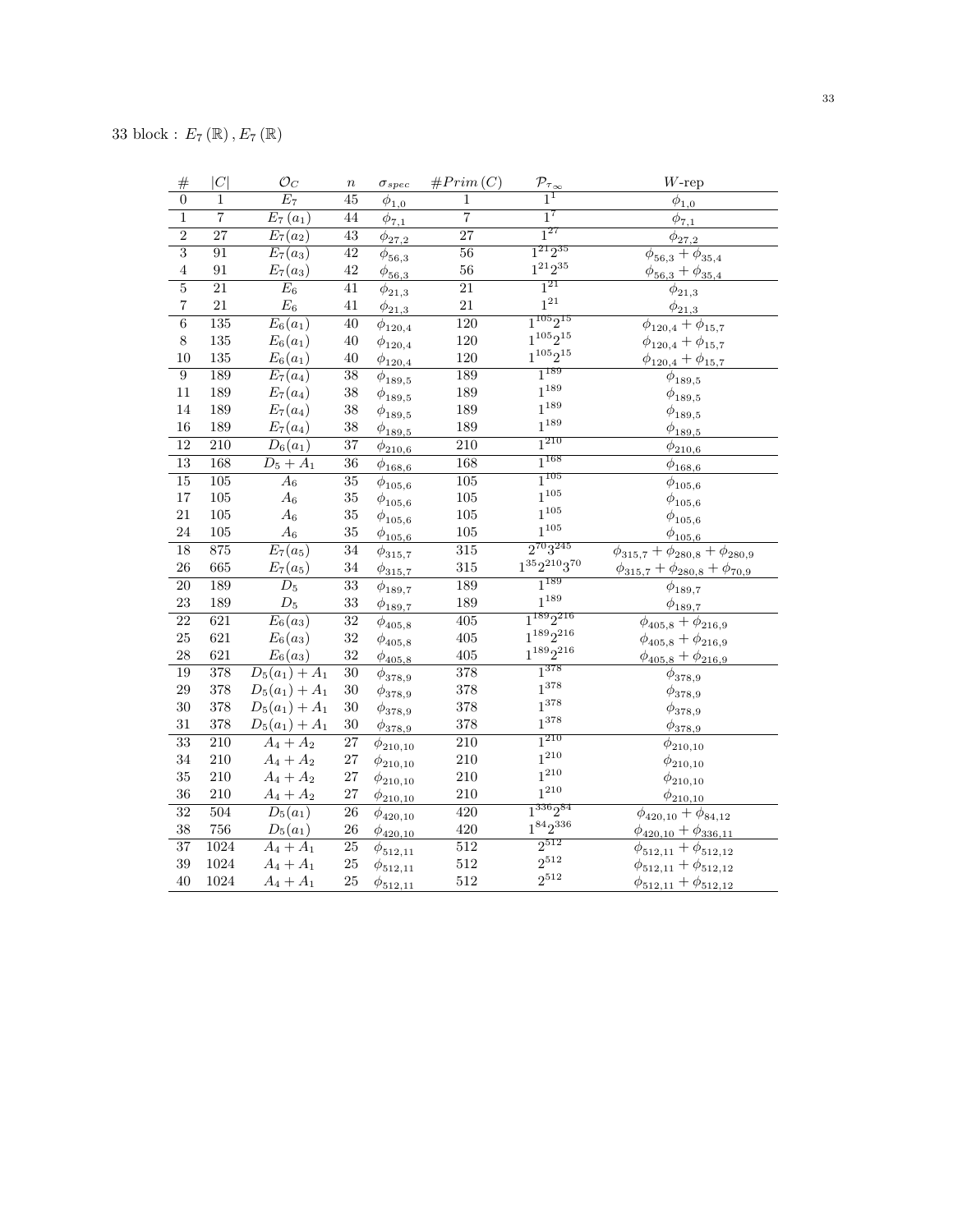| $\#$            | C                | $\mathcal{O}_C$           | $\boldsymbol{n}$ | $\sigma_{spec}$                          | #Prim(C)                | $\frac{\mathcal{P}_{\tau_{\infty}}}{1^{105}}$ | $W$ -rep                                                  |
|-----------------|------------------|---------------------------|------------------|------------------------------------------|-------------------------|-----------------------------------------------|-----------------------------------------------------------|
| 45              | $\overline{105}$ | $\overline{(A_5)''}$      | $\overline{23}$  | $\phi_{105,12}$                          | $\overline{105}$        |                                               | $\phi_{105,12}$                                           |
| $\overline{41}$ | $\overline{210}$ | $A_3 + A_2 + A_1$         | $\overline{22}$  | $\phi_{210,13}$                          | $\overline{210}$        | $1^{210}$                                     | $\phi_{210,13}$                                           |
| 44              | 210              | $A_3 + A_2 + A_1$         | 22               | $\phi_{{\underline{210,13}}}$            | 210                     | $1^{210}$                                     | $\phi_{{\underline{210,13}}}$                             |
| $\overline{46}$ | 504              | $\overline{A_4}$          | $\overline{21}$  | $\phi_{420,13}$                          | 420                     | $1^{336}2^{84}$                               | $\phi_{420,13} + \phi_{84,15}$                            |
| $47\,$          | 504              | $A_4$                     | $21\,$           | $\phi_{420,13}$                          | 420                     | $1^{336}2^{84}$                               | $\phi_{420,13} + \phi_{84,15}$                            |
| 49              | 504              | $A_4$                     | 21               | $\phi_{420,13}$                          | 420                     | $1^{84}2^{336}$                               | $\phi_{420,13} + \phi_{84,15}$                            |
| 48              | 378              | $A_3 + A_2$               | 20               | $\phi_{378,14}$                          | 378                     | $1^{378}$                                     | $\phi_{378,14}$                                           |
| $50\,$          | 378              | $A_3 + A_2$               | 20               | $\phi_{378,14}$                          | 378                     | $1^{378}$                                     | $\phi_{378,14}$                                           |
| 51              | 378              | $A_3 + A_2$               | $20\,$           | $\phi_{378,14}$                          | 378                     | $1^{378}$                                     | $\phi_{378,14}$                                           |
| 57              | 378              | $A_3 + A_2$               | 20               | $\phi_{378,14}$                          | 378                     | $1^{378}$                                     | $\phi_{378,14}$                                           |
| $59\,$          | 378              | $A_3 + A_2$               | 20               | $\phi_{378,14}$                          | 378                     | $1^{378}$                                     | $\phi_{378,14}$                                           |
| $\overline{42}$ | $\overline{621}$ | $\overline{D_4(a_1)+A_1}$ | 19               | $\phi_{405,15}$                          | $\overline{405}$        | $1^{189}2^{216}$                              | $\phi_{405,15} + \phi_{216,16}$                           |
| $52\,$          | 621              | $D_4(a_1) + A_1$          | 19               | $\phi_{{\underline {405,15}}}$           | 405                     | $1^{189}2^{216}$                              | $\phi_{405,15} + \phi_{216,16}$                           |
| $\overline{53}$ | 105              | $\overline{D_4}$          | $\overline{18}$  | $\phi_{105,15}$                          | 105                     | $1^{105}$                                     | $\phi_{105,15}$                                           |
| $55\,$          | 105              | $\mathcal{D}_4$           | 18               | $\phi_{105,15}$                          | 105                     | $1^{105}$                                     | $\phi_{{\bf \underline{105,15}}}$                         |
| 54              | 665              | $\overline{D_4(a_1)}$     | 16               | $\phi_{315,16}$                          | 315                     | $1^{35}2^{210}3^{70}$                         | $\overline{\phi_{315,16}} + \phi_{280,17} + \phi_{70,18}$ |
| $56\,$          | 665              | $D_4(a_1)$                | $16\,$           | $\phi_{315,16}$                          | 315                     | $1^{35}2^{210}3^{70}$                         | $\phi_{315,16}+\phi_{280,17}+\phi_{70,18}$                |
| $58\,$          | 875              | $D_4(a_1)$                | $16\,$           | $\phi_{315,16}$                          | 315                     | $2^{70}3^{245}$                               | $\phi_{315,16} + \phi_{280,17} + \phi_{280,18}$           |
| 60              | 875              | $D_4(a_1)$                | 16               | $\phi_{{\bf 3\underline{15}}, {\bf 16}}$ | 315                     | $2^{70}3^{245}$                               | $\phi_{315,16} + \phi_{280,17} + \phi_{280,18}$           |
| 63              | 189              | $(A_3 + A_1)''$           | 13               | $\phi_{189,20}$                          | 189                     | $1^{189}$                                     | $\phi_{189,20}$                                           |
| $\overline{43}$ | $\overline{105}$ | $A_2 + 3A_1$              | $\overline{12}$  | $\phi_{105,21}$                          | $\overline{105}$        | $1^{105}$                                     | $\phi_{105,21}$                                           |
| 61              | 105              | $A_2 + 3A_1$              | $12\,$           | $\phi_{105,21}$                          | 105                     | $1^{105}$                                     | $\phi_{{\underline {105,21}}}$                            |
| 64              | 168              | $\overline{2A_2}$         | $\overline{11}$  | $\phi_{168,21}$                          | 168                     | $1^{168}$                                     | $\phi_{168,21}$                                           |
| 65              | 168              | $2A_2$                    | 11               | $\phi_{{\bf 168,21}}$                    | 168                     | $1^{168}$                                     | $\phi_{\underline{168,21}}$                               |
| 66              | 210              | $A_3$                     | 10               | $\phi_{210,21}$                          | 210                     | $1^{210}$                                     | $\phi_{210,21}$                                           |
| 69              | 210              | $\mathcal{A}_3$           | 10               | $\phi_{\underline{210,21}}$              | 210                     | $1^{210}$                                     | $\phi_{{\underline{210,21}}}$                             |
| 62              | 189              | $A_2 + 2A_1$              | 9                | $\phi_{189,22}$                          | 189                     | $1^{189}$                                     | $\overline{\phi}_{189,22}$                                |
| $67\,$          | 189              | $A_2 + 2A_1$              | 9                | $\phi_{189,22}$                          | 189                     | $1^{189}$                                     | $\phi_{189,22}$                                           |
| 68              | 189              | $A_2 + 2A_1$              | 9                | $\phi_{189,22}$                          | 189                     | $1^{189}$                                     | $\phi_{189,22}$                                           |
| 70              | 189              | $A_2 + 2A_1$              | 9                | $\phi_{189,22}$                          | 189                     | $1^{189}$                                     | $\phi_{189,22}$                                           |
| 71              | 189              | $A_2 + 2A_1$              | 9                | $\phi_{189,22}$                          | 189                     | $1^{189}$                                     | $\phi_{{\bf 189},{\bf 22}}$                               |
| $\overline{72}$ | 135              | $A_2 + A_1$               | $\overline{8}$   | $\phi_{120,25}$                          | 120                     | $\overline{1^{105}2^{15}}$                    | $\phi_{120,25} + \phi_{15,28}$                            |
| $75\,$          | 225              | $A_2 + A_1$               | $8\,$            | $\phi_{120,25}$                          | 120                     | $1^{15}2^{105}$                               | $\phi_{120,25} + \phi_{105,26}$                           |
| 73              | 91               | A <sub>2</sub>            | $\overline{6}$   | $\phi_{56,30}$                           | 56                      | $1^{21}2^{35}$                                | $\phi_{56,30} + \phi_{35,31}$                             |
| 74              | 91               | $A_2$                     | $\,6$            | $\phi_{56,30}$                           | 56                      | $1^{21}2^{35}$                                | $\phi_{56,30} + \phi_{35,31}$                             |
| 76              | 91               | $\mathcal{A}_2$           | 6                | $\phi_{56,30}$                           | 56                      | $1^{21}2^{35}$                                | $\phi_{56,30} + \phi_{35,31}$                             |
| $77\,$          | 91               | $\mathcal{A}_2$           | 6                | $\phi_{\underline{56,30}}$               | 56                      | $1^{21}2^{35}$                                | $\phi_{56,30} + \phi_{35,31}$                             |
| 78              | $\overline{21}$  | $(3A_1)''$                | $\overline{4}$   | $\phi_{21,36}$                           | $\overline{21}$         | $1^{21}$                                      | $\phi_{21,36}$                                            |
| $\overline{79}$ | $\overline{27}$  | $\overline{2A_1}$         | $\overline{3}$   | $\phi_{27,37}$                           | $\overline{27}$         | $1^{27}$                                      | $\phi_{27,37}$                                            |
| 80              | 27               | $2A_1$                    | 3                | $\phi_{\underline{27,37}}$               | 27                      | $1^{27}$                                      | $\phi_{\underline{27,37}}$                                |
| 81              | $\overline{7}$   | $\overline{A_1}$          | $\overline{2}$   | $\phi_{7,46}$                            | $\overline{7}$          | $1^7$                                         | $\phi_{7,46}$                                             |
| 82              | $\overline{7}$   | $A_1$                     | $\overline{2}$   | $\phi_{\underline{7,46}}$                | $\overline{\mathbf{7}}$ | $1^7\,$                                       | $\phi_{{\underline{7}}, {\underline{46}}}$                |
| 83              | $\mathbf{1}$     | $\overline{0}$            | $\overline{1}$   | $\phi_{1,63}$                            | $\overline{1}$          | $1^1$                                         | $\phi_{1,63}$                                             |
| 84              | $\,1$            | $\boldsymbol{0}$          | $\mathbf{1}$     | $\phi_{1,63}$                            | $\mathbf{1}$            | $1^{\rm 1}$                                   | $\phi_{1,63}$                                             |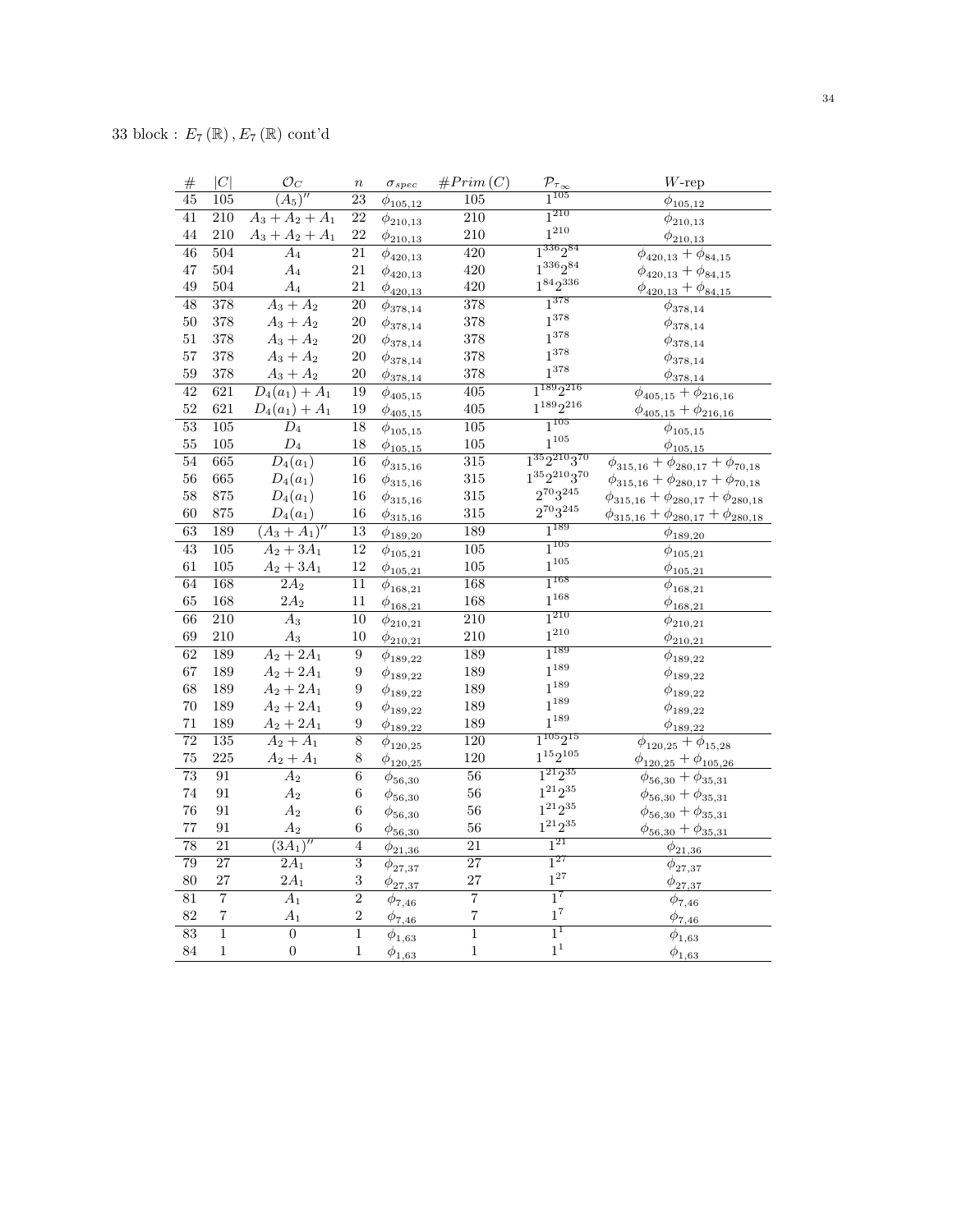# B.7.  $E_8$ .

11 block :  $E_8\left(\mathfrak{e}_7 + \mathfrak{su}(2)\right), E_8\left(\mathfrak{e}_7 + \mathfrak{su}(2)\right)$ 

|      |       | $\it n$ | $\sigma_{spec}$     | $#Prim$ ( | $\tau_{\infty}$   | $W$ -rep            |
|------|-------|---------|---------------------|-----------|-------------------|---------------------|
| 525  | $E_6$ | 50      | $\varphi_{525,12}$  | 525       | 1525              | $\varphi_{525.12}$  |
| 2100 |       | 34      | $\varphi_{2100,20}$ | 2100      | <sub>1</sub> 2100 | $\varphi_{2100,20}$ |
| 525  |       | 15      | 9525,36             | 525       | 1525              | $\varphi_{525,36}$  |

12 block :  $E_8\left(\mathfrak{e}_7 + \mathfrak{su}(2)\right), E_8\left(\mathbb{R}\right)$ 

| #                       | C                | $\mathcal{O}_C$       | $\, n$          | $\sigma_{spec}$              | #Prim(C)          | $\frac{\mathcal{P}_{\tau_{\infty}}}{1^{525}}$ | $W\text{-rep}$                                     |
|-------------------------|------------------|-----------------------|-----------------|------------------------------|-------------------|-----------------------------------------------|----------------------------------------------------|
| $\overline{0}$          | 525              | $E_6$                 | 50              | $\phi_{525,12}$              | 525               |                                               | $\phi_{\frac{525,12}{525}}$                        |
| $\overline{1}$          | 3500             | $\overline{E_6(a_1)}$ | $\overline{47}$ | $\phi_{2800,13}$             | $\overline{2800}$ | $1^{2100}2^{700}$                             | $\phi_{2800,13} + \phi_{700,16}$                   |
| $\overline{\mathbf{5}}$ | 4200             | $A_6$                 | 43              | $\phi_{4200,15}$             | 4200              | $1^{4200}$                                    | $\phi_{4200,15}$                                   |
| $\overline{2}$          | 2100             | $\overline{D_5}$      | $\overline{34}$ | $\phi_{2100,20}$             | $\overline{2100}$ | $1^{2100}$                                    | $\phi_{2100,20}$                                   |
| 3                       | 2100             | $\mathcal{D}_5$       | 34              | $\phi_{2100,20}$             | 2100              | $1^{2100}$                                    | $\phi_{2100,20}$                                   |
| $\overline{4}$          | 8800             | $\overline{E}_6(a_3)$ | $\overline{33}$ | $\phi_{5600,21}$             | 5600              | $1^{2400}2^{3200}$                            | $\phi_{5600,21} + \phi_{3200,22}$                  |
| $\,6$                   | 8800             | $E_6(a_3)$            | 33              | $\phi_{5600,21}$             | 5600              | $1^{2400}2^{3200}$                            | $\phi_{5600,21} + \phi_{3200,22}$                  |
| $\overline{7}$          | 4536             | $A_4 + A_2$           | 28              | $\phi_{4536,23}$             | 4536              | $1^{4536}$                                    | $\phi_{4536,23}$                                   |
| $\overline{8}$          | 4900             | $\overline{D_5(a_1)}$ | 26              | $\phi_{{2800,25}}$           | 2800              | $1^{700}2^{2100}$                             | $\phi_{2800,25}+\phi_{2100,28}$                    |
| $\overline{9}$          | 8192             | $A_4 + A_1$           | 24              | $\phi_{4096,26}$             | 4096              | $2^{4096}$                                    | $\phi_{4096,26} + \phi_{4096,27}$                  |
| $\overline{11}$         | 3240             | $\overline{A_4}$      | 20              | $\phi_{2268,30}$             | 2268              | $\overline{1^{1296}2^{972}}$                  | $\phi_{2268,30} + \phi_{972,32}$                   |
| 14                      | 3240             | $\mathcal{A}_4$       | 20              | $\phi_{2268,30}$             | 2268              | $1^{1296}2^{972}$                             | $\phi_{2268,30} + \phi_{972,32}$                   |
| 18                      | 3240             | $A_3 + A_2$           | 19              | $\phi_{\underline{3240,31}}$ | 3240              | $1^{3240}$                                    | $\phi_{3240,31}$                                   |
| $\overline{10}$         | $\overline{525}$ | $\overline{D_4}$      | $\overline{15}$ | $\phi_{525,36}$              | $\overline{525}$  | $1^{525}$                                     | $\phi_{525,36}$                                    |
| $13\,$                  | $525\,$          | $\mathcal{D}_4$       | 15              | $\phi_{525,36}$              | 525               | $1^{525}\,$                                   | $\phi_{525,36}$                                    |
| $\overline{12}$         | 3192             | $D_4(a_1)$            | $\overline{14}$ | $\phi_{1400,37}$             | 1400              | $1^{56}2^{896}3^{448}$                        | $\phi_{1400,37} + \phi_{1344,38} + \phi_{448,39}$  |
| $15\,$                  | $3752\,$         | $D_{4}(a_{1})$        | 14              | $\phi_{1400,37}$             | 1400              | $2^{448}3^{952}$                              | $\phi_{1400,37} + \phi_{1344,38} + \phi_{1008,39}$ |
| 19                      | $3752\,$         | $D_{4}(a_{1})$        | 14              | $\phi_{\underline{1400,37}}$ | 1400              | $2^{448}3^{952}\,$                            | $\phi_{1400,37} + \phi_{1344,38} + \phi_{1008,39}$ |
| $\overline{20}$         | 1000             | $2A_2$                | 11              | $\phi_{700,42}$              | 700               | $1^{400}2^{300}$                              | $\phi_{700,42} + \phi_{300,44}$                    |
| $16\,$                  | 567              | $A_3$                 | $\overline{9}$  | $\phi_{567,46}$              | 567               | $1^{567}$                                     | $\phi_{567,46}$                                    |
| 21                      | 567              | $A_3$                 | 9               | $\phi_{567,46}$              | 567               | $1^{567}$                                     | $\phi_{\frac{567,46}{567,46}}$                     |
| 22                      | 560              | $A_2 + 2A_1$          | 8               | $\phi_{560,47}$              | 560               | $1^{560}\,$                                   | $\phi_{560,47}$                                    |
| 24                      | 560              | $A_2 + 2A_1$          | $\,8\,$         | $\phi_{\underline{560,47}}$  | 560               | $1^{560}\,$                                   | $\phi_{560,47}$                                    |
| $\overline{25}$         | 370              | $A_2 + A_1$           | $\overline{7}$  | $\phi_{210,52}$              | $210\,$           | $1^{50}2^{160}$                               | $\phi_{210,52}+\phi_{160,55}$                      |
| $\overline{17}$         | 196              | $\overline{A_2}$      | $\overline{5}$  | $\phi_{112,63}$              | $\overline{112}$  | $1^{28}2^{84}$                                | $\phi_{112,63}+\phi_{84,64}$                       |
| $\bf 23$                | 196              | $\mathcal{A}_2$       | $\bf 5$         | $\phi_{112,63}$              | $112\,$           | $1^{28}2^{84}$                                | $\phi_{112,63} + \phi_{84,64}$                     |
| 26                      | 196              | $\mathcal{A}_2$       | $\overline{5}$  | $\phi_{112,63}$              | 112               | $1^{28}2^{84}\,$                              | $\phi_{112,63} + \phi_{84,64}$                     |
| $\overline{27}$         | 35               | $\overline{2A_1}$     | $\overline{3}$  | $\phi_{35,74}$               | $\overline{35}$   | $1^{35}$                                      | $\phi_{35,74}$                                     |
| 28                      | $35\,$           | $2A_1$                | $\,3$           | $\phi_{{\bf 35},74}$         | $35\,$            | $1^{35}\,$                                    | $\phi_{35,74}$                                     |
| $\overline{29}$         | $\overline{8}$   | $A_1$                 | $\overline{2}$  | $\phi_{8,91}$                | $\overline{8}$    | 1 <sup>8</sup>                                | $\phi_{8,91}$                                      |
| $\overline{30}$         | $\overline{1}$   | $\overline{1}$        | $\overline{1}$  | $\phi_{1,120}$               | $\overline{1}$    | $1^1$                                         | $\phi_{1,120}$                                     |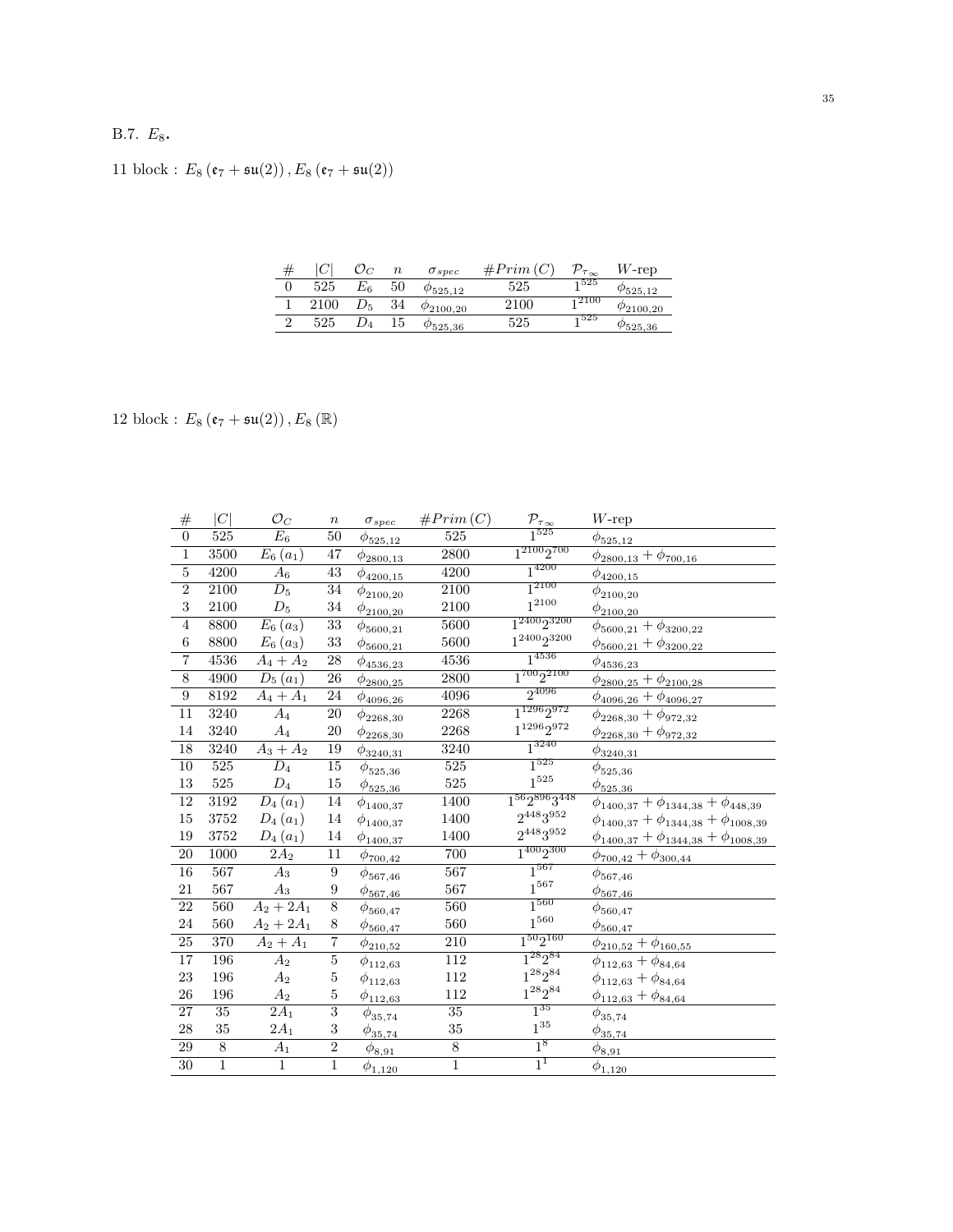21 block :  $E_8(\mathbb{R})$ ,  $E_8(\mathfrak{e}_7 + \mathfrak{su}(2))$ 

| $\#$                    | C                | $\mathcal{O}_C$                  | $\boldsymbol{n}$ | $\sigma_{spec}$                               | #Prim(C)         | $\mathcal{P}_{\underline{\tau_{\infty}}}$ | $W$ -rep                                        |
|-------------------------|------------------|----------------------------------|------------------|-----------------------------------------------|------------------|-------------------------------------------|-------------------------------------------------|
| $\overline{0}$          | 1                | $\overline{E_8}$                 | 70               | $\phi_{\underline{1,0}}$                      | $\mathbf{1}$     | $1^1$                                     | $\phi_{\underline{1,0}}$                        |
| $\overline{1}$          | 8                | $E_8(a_1)$                       | 69               | $\phi_{\underline{8,1}}$                      | 8                | $1^8$                                     | $\bar{\phi}_{\underline{8,1}}$                  |
| $\overline{2}$          | 35               | $E_8(a_2)$                       | 68               | $\phi_{35,2}$                                 | $\overline{35}$  | $1^{35}$                                  | $\phi_{{35,2}}$                                 |
| $\overline{\mathbf{3}}$ | 35               | $E_8(a_2)$                       | 68               | $\phi_{{35,2}}$                               | 35               | $1^{35}\,$                                | $\phi_{35,2}$                                   |
| $\overline{4}$          | 196              | $E_8(a_3)$                       | $\overline{67}$  | $\phi_{112,3}$                                | $\overline{112}$ | $1^{28}2^{84}$                            | $\phi_{112,3} + \phi_{84,4}$                    |
| $\bf 5$                 | 196              | $E_8(a_3)$                       | $67\,$           | $\phi_{112,3}$                                | $112\,$          | $1^{28}2^{84}\,$                          | $\phi_{112,3} + \phi_{84,4}$                    |
| 13                      | 196              | $E_8(a_3)$                       | 67               | $\phi_{{\underline {112}}, {\underline {3}}}$ | 112              | $1^{28}2^{84}\,$                          | $\phi_{112,3} + \phi_{84,4}$                    |
| $\overline{6}$          | 370              | $E_8(a_4)$                       | 66               | $\phi_{210,4}$                                | $\overline{210}$ | $1^{50}2^{160}$                           | $\phi_{210,4} + \phi_{160,7}$                   |
| $\overline{7}$          | 560              | $E_8(b_4)$                       | 64               | $\phi_{560,5}$                                | 560              | $1^{560}$                                 | $\phi_{560,5}$                                  |
| $\boldsymbol{9}$        | 560              | $E_8(b_4)$                       | 64               | $\phi_{\underline{560,5}}$                    | 560              | $1^{560}\,$                               | $\phi_{\underline{560,5}}$                      |
| $\overline{8}$          | 1000             | $E_8(a_5)$                       | 63               | $\phi_{700,6}$                                | 700              | $1^{400}2^{300}$                          | $\phi_{700,6} + \phi_{300,8}$                   |
| $\overline{10}$         | 567              | $E_7(a_1)$                       | $\overline{62}$  | $\phi_{567,6}$                                | $\overline{567}$ | $1^{567}$                                 | $\phi_{567,6}$                                  |
| $14\,$                  | 567              | $E_7(a_1)$                       | 62               | $\phi_{567,6}$                                | 567              | $1^{567}\,$                               | $\phi_{567,6}$                                  |
| $\overline{11}$         | 3752             | $E_8(b_5)$                       | $\overline{61}$  | $\phi_{1400,7}$                               | 1400             | $2^{448}3^{952}$                          | $\phi_{1400,7} + \phi_{1344,8} + \phi_{1008,9}$ |
| $12\,$                  | 3192             | $E_8(b_5)$                       | $61\,$           | $\phi_{1400,7}$                               | 1400             | $1^{56}2^{896}3^{448}\,$                  | $\phi_{1400,7} + \phi_{1344,8} + \phi_{448,9}$  |
| $20\,$                  | 3752             | $E_8(b_5)$                       | 61               | $\phi_{1400,7}$                               | 1400             | $2^{448}3^{952}$                          | $\phi_{1400,7} + \phi_{1344,8} + \phi_{1008,9}$ |
| $\overline{15}$         | 3240             | $D_7(a_1)$                       | $\overline{56}$  | $\phi_{3240,9}$                               | 3240             | $1^{3240}$                                | $\phi_{3240,9}$                                 |
| $\overline{16}$         | 3240             | $E_7(a_3)$                       | 54               | $\phi_{2268,10}$                              | 2268             | $1^{1296}2^{972}$                         | $\phi_{2268,10} + \phi_{972,12}$                |
| 22                      | 3240             | $E_7(a_3)$                       | 54               | $\phi_{2268,10}$                              | 2268             | $1^{1296}2^{972}$                         | $\phi_{2268,10} + \phi_{972,12}$                |
| $\overline{17}$         | 8192             | $E_6(a_1) + A_1$                 | 53               | $\phi_{4096,11}$                              | 4096             | $2^{4096}$                                | $\phi_{4096,11} + \phi_{4096,12}$               |
| $\overline{21}$         | 525              | $E_6$                            | 50               | $\phi_{525,12}$                               | $\overline{525}$ | $1^{525}$                                 | $\phi_{525,12}$                                 |
| $\sqrt{28}$             | 525              | $E_6$                            | $50\,$           | $\phi_{525,12}$                               | 525              | $1^{525}\,$                               | $\phi_{525,12}$                                 |
| 18                      | 4536             | $D_5 + A_2$                      | 48               | $\phi_{4536,13}$                              | 4536             | $1^{4536}$                                | $\phi_{{\underline {4536,13} }}$                |
| $\overline{23}$         | 4900             | $E_6(a_1)$                       | 47               | $\phi_{{2800,13}}$                            | 2800             | $1^{700}2^{2100}$                         | $\phi_{2800,13} + \phi_{2100,16}$               |
| 19                      | 8800             | $D_6(a_1)$                       | 44               | $\phi_{5600,15}$                              | 5600             | $1^{2400}2^{3200}$                        | $\phi_{5600,15} + \phi_{3200,16}$               |
| 24                      | 8800             | $D_6(a_1)$                       | 44               | $\phi_{5600,15}$                              | 5600             | $1^{2400}2^{3200}$                        | $\phi_{5600,15}+\phi_{3200,16}$                 |
| $\overline{25}$         | 2100             | $\overline{D_5}$                 | 34               | $\phi_{2100,20}$                              | 2100             | $1^{2100}$                                | $\phi_{2100,20}$                                |
| $\,29$                  | 2100             | $\mathcal{D}_5$                  | 34               | $\phi_{2100,20}$                              | 2100             | $1^{2100}\,$                              | $\phi_{2100,20}$                                |
| $\overline{26}$         | 4200             | $D_4 + A_2$                      | 32               | $\phi_{4200,21}$                              | 4200             | $1^{4200}$                                | $\phi_{4200,21}$                                |
| 27                      | 3500             | $\overline{D_5\left(a_1\right)}$ | $\overline{26}$  | $\phi_{2800,25}$                              | 2800             | $1^{2100}2^{700}$                         | $\phi_{2800,25}+\phi_{700,28}$                  |
| $\overline{30}$         | $\overline{525}$ | $\overline{D_4}$                 | $\overline{15}$  | $\phi_{\frac{525,36}{525,36}}$                | $\overline{525}$ | $1^{525}$                                 | $\phi_{525,36}$                                 |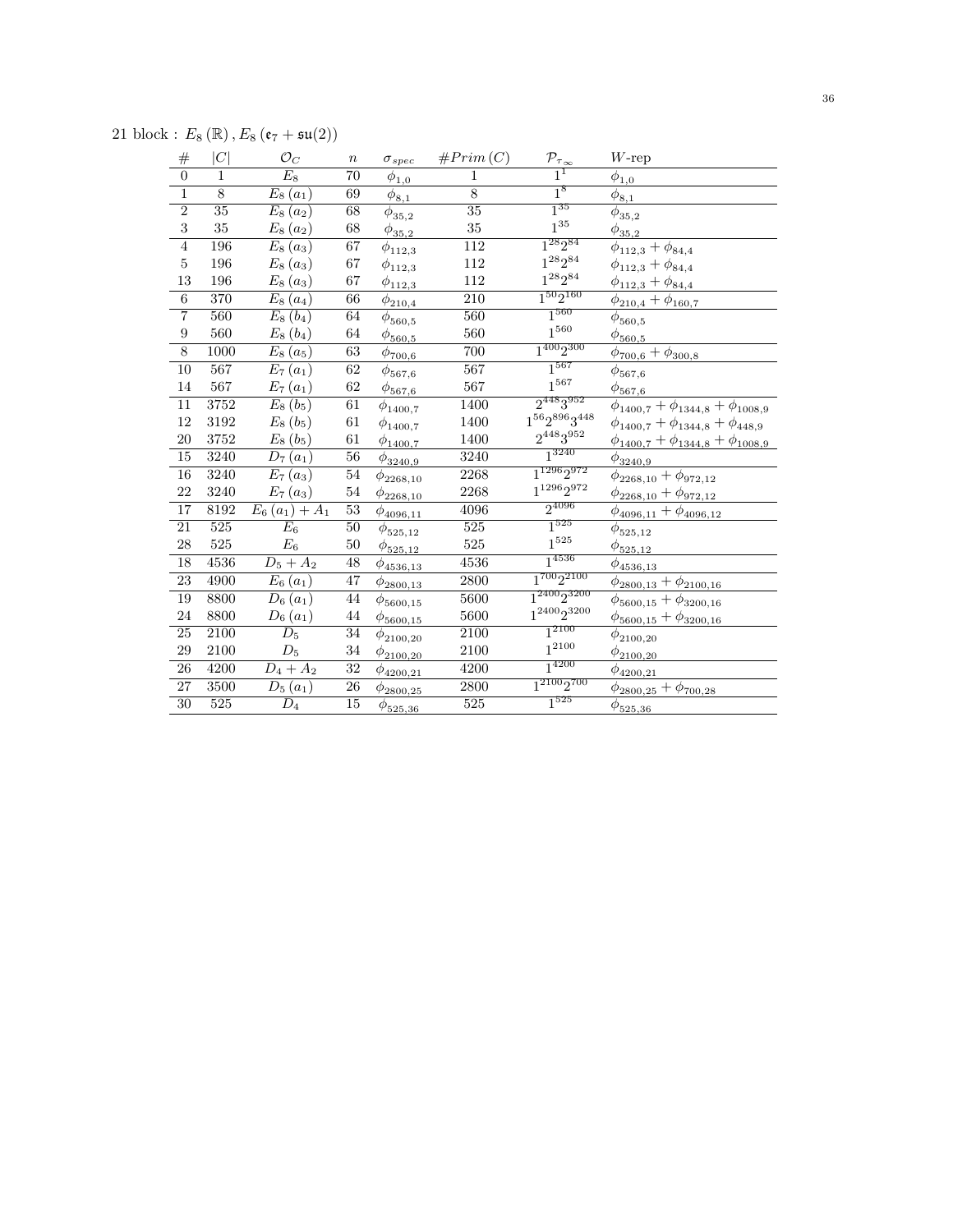22 block :  $E_8(\mathbb{R})$ ,  $E_8(\mathbb{R})$ 

| $\#$             | $ \overline{C} $ | $\mathcal{O}_C$                  | $\boldsymbol{n}$ | $\sigma_{spec}$             | #Prim(C)          | $\mathcal{P}_{\underline{\tau_{\infty}}}$                             | $W$ -rep                                                                                                                                                         |
|------------------|------------------|----------------------------------|------------------|-----------------------------|-------------------|-----------------------------------------------------------------------|------------------------------------------------------------------------------------------------------------------------------------------------------------------|
| $\overline{0}$   | 1                | $E_8$                            | $\overline{70}$  | $\phi_{1,0}$                | $\mathbf{1}$      | $1^1$                                                                 | $\overline{\phi}_{1,0}$                                                                                                                                          |
| $\,1$            | $8\,$            | $E_8(a_1)$                       | 69               | $\phi_{\underline{8,1}}$    | $\overline{8}$    | 1 <sup>8</sup>                                                        | $\phi_{\underline{8,1}}$                                                                                                                                         |
| $\overline{2}$   | $\overline{35}$  | $E_8(a_2)$                       | 68               | $\phi_{35,2}$               | $\overline{35}$   | $1^{35}$                                                              | $\phi_{35,2}$                                                                                                                                                    |
| $\overline{3}$   | 196              | $\overline{E}_8(a_3)$            | 67               | $\phi_{112,3}$              | 112               | $1^{28}2^{84}$                                                        | $\phi_{112,3} + \phi_{84.4}$                                                                                                                                     |
| $\bf 5$          | 196              | $E_8(a_3)$                       | 67               | $\phi_{112,3}$              | $112\,$           | $1^{28}2^{84}$                                                        | $\phi_{112,3} + \phi_{84.4}$                                                                                                                                     |
| $\overline{4}$   | $\overline{260}$ | $E_8(a_4)$                       | 66               | $\phi_{210,4}$              | $\overline{210}$  | $1^{160}2^{50}$                                                       | $\phi_{210,4} + \phi_{50,8}$                                                                                                                                     |
| $\,7$            | 260              | $E_8(a_4)$                       | 66               | $\phi_{210,4}$              | $210\,$           | $1^{160}2^{50}$                                                       | $\phi_{210,4} + \phi_{50,8}$                                                                                                                                     |
| $\,6$            | 560              | $E_8(b_4)$                       | 64               | $\phi_{560,5}$              | 560               | $1^{560}$                                                             | $\phi_{560,5}$                                                                                                                                                   |
| 8                | $560\,$          | $E_8(b_4)$                       | 64               | $\phi_{560,5}$              | 560               | $1^{560}$                                                             | $\phi_{560,5}$                                                                                                                                                   |
| $\boldsymbol{9}$ | $560\,$          | $E_8(b_4)$                       | 64               | $\frac{\phi_{560,5}}{2}$    | $560\,$           | $1^{560}\,$                                                           | $\phi_{\underline{560,5}}$                                                                                                                                       |
| 10               | 1100             | $\overline{E}_8(a_5)$            | 63               | $\phi_{700,6}$              | 700               | $1^{300}2^{400}$                                                      | $\phi_{700,6} + \phi_{400,7}$                                                                                                                                    |
| 13               | 1100             | $E_8(a_5)$                       | $63\,$           |                             | $700\,$           | $1^{300}2^{400}$                                                      | $\phi_{700,6} + \phi_{400,7}$                                                                                                                                    |
| 17               | 1100             | $E_8(a_5)$                       | $63\,$           | $\phi_{700,6}$              | 700               | $1^{300}2^{400}$                                                      |                                                                                                                                                                  |
| $\overline{11}$  | 567              | $E_7(a_1)$                       | 62               | $\phi_{700,6}$              | 567               | $1^{567}$                                                             | $\phi_{700,6} + \phi_{400,7}$                                                                                                                                    |
| $\overline{12}$  | 3192             |                                  |                  | $\phi_{\underline{567,6}}$  | 1400              | $1^{56}2^{896}3^{448}$                                                | $\phi_{\underline{567,6}}$                                                                                                                                       |
|                  |                  | $E_8(b_5)$                       | 61               | $\phi_{1400,7}$             |                   | $2^{448}3^{952}$                                                      | $\phi_{1400,7} + \phi_{1344,8} + \phi_{448,9}$                                                                                                                   |
| 14               | 3752             | $E_{8}\left(b_{5}\right)$        | 61               | $\phi_{1400,7}$             | 1400              |                                                                       | $\phi_{1400,7} + \phi_{1344,8} + \phi_{1008,9}$                                                                                                                  |
| $\overline{15}$  | 4025             | $E_8(a_6)$                       | $\overline{59}$  | $\phi_{1400, 8}$            | 1400              | $2^{175}3^{1225}$                                                     | $\phi_{1400,8} + \phi_{1575,10} + \phi_{1050,10}$                                                                                                                |
| 18               | $2625\,$         | $E_8(a_6)$                       | 59               | $\phi_{1400,8}$             | 1400              | $1^{350}2^{875}3^{175}$                                               | $\phi_{1400,8} + \phi_{1050,10} + \phi_{175,12}$                                                                                                                 |
| $\overline{16}$  | 3240             | $\overline{D}_7(a_1)$            | $\overline{56}$  | $\phi_{3240,9}$             | 3240              | $1^{3240}$                                                            | $\phi_{3240,9}$                                                                                                                                                  |
| 19               | 3240             | $D_7(a_1)$                       | 56               | $\phi_{3240,9}$             | 3240              | $1^{3240}$                                                            | $\phi_{3240,9}$                                                                                                                                                  |
| 20               | 3240             | $D_7(a_1)$                       | 56               | $\phi_{3240,9}$             | 3240              | $1^{3240}$                                                            | $\phi_{3240,9}$                                                                                                                                                  |
| $21\,$           | $3240\,$         | $D_7(a_1)$                       | 56               | $\phi_{3240,9}$             | 3240              | $1^{3240}$                                                            | $\phi_{3240,9}$                                                                                                                                                  |
| 22               | 3240             | $D_7(a_1)$                       | 56               | $\phi_{\underline{3240,9}}$ | 3240              | $1^{3240}$                                                            | $\phi_{\underline{3240,9}}$                                                                                                                                      |
| $\overline{23}$  | 3640             | $\overline{E_8(b_6)}$            | $\overline{55}$  | $\phi_{2240,10}$            | $2240\,$          | $1^{840}2^{1400}$                                                     | $\phi_{2240,10} + \phi_{1400,11}$                                                                                                                                |
| 25               | $3640\,$         | $E_8(b_6)$                       | $55\,$           | $\phi_{2240,10}$            | 2240              | $1^{840}2^{1400}$                                                     | $\phi_{2240,10} + \phi_{1400,11}$                                                                                                                                |
| $27\,$           | $3640\,$         | $E_8(b_6)$                       | 55               | $\phi_{2240,10}$            | $2240\,$          | $1^{840}2^{1400}$                                                     | $\phi_{2240,10} + \phi_{1400,11}$                                                                                                                                |
| $\overline{24}$  | 3240             | $\overline{E_7}\left(a_3\right)$ | 54               | $\phi_{2268,10}$            | 2268              | $1^{1296}2^{972}$                                                     | $\phi_{2268,10} + \phi_{972,12}$                                                                                                                                 |
| 29               | 3240             | $E_7(a_3)$                       | $54\,$           | $\phi_{2268,10}$            | 2268              | $1^{1296}2^{972}\,$                                                   | $\phi_{2268,10} + \phi_{972,12}$                                                                                                                                 |
| $\overline{26}$  | 8192             | $E_6(a_1) + A_1$                 | 53               |                             | 4096              | $2^{4096}$                                                            |                                                                                                                                                                  |
| $30\,$           | 8192             | $E_6(a_1) + A_1$                 | $53\,$           | $\phi_{4096,11}$            | $4096\,$          | $2^{4096}$                                                            | $\phi_{4096,11} + \phi_{4096,12}$                                                                                                                                |
| $\overline{28}$  | 7560             | $D_7(a_2)$                       | 51               | $\phi_{4096,11}$            | 4200              | $1^{840}2^{3360}$                                                     | $\phi_{4096,11} + \phi_{4096,12}$                                                                                                                                |
| 31               | $5040\,$         |                                  | 51               | $\phi_{4200,12}$            | 4200              | $1^{3360}2^{840}$                                                     | $\phi_{4200,12} + \phi_{3360,13}$                                                                                                                                |
|                  |                  | $D_7(a_2)$                       |                  | $\phi_{4200,12}$            |                   | $1^{840}2^{3360}$                                                     | $\phi_{4200,12} + \phi_{840,14}$                                                                                                                                 |
| 35               | 7560             | $D_7(a_2)$                       | 51               | $\phi_{4200,12}$            | 4200              | $1^{525}$                                                             | $\phi_{4200,12} + \phi_{3360,13}$                                                                                                                                |
| $\overline{33}$  | 525              | $E_6$                            | 50               | $\phi_{525,12}$             | 525               |                                                                       | $\phi_{\underline{525,12}}$                                                                                                                                      |
| $\overline{32}$  | 4536             | $D_5 + A_2$                      | $\overline{48}$  | $\phi_{4536,13}$            | 4536              | $1^{4536}$                                                            | $\phi_{4536,13}$                                                                                                                                                 |
| 38               | 4536             | $D_5 + A_2$                      | 48               | $\phi_{4536,13}$            | $\!536$           | $1^{4536}$                                                            | $\phi_{4536,13}$                                                                                                                                                 |
| 39               | 4536             | $D_5 + A_2$                      | 48               | $\phi_{4536,13}$            | $\!536$           | $1^{4536}$                                                            | $\phi_{4536,13}$                                                                                                                                                 |
| $\rm 45$         | 4536             | $D_5 + A_2$                      | 48               | $\phi_{4536,13}$            | 4536              | $1^{4536}$                                                            | $\phi_{4536,13}$                                                                                                                                                 |
| $\overline{34}$  | 3500             | $E_6(a_1)$                       | $\overline{47}$  | $\phi_{2800,13}$            | 2800              | $1^{2100}2^{700}$                                                     | $\phi_{2800,13} + \phi_{700,16}$                                                                                                                                 |
| 37               | $3500\,$         | $E_6(a_1)$                       | 47               | $\phi_{2800,13}$            | 2800              | $1^{2100}2^{700}$                                                     | $\phi_{2800,13} + \phi_{700,16}$                                                                                                                                 |
| $\overline{36}$  | 6075             | $\overline{E_7(a_4)}$            | 46               | $\phi_{6075,14}$            | 6075              | $1^{6075}$                                                            | $\phi_{6075,14}$                                                                                                                                                 |
| 41               | 6075             | $E_7(a_4)$                       | $\sqrt{46}$      | $\phi_{6075,14}$            | 6075              | $1^{6075}$                                                            | $\phi_{6075,14}$                                                                                                                                                 |
| 43               | 6075             | $E_7(a_4)$                       | $\sqrt{46}$      | $\phi_{6075,14}$            | 6075              | $1^{6075}$                                                            | $\phi_{\underline{6075,14}}$                                                                                                                                     |
| $\overline{40}$  | 2835             | $A_6 + A_1$                      | 45               | $\phi_{{2835,14}}$          | $\overline{2835}$ | $1^{2835}$                                                            | $\phi_{{\frac{2835,14}{2}}}$                                                                                                                                     |
| 44               | 8800             | $D_6(a_1)$                       | 44               | $\phi_{5600,15}$            | 5600              | $1^{2400}2^{3200}$                                                    | $\phi_{5600,15} + \phi_{3200,16}$                                                                                                                                |
| $\rm 49$         | 8800             | $D_6(a_1)$                       | $\rm 44$         |                             | $5600\,$          | $1^{2400}2^{3200}$                                                    | $\phi_{5600,15} + \phi_{3200,16}$                                                                                                                                |
| 42               | 4200             | $A_6$                            | 43               | $\phi_{5600,15}$            | 4200              | $1^{4200}$                                                            |                                                                                                                                                                  |
| 46               | 4200             | $A_6$                            | $43\,$           | $\phi_{4200,15}$            | 4200              | $1^{4200}$                                                            | $\phi_{4200,15}$                                                                                                                                                 |
|                  |                  |                                  |                  | $\phi_{4200,15}$            |                   | $1^{4200}$                                                            | $\phi_{4200,15}$                                                                                                                                                 |
| 48               | 4200<br>4200     | $A_6$                            | $43\,$           | $\phi_{4200,15}$            | 4200              | $1^{4200}$                                                            | $\phi_{4200,15}$                                                                                                                                                 |
| $50\,$           |                  | $A_6$                            | $43\,$           | $\phi_{4200,15}$            | 4200              |                                                                       | $\phi_{4200,15}$                                                                                                                                                 |
| 47               | 22778            | $E_8(a_7)$                       | $42\,$           | $\phi_{4480,16}$            | 4480              | $2^{70}3^{378}4^{1092}$<br>$-5^{924}6^{1596}7^{420}$                  | $\phi_{4480,16} + \phi_{7168,17} + \phi_{3150,18}$<br>$+\phi_{4200,18} + \phi_{1344,19} + \phi_{2016,19}$<br>$+\phi_{420,20}$                                    |
| 51               | 38766            | $E_8(a_7)$                       | $42\,$           | $\phi_{4480,16}$            | 4480              | $5^{420}7^{1134}$<br>$\cdot 8^{1596}12^{1330}$                        | $\phi_{4480,16} + \phi_{7168,17} + 2\phi_{4200,18}$<br>$+\phi_{4536,18} + \phi_{5670,18} + \phi_{1344,19}$<br>$+\phi_{5600,19} + \phi_{1400,20} + \phi_{168,24}$ |
| 53               | 46676            | $E_8(a_7)$                       | 42               | $\phi_{4480,16}$            | 4480              | $6^{420}7^{756}8^{168}$<br>$.9^{378}11^{70}$<br>$-12^{1596}13^{1092}$ | $\phi_{4480,16}+2\phi_{7168,17}+\phi_{3150,18}$<br>$+\phi_{4200,18} + \phi_{4536,18} + \phi_{5670,18}$<br>$+\phi_{2016,19}+\phi_{5600,19}+\phi_{2688,20}$        |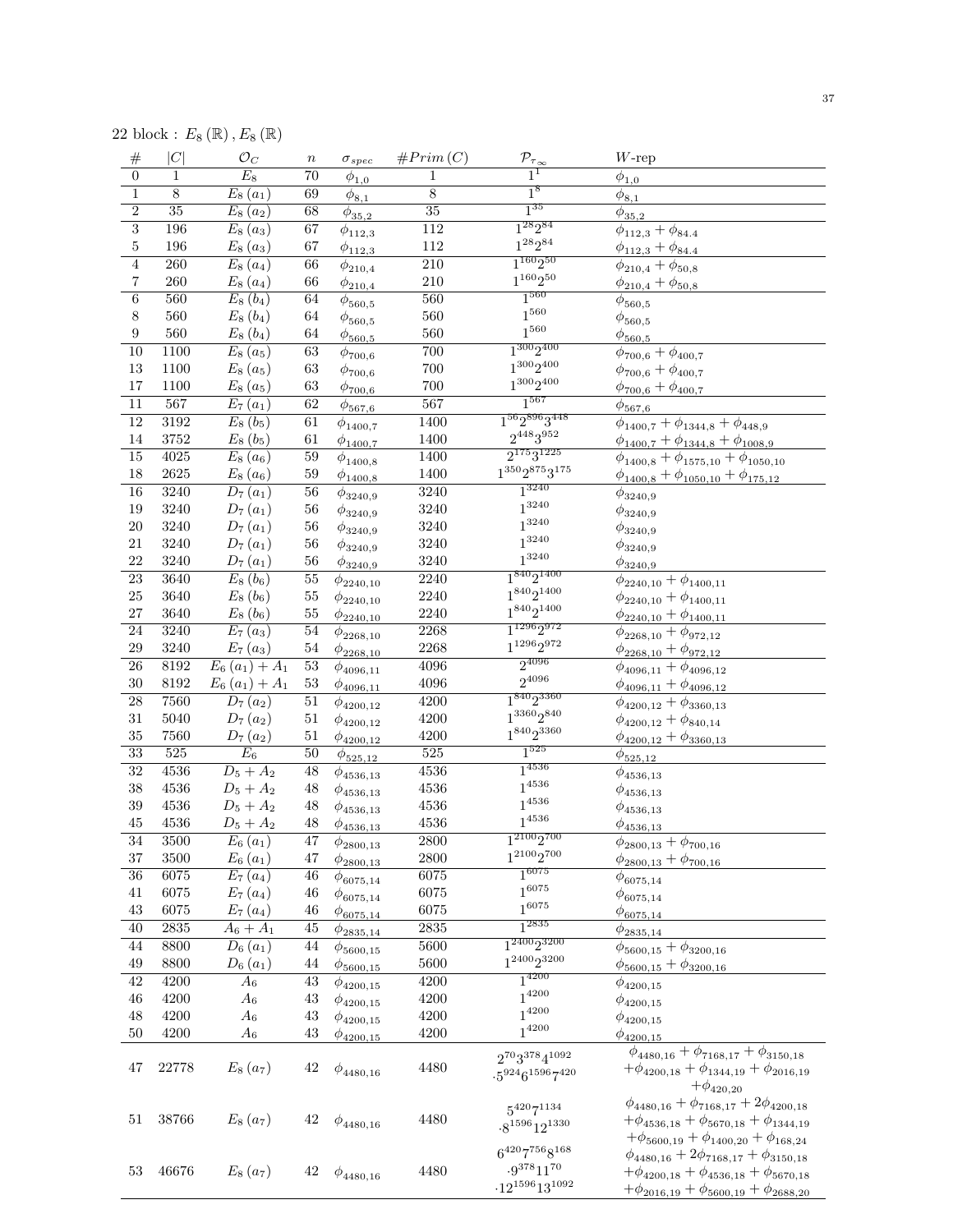22 block :  $E_8\left(\mathbb{R}\right),E_8\left(\mathbb{R}\right)$  , cont'd

| $\#$             | C               | $\mathcal{O}_C$              | $\boldsymbol{n}$ | $\sigma_{spec}$                | #Prim(C)        | $\frac{\mathcal{P}_{\tau_{\infty}}}{1^{2100}}$ | $W\text{-rep}$                                     |
|------------------|-----------------|------------------------------|------------------|--------------------------------|-----------------|------------------------------------------------|----------------------------------------------------|
| $\overline{54}$  | 2100            | $\overline{D_5}$             | $\overline{34}$  | $\phi_{2100,20}$               | 2100            |                                                | $\phi_{2100,20}$                                   |
| $\overline{55}$  | 8800            | $\overline{E_6(a_3)}$        | $\overline{33}$  | $\phi_{5600,21}$               | 5600            | $1^{2400}2^{3200}$                             | $\phi_{5600,21} + \phi_{3200,22}$                  |
| 63               | 8800            | $E_6(a_3)$                   | 33               | $\phi_{\frac{5600,21}{2}}$     | 5600            | $1^{2400}2^{3200}$                             | $\phi_{5600,21} + \phi_{3200,22}$                  |
| $\overline{52}$  | 4200            | $D_4 + A_2$                  | $\overline{32}$  | $\phi_{4200,21}$               | 4200            | $1^{4200}$                                     | $\phi_{4200,21}$                                   |
| $57\,$           | 4200            | $D_4 + A_2$                  | 32               | $\phi_{4200,21}$               | 4200            | $1^{4200}$                                     | $\phi_{4200,21}$                                   |
| 59               | 4200            | $D_4 + A_2$                  | 32               | $\phi_{4200,21}$               | 4200            | $1^{4200}$                                     | $\phi_{4200,21}$                                   |
| 62               | 4200            | $D_4 + A_2$                  | 32               | $\phi_{4200,21}$               | 4200            | $1^{4200}$                                     | $\phi_{4200,21}$                                   |
| 60               | 2835            | $\overline{A_4 + A_2 + A_1}$ | $\overline{31}$  | $\phi_{{\bf 2835},{\bf 22}}$   | 2835            | $1^{2835}$                                     | $\phi_{{\bf 2835},{\bf 22}}$                       |
| $58\,$           | 6075            | $D_5(a_1) + A_1$             | $\overline{30}$  | $\phi_{6075,22}$               | 6075            | $1^{6075}$                                     | $\phi_{6075,22}$                                   |
| $64\,$           | 6075            | $D_5(a_1) + A_1$             | 30               | $\phi_{6075,22}$               | 6075            | $1^{6075}$                                     | $\phi_{6075,22}$                                   |
| 65               | 6075            | $D_5(a_1) + A_1$             | $30\,$           | $\phi_{\underline{6075,22}}$   | 6075            | $1^{6075}$                                     | $\phi_{\underline{6075,22}}$                       |
| $\overline{56}$  | 4536            | $A_4 + A_2$                  | 28               | $\phi_{4536,23}$               | 4536            | $1^{4536}$                                     | $\phi_{4536,23}$                                   |
| $66\,$           | 4536            | $A_4 + A_2$                  | 28               | $\phi_{4536,23}$               | 4536            | $1^{4536}$                                     | $\phi_{4536,23}$                                   |
| 68               | 4536            | $A_4 + A_2$                  | 28               | $\phi_{4536,23}$               | 4536            | $1^{4536}$                                     | $\phi_{4536,23}$                                   |
| 69               | $4536\,$        | $A_4 + A_2$                  | $\sqrt{28}$      | $\phi_{4536,23}$               | 4536            | $1^{4536}$                                     | $\phi_{4536,23}$                                   |
| 61               | 7560            | $A_4 + 2A_1$                 | $\overline{27}$  | $\phi_{4200,24}$               | 4200            | $1^{840}2^{3360}$                              | $\phi_{4200,24} + \phi_{3360,25}$                  |
| 67               | 7560            | $A_4 + 2A_1$                 | $27\,$           |                                | 4200            | $1^{840}2^{3360}$                              | $\phi_{4200,24} + \phi_{3360,25}$                  |
| $70\,$           | $5040\,$        | $A_4 + 2A_1$                 | $27\,$           | $\phi_{4200,24}$               | 4200            | $1^{3360}2^{840}$                              | $\phi_{4200,24} + \phi_{840,26}$                   |
| $\overline{71}$  | 3500            | $\overline{D_5(a_1)}$        | $\overline{26}$  | $\phi_{4200,24}$               | 2800            | $1^{2100}2^{700}$                              |                                                    |
| 79               | $3500\,$        | $D_5(a_1)$                   | 26               | $\phi_{2800,25}$               | $2800\,$        | $1^{2100}2^{700}$                              | $\phi_{2800,25} + \phi_{700,28}$                   |
| $\overline{72}$  | 8192            | $\overline{A_4 + A_1}$       | 24               | $\phi_{2800,25}$               | 4096            | $2^{4096}$                                     | $\phi_{2800,25} + \phi_{700,28}$                   |
| $80\,$           | 8192            |                              |                  | $\phi_{4096,26}$               |                 | $2^{4096}$                                     | $\phi_{4096,26} + \phi_{4096,27}$                  |
|                  |                 | $A_4 + A_1$                  | 24               | $\phi_{4096,26}$               | 4096            | $1^{840}2^{1400}$                              | $\phi_{4096,26} + \phi_{4096,27}$                  |
| $\overline{73}$  | 3640            | $D_4(a_1) + A_2$             | $\overline{23}$  | $\phi_{2240,28}$               | 2240            | $1^{840}2^{1400}$                              | $\phi_{2240,28} + \phi_{1400,29}$                  |
| 78               | 3640            | $D_4(a_1) + A_2$             | $23\,$           | $\phi_{2240,28}$               | 2240            | $1^{840}2^{1400}$                              | $\phi_{2240,28} + \phi_{1400,29}$                  |
| 81               | 3640            | $D_4(a_1) + A_2$             | 23               | $\phi_{2240,28}$               | 2240            | $1^{1296}2^{972}$                              | $\phi_{2240,28} + \phi_{1400,29}$                  |
| $\overline{74}$  | 3240            | $A_4$                        | $\overline{20}$  | $\phi_{2268,30}$               | 2268            | $1^{1296}2^{972}$                              | $\phi_{2268,30} + \phi_{972,32}$                   |
| $82\,$           | 3240            | $\mathcal{A}_4$              | $20\,$           | $\phi_{2268,30}$               | 2268            | $1^{3240}$                                     | $\phi_{2268,30} + \phi_{972,32}$                   |
| $\overline{75}$  | 3240            | $A_3 + A_2$                  | 19               | $\phi_{3240,31}$               | 3240            | $1^{3240}$                                     | $\phi_{3240,31}$                                   |
| 76               | 3240            | $A_3 + A_2$                  | 19               | $\phi_{3240,31}$               | 3240            |                                                | $\phi_{3240,31}$                                   |
| 83               | 3240            | $A_3 + A_2$                  | 19               | $\phi_{3240,31}$               | 3240            | $1^{3240}$<br>$1^{3240}$                       | $\phi_{3240,31}$                                   |
| 84               | 3240            | $A_3 + A_2$                  | 19               | $\phi_{3240,31}$               | 3240            |                                                | $\phi_{3240,31}$                                   |
| 86               | 3240            | $A_3 + A_2$                  | 19               | $\phi_{\underline{3240,31}}$   | 3240            | $1^{3240}$                                     | $\phi_{3240,31}$                                   |
| 87               | 4025            | $D_4(a_1) + A_1$             | 18               | $\phi_{1400,32}$               | 1400            | $2^{175}3^{1225}$                              | $\phi_{1400,32} + \phi_{1575,34} + \phi_{1050,34}$ |
| 89               | $2625\,$        | $D_4(a_1) + A_1$             | 18               | $\phi_{\underline{1400,32}}$   | 1400            | $1^{350}2^{875}3^{175}$                        | $\phi_{1400,32} + \phi_{1050,34} + \phi_{175,36}$  |
| 85               | 525             | $D_4$                        | 15               | $\phi_{\frac{525,36}{525,36}}$ | 525             | $1^{525}$                                      | $\phi_{\frac{525,36}{525,36}}$                     |
| 88               | 3752            | $D_4(a_1)$                   | 14               | $\phi_{1400,37}$               | 1400            | $2^{448}3^{952}$                               | $\phi_{1400,37} + \phi_{1344,38} + \phi_{1008,39}$ |
| 90               | $3192\,$        | $D_{4}(a_{1})$               | 14               | $\phi_{1400,37}$               | 1400            | $1^{56}2^{896}3^{448}\,$                       | $\phi_{1400,37} + \phi_{1344,38} + \phi_{448,39}$  |
| 77               | 1100            | $2A_2$                       | 11               | $\phi_{700,42}$                | $700\,$         | $1^{300}2^{400}$                               | $\phi_{700,42} + \phi_{400,43}$                    |
| 91               | 1100            | $2A_2$                       | 11               | $\phi_{700,42}$                | 700             | $1^{300}2^{400}$                               | $\phi_{700,42}+\phi_{400,43}$                      |
| 92               | 1100            | $2A_2$                       | 11               | $\phi_{700,42}$                | 700             | $1^{300}2^{400}$                               | $\phi_{700,42} + \phi_{400,43}$                    |
| $\overline{94}$  | 567             | $\overline{A_3}$             | $\overline{9}$   | $\phi_{\frac{567,46}{567,46}}$ | 567             | $1^{567}$                                      | $\phi_{\frac{567,46}{5}}$                          |
| $93\,$           | $560\,$         | $A_2 + 2A_1$                 | $\overline{8}$   | $\phi_{560,47}$                | 560             | $1^{560}$                                      | $\phi_{560,47}$                                    |
| $\rm 95$         | 560             | $A_2 + 2A_1$                 | 8                | $\phi_{560,47}$                | $560\,$         | $1^{560}\,$                                    | $\phi_{560,47}$                                    |
| $96\,$           | 560             | $A_2 + 2A_1$                 | 8                | $\phi_{560,47}$                | 560             | $1^{560}\,$                                    | $\phi_{560,47}$                                    |
| 97               | $260\,$         | $A_2 + A_1$                  | 7                | $\phi_{210,52}$                | 210             | $1^{160}2^{50}$                                | $\phi_{210,52} + \phi_{50,56}$                     |
| $99\,$           | $260\,$         | $A_2 + A_1$                  | $\,7$            | $\phi_{210,52}$                | $210\,$         | $1^{160}2^{50}$                                | $\phi_{210,52} + \phi_{50,56}$                     |
| $98\,$           | 196             | A <sub>2</sub>               | $\overline{5}$   | $\phi_{112,63}$                | $112\,$         | $1^{28}2^{84}$                                 | $\phi_{112,63} + \phi_{84,64}$                     |
| $100\,$          | 196             | $A_2$                        | $\bf 5$          | $\phi_{112,63}$                | $112\,$         | $1^{28}2^{84}\,$                               | $\phi_{112,63} + \phi_{84,64}$                     |
| 101              | $\overline{35}$ | $2A_1$                       | $\overline{3}$   | $\phi_{{35,74}}$               | $\overline{35}$ | $1^{35}$                                       | $\phi_{35,74}$                                     |
| 102              | $\overline{8}$  | $A_1$                        | $\,2$            | $\phi_{8,91}$                  | $\,8\,$         | $1^8$                                          | $\phi_{8,91}$                                      |
| $\overline{103}$ | $\overline{1}$  | $\overline{0}$               | $\mathbf 1$      | $\phi_{1,120}$                 | $\overline{1}$  | $1^1$                                          | $\phi_{1,120}$                                     |
|                  |                 |                              |                  |                                |                 |                                                |                                                    |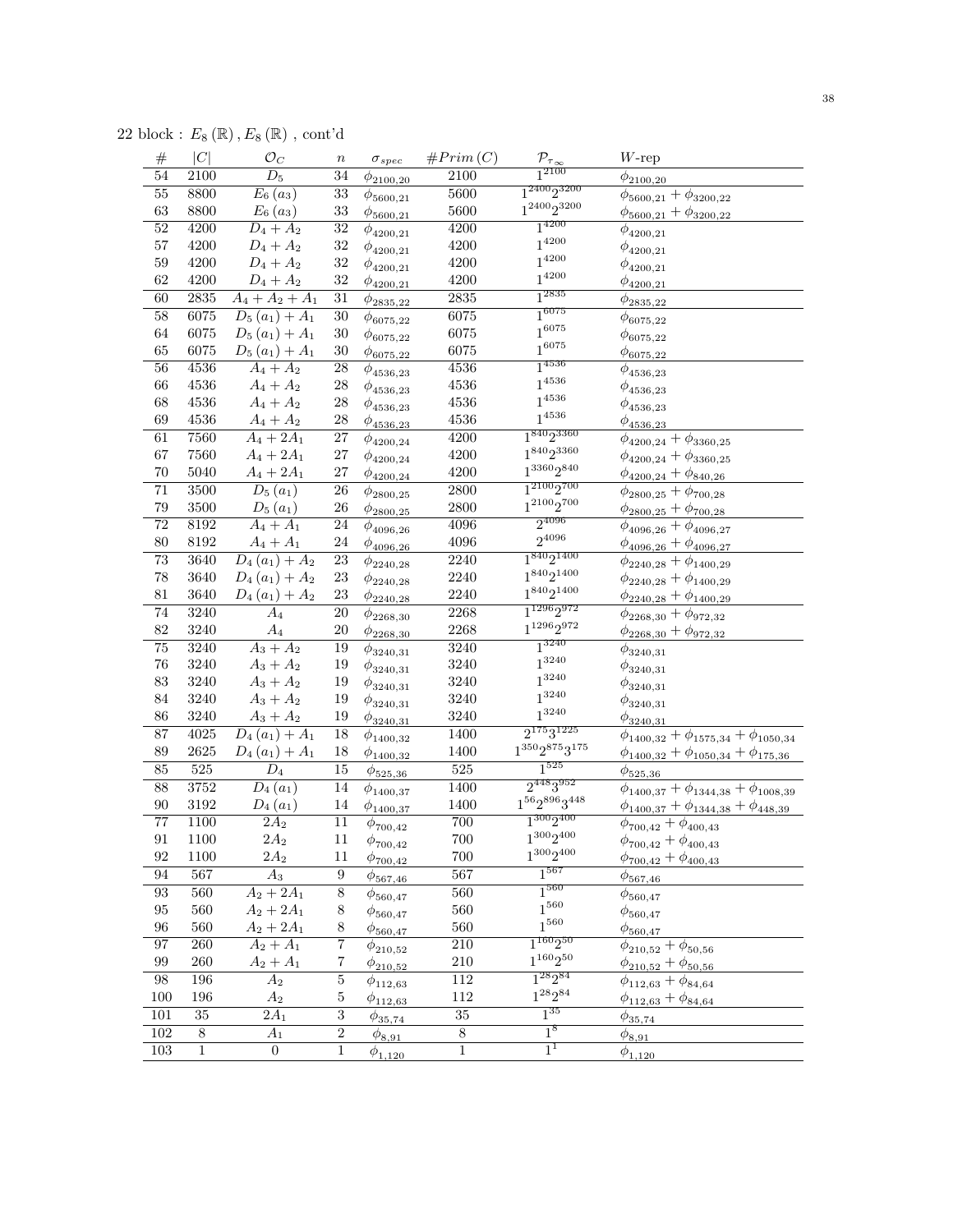B.8.  $G_2(\mathbb{C})$ .

|  |      |                |                | $n \quad \sigma_{spec} \quad \#Prim(C) \quad \mathcal{P}_{\tau_{\infty}} \quad W$ -rep |           |        |
|--|------|----------------|----------------|----------------------------------------------------------------------------------------|-----------|--------|
|  |      | G <sub>2</sub> |                |                                                                                        |           |        |
|  | 2 10 | $G_2(a_1)$     | $\overline{4}$ |                                                                                        | $2^2 3^2$ | $\sim$ |
|  |      |                |                |                                                                                        |           |        |
|  |      |                |                |                                                                                        |           |        |

# B.9.  $F_4$  (C).

| $\#$           | C            | $\mathcal{O}_C$   | $\boldsymbol{n}$ | $\sigma_{spec}$ | #Prim(C)     | $\mathcal{P}_{\tau_{\infty}}$          | $W$ -rep                                                                                                                                                                                                                                                                                                                                                                                                                                                                                                                                                                                                                                                                                                                                                                        |
|----------------|--------------|-------------------|------------------|-----------------|--------------|----------------------------------------|---------------------------------------------------------------------------------------------------------------------------------------------------------------------------------------------------------------------------------------------------------------------------------------------------------------------------------------------------------------------------------------------------------------------------------------------------------------------------------------------------------------------------------------------------------------------------------------------------------------------------------------------------------------------------------------------------------------------------------------------------------------------------------|
| $\overline{0}$ | $\mathbf{1}$ | $F_4$             | 16               | $\phi_{1,0}$    | 1            | 1 <sup>1</sup>                         | $(\phi_{1,0})$                                                                                                                                                                                                                                                                                                                                                                                                                                                                                                                                                                                                                                                                                                                                                                  |
| $\mathbf{1}$   | 24           | $F_4(a_1)$        | 15               | $\phi_{4,1}$    | 16           | $1^8 2^8$                              | $+\left(\phi_{2,4}^{\prime\prime}\right)^{2}$<br>$\left(\phi_{2,4}'\right)^2$<br>$+$<br>$(\phi_{4,1})$                                                                                                                                                                                                                                                                                                                                                                                                                                                                                                                                                                                                                                                                          |
| $\overline{2}$ | 81           | $F_4(a_2)$        | 14               | $\phi_{9,2}$    | 81           | $1^{81}$                               | $(\phi_{9,2})$                                                                                                                                                                                                                                                                                                                                                                                                                                                                                                                                                                                                                                                                                                                                                                  |
| 3              | 64           | $B_3$             | 12               | $\phi_{8,3}''$  | 64           | $1^{64}$                               | $(\phi_{8,3}'')$                                                                                                                                                                                                                                                                                                                                                                                                                                                                                                                                                                                                                                                                                                                                                                |
| $\overline{4}$ | 64           | $C_3$             | 13               | $\phi'_{8,3}$   | 64           | $1^{64}$                               | $(\phi_{8,3}')$                                                                                                                                                                                                                                                                                                                                                                                                                                                                                                                                                                                                                                                                                                                                                                 |
| 5              | 684          | $F_4(a_3)$        | 11               | $\phi_{12,4}$   | 144          | $2^{12}3^{20}4^{48}5^{30}6^{16}9^{18}$ | $(\phi'_{6,6})$<br>$+1$<br>$(\phi_{{12,4}})$<br>$(\phi_{16,5})$<br>$^+$<br>$+\left(\phi_{6,6}''\right)$<br>$+\left( \phi_{9,6}^{\prime}\right) ^{-}$<br>$+\left(\phi_{9,6}''\right)$<br>$\begin{array}{c} +\left( \varphi_{9,6}\right) \\ \noalign{\vskip 0.2cm} \left. \begin{array}{l} +\left( \phi_{4,7}^{\prime\prime}\right) ^{2}+\left( \epsilon\right) \\ \noalign{\vskip 0.2cm} \left. \begin{array}{l} \hline \left( \phi_{4,7}^{\prime\prime}\right) ^{2}+\left( \epsilon\right) \\ \hline \left. \begin{array}{l} \hline \left( \theta_{4,7}^{\prime\prime}\right) ^{2} \end{array} \right. \end{array} \right. \end{array}$<br>$(\phi_{4,7}')$<br>$(\phi_{4,8})$<br>$^+$<br>$+\left(\phi_{1,12}''\right)$<br>$+\left( \phi_{\underline{1},12}^{\prime}\right) ^{2}$ |
| 6              | 64           | $A_2$             | $\overline{5}$   | $\phi_{8,9}''$  | 64           | $1^{64}$                               | $(\phi_{8,9}'')$                                                                                                                                                                                                                                                                                                                                                                                                                                                                                                                                                                                                                                                                                                                                                                |
| $\overline{7}$ | 64           | $\widetilde{A}_2$ | $6\phantom{.}6$  | $\phi'_{8,9}$   | 64           | $1^{64}$                               | $^{2}$<br>$(\phi_{8,9}')$                                                                                                                                                                                                                                                                                                                                                                                                                                                                                                                                                                                                                                                                                                                                                       |
| 8              | 81           | $A_1+\tilde{A}_1$ | 4                | $\phi_{9,10}$   | 81           | $1^{81}$                               | $(\phi_{9,10})$                                                                                                                                                                                                                                                                                                                                                                                                                                                                                                                                                                                                                                                                                                                                                                 |
| 9              | 24           | $\tilde{A}_1$     | 3                | $\phi_{4,13}$   | 16           | $1^8 2^8$                              | $(\phi_{2,16}')^2 + (\phi_{2,16}'')^2$<br>$^{+}$<br>$(\phi_{4,13})$                                                                                                                                                                                                                                                                                                                                                                                                                                                                                                                                                                                                                                                                                                             |
| 10             | 1            | $\overline{0}$    | 1                | $\phi_{1,24}$   | $\mathbf{1}$ | 1 <sup>1</sup>                         | $(\phi_{1,24})$                                                                                                                                                                                                                                                                                                                                                                                                                                                                                                                                                                                                                                                                                                                                                                 |

# B.10.  $E_6(\mathbb{C})$ .

| $\#$           | C     | $\mathcal{O}_C$  | $\,n$          | $\sigma_{spec}$           | #Prim(C) | $\mathcal{P}_{\tau_{\underline{\infty}}}$ | $W$ -rep                                                                                                                         |
|----------------|-------|------------------|----------------|---------------------------|----------|-------------------------------------------|----------------------------------------------------------------------------------------------------------------------------------|
| $\overline{0}$ |       | $\mathcal{E}_6$  | 21             | $\phi_{1,0}$              | 1        | 1 <sup>1</sup>                            | $(\phi_{1,0})$                                                                                                                   |
| 1              | 36    | $E_6(a_1)$       | 20             | $\phi_{6,1}$              | 36       | $1^{36}$                                  | $\sqrt{2}$<br>$(\phi_{6,1})$                                                                                                     |
| $\overline{2}$ | 400   | $D_5$            | 19             | $\phi_{20,2}$             | 400      | $1^{400}$                                 | 2<br>$(\phi_{20,2})$                                                                                                             |
| 3              | 1350  | $E_6(a_3)$       | 18             | $\phi_{{\bf 30},3}$       | 900      | $1^{450}2^{450}$                          | $\sqrt[2]{1-(\phi_{15,4})^2+(\phi_{15,5})^2}$<br>$(\phi_{30,3})$                                                                 |
| $\overline{4}$ | 4096  | $D_5(a_1)$       | $17\,$         | $\phi_{\underline{64,4}}$ | 4096     | $1^{4096}$                                | $(\phi_{64,4})$                                                                                                                  |
| 5              | 3600  | $A_4 + A_1$      | 15             | $\phi_{60,5}$             | 3600     | $1^{3600}$                                | $\overline{2}$<br>$(\phi_{60,5})$                                                                                                |
| 6              | 6561  | $A_4$            | 13             | $\phi_{81,6}$             | 6561     | $1^{6561}$                                | $(\phi_{81,6})$                                                                                                                  |
| 7              | 576   | $D_4$            | 13             | $\phi_{24,6}$             | 576      | $1^{576}$                                 | $(\phi_{24,6})$                                                                                                                  |
| 8              | 18600 | $D_4(a_1)$       | 12             | $\phi_{80,7}$             | 6400     | 140021000346006400                        | $\sqrt{1^2 + (\phi_{90,8})^2 + (\phi_{60,8})^2}$<br>$(\phi_{80,7})^{\cdot}$<br>$^{2}+(\phi_{20,10})$<br>$+(\phi_{10,9})^{\circ}$ |
| 9              | 6561  | $A_3 + A_1$      | 9              | $\phi_{81,10}$            | 6561     | 16561                                     | $(\phi_{81,10})$                                                                                                                 |
| 10             | 3600  | $A_2 + 2A_1$     | 8              | $\phi_{60,11}$            | 3600     | $1^{3600}$                                | $\phi_{60,11}$                                                                                                                   |
| 11             | 576   | $2A_2$           | 7              | $\phi_{24,12}$            | 576      | $1^{576}$                                 | $\phi_{24,12}$                                                                                                                   |
| 12             | 4096  | $A_2 + A_1$      | 6              | $\phi_{64,13}$            | 4096     | $\frac{1}{1^{4096}}$                      | $(\phi_{64,13})$                                                                                                                 |
| 13             | 1350  | $A_2$            | 5              | $\phi_{30,15}$            | 900      | $1^{450}2^{450}$                          | $+$ $(\phi_{15,17})$<br>$+$ $(\phi_{15,16})$<br>$\phi_{30,15}$                                                                   |
| 14             | 400   | $2A_1$           | 3              | $\phi_{20,20}$            | 400      | $1^{400}$                                 | $\phi_{20,20}$                                                                                                                   |
| 15             | 36    | $A_1$            | $\overline{2}$ | $\phi_{\underline{6,25}}$ | 36       | $1^{36}$                                  | $(\phi_{6,25})$                                                                                                                  |
| 16             | 1     | $\boldsymbol{0}$ | 1              | $\phi_{1,36}$             | 1        | 1 <sup>1</sup>                            | 2<br>$(\phi_{1,36})$                                                                                                             |